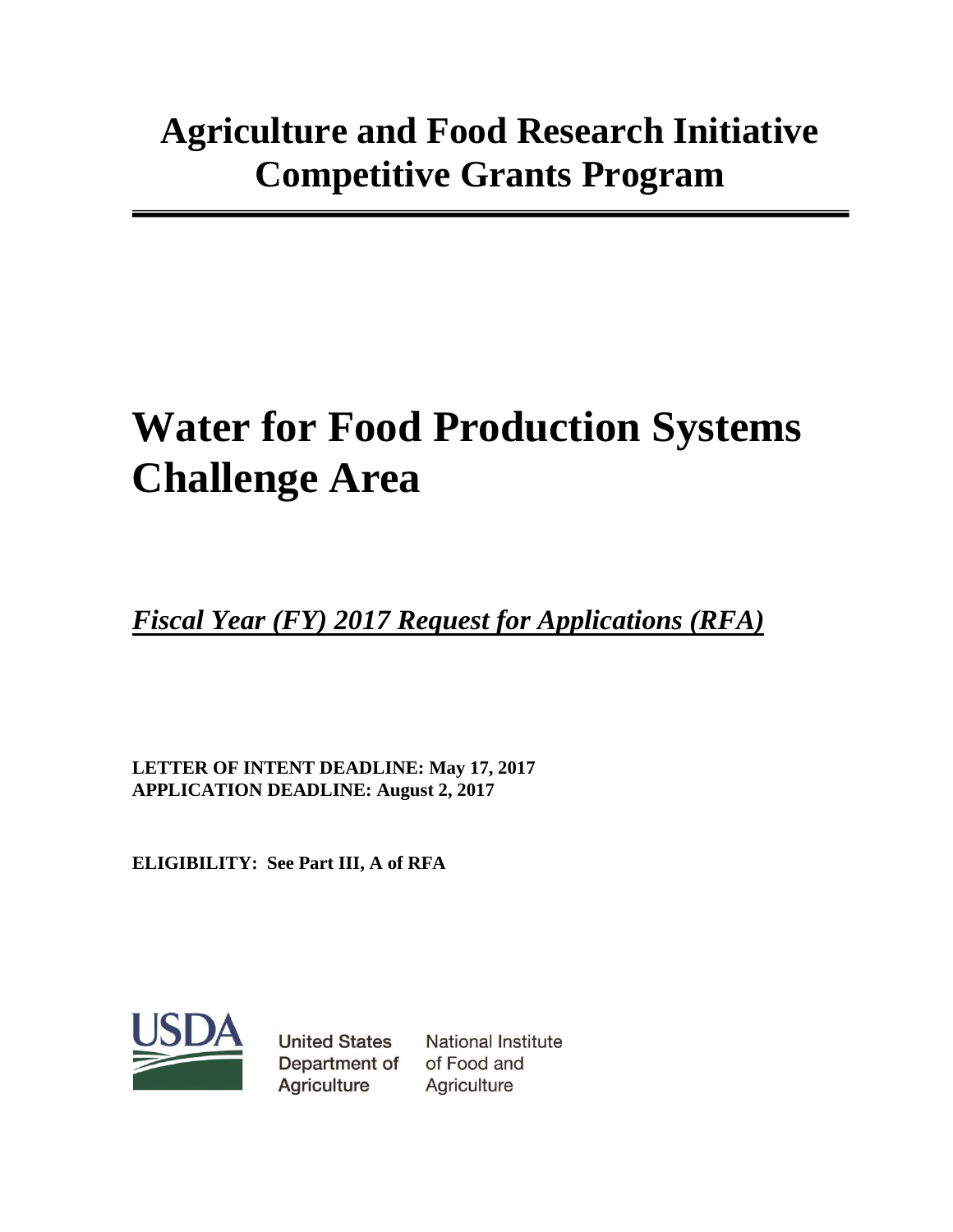## **NATIONAL INSTITUTE OF FOOD AND AGRICULTURE; U.S. DEPARTMENT OF AGRICULTURE**

## **AGRICULTURE AND FOOD RESEARCH INITIATIVE COMPETITIVE GRANTS PROGRAM WATER FOR FOOD PRODUCTION SYSTEMS CHALLENGE AREA**

#### **INITIAL ANNOUNCEMENT**

**CATALOG OF FEDERAL DOMESTIC ASSISTANCE:** This program is listed in the Catalog of Federal Domestic Assistance under 10.310.

**DATES:** If applicable, a Letter of Intent (LOI) must be received by **5:00 p.m. Eastern Time** on the deadline date indicated in the Program Area Descriptions section beginning in Part I, C. (see Part IV, A. for LOI instructions). Please note that a LOI is not required for conference grants. Applications must be received by **5:00 p.m. Eastern Time** on the deadline date indicated in the Program Area Descriptions section beginning in Part I, C. Applications received after this deadline will normally not be considered for funding (see Part IV, C.). Comments regarding this request for applications (RFA) are requested within six months from the issuance of this notice. Comments received after that date will be considered to the extent practicable.

**STAKEHOLDER INPUT:** We at the National Institute of Food and Agriculture (NIFA) seek your comments about this request for applications (RFA). We will consider your comments when we develop the next RFA for the program, if applicable, and we'll use them to meet the requirements of section 103(c)(2) of the Agricultural Research, Extension, and Education Reform Act of 1998 (7 U.S.C. 7613(c)(2)). Submit your written comments by the deadline set forth in the DATES portion of this notice via email to [Policy@nifa.usda.gov.](mailto:Policy@nifa.usda.gov) (This email address is only for receiving comments regarding this RFA and *not* for requesting information or forms.) In your comments, please state that you are responding to this RFA.

Visit the [NIFA website](http://nifa.usda.gov/centers-excellence) to access a factsheet on the Center of Excellence (COE) designation process, including COE criteria, and a list of programs offering COE opportunities in fiscal year (FY) 2017. You may also review a recording of COE outreach webinars held in February and March of 2015. We will update COE webpages as appropriate.

NIFA solicits proposed topics for [Agriculture and Food Research Initiative](https://nifa.usda.gov/program/agriculture-and-food-research-initiative-afri) (AFRI) RFAs from eligible state and national commodity boards on an ongoing basis, pursuant to Section 7404 of the Agricultural Act of 2014 (Pub. L. 113-79). Topics must relate to the established AFRI priority areas, which are plant health and production and plant products; animal health and production and animal products; food safety, nutrition, and health; bioenergy, natural resources, and environment; agriculture systems and technology; and agriculture economics and rural communities (as stated in the 2014 Farm Bill).

NIFA received topics from eligible commodity boards until July 18, 2016, for incorporation into FY 2017 RFAs. Topics submitted by the commodity boards that aligned with NIFA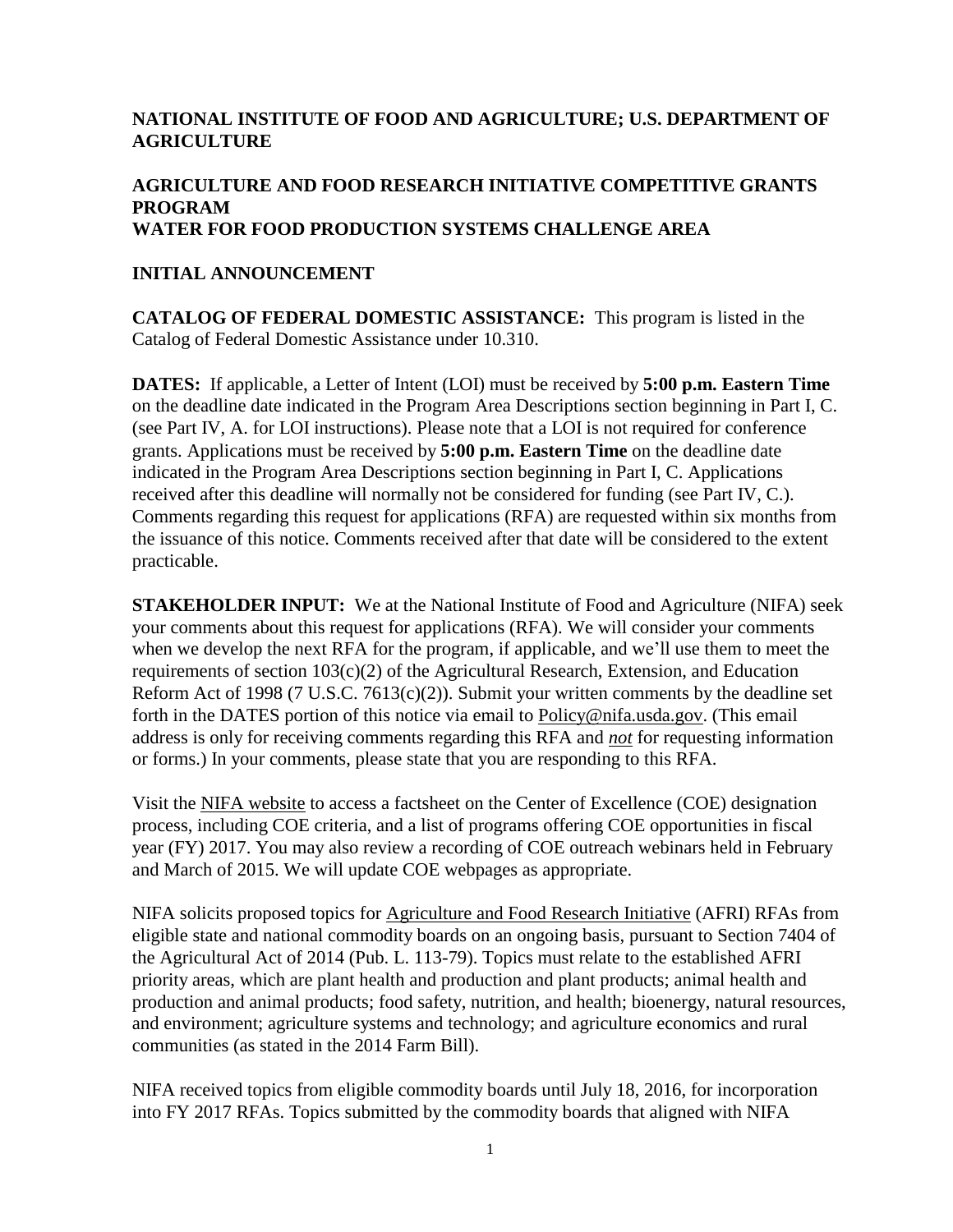priorities were chosen for inclusion in selected Programs of relevant AFRI RFAs. None of the topics submitted by commodity boards were included in this RFA because the topics did not fit the subject matter of this RFA. The NIFA Fact Sheet on implementation of the commodity boards provision of the 2014 Farm Bill can be found at:

[https://nifa.usda.gov/sites/default/files/resource/Commodity%20Board%20Fact%20Sheet%20P](https://nifa.usda.gov/sites/default/files/resource/Commodity%20Board%20Fact%20Sheet%20P6.pdf) [6.pdf..](https://nifa.usda.gov/sites/default/files/resource/Commodity%20Board%20Fact%20Sheet%20P6.pdf) Additional information on eligibility and how to submit topics for inclusion in future AFRI Requests for Applications can be found at: [http://nifa.usda.gov/commodity-boards.](http://nifa.usda.gov/commodity-boards)

**EXECUTIVE SUMMARY:** Agriculture and Food Research Initiative (AFRI) is a competitive grant program that provides funding for fundamental and applied research, education, and extension projects in food and agricultural sciences. Within AFRI, the long-term goal of the Water for Food Production Systems (WFPS) Challenge Area is to sustainably increase agricultural productivity and availability of safe and nutritious food while significantly reducing water use and preserving water quality. Almost 80 percent of fresh water is used for production, processing, and preparation of the food we consume. Perhaps the greatest challenge to agriculture will be rising human demands for food and other agricultural products in the face of limited water resources and climate uncertainties. The demands of a growing worldwide population will require crop and livestock producers to rethink and adapt resilient water management strategies not only suited to increasingly variable and extreme weather conditions, but also to increasing competition with industry, urban, and environmental needs and shifting policies.

NIFA seeks to invest in projects that employ *systems approaches* to resolve the complex challenges of greater agricultural production while reducing water use through: advanced sensor and irrigation technologies adoption; improved plant and animal use efficiencies through classical/conventional and accelerated breeding approaches, exploitation of nontraditional water sources (treated wastewater, produced water, brackish groundwater, and captured runoff); biotechnology, nanotechnology, and other technologies. These projects are expected to integrate efficient economic, environmental, behavioral, social, and policy approaches that support changes across geographic, size, and socioeconomic scales to positively affect sustainable water use for food production, processing, and other competing uses.

## **The anticipated amount available for new grants in this FY 2017 WFPS Challenge Area RFA is approximately \$34 million.**

This RFA is being released prior to the passage of budget appropriations for FY 2017. Enactment of additional continuing resolutions or appropriations may affect the availability or level of funding for this program.

This notice identifies the priorities for AFRI Water for Food Production Systems Challenge Area projects, the eligibility criteria for projects and applicants, and the application forms and associated instructions needed to apply for an AFRI Water for Food Production Systems Challenge Area grant.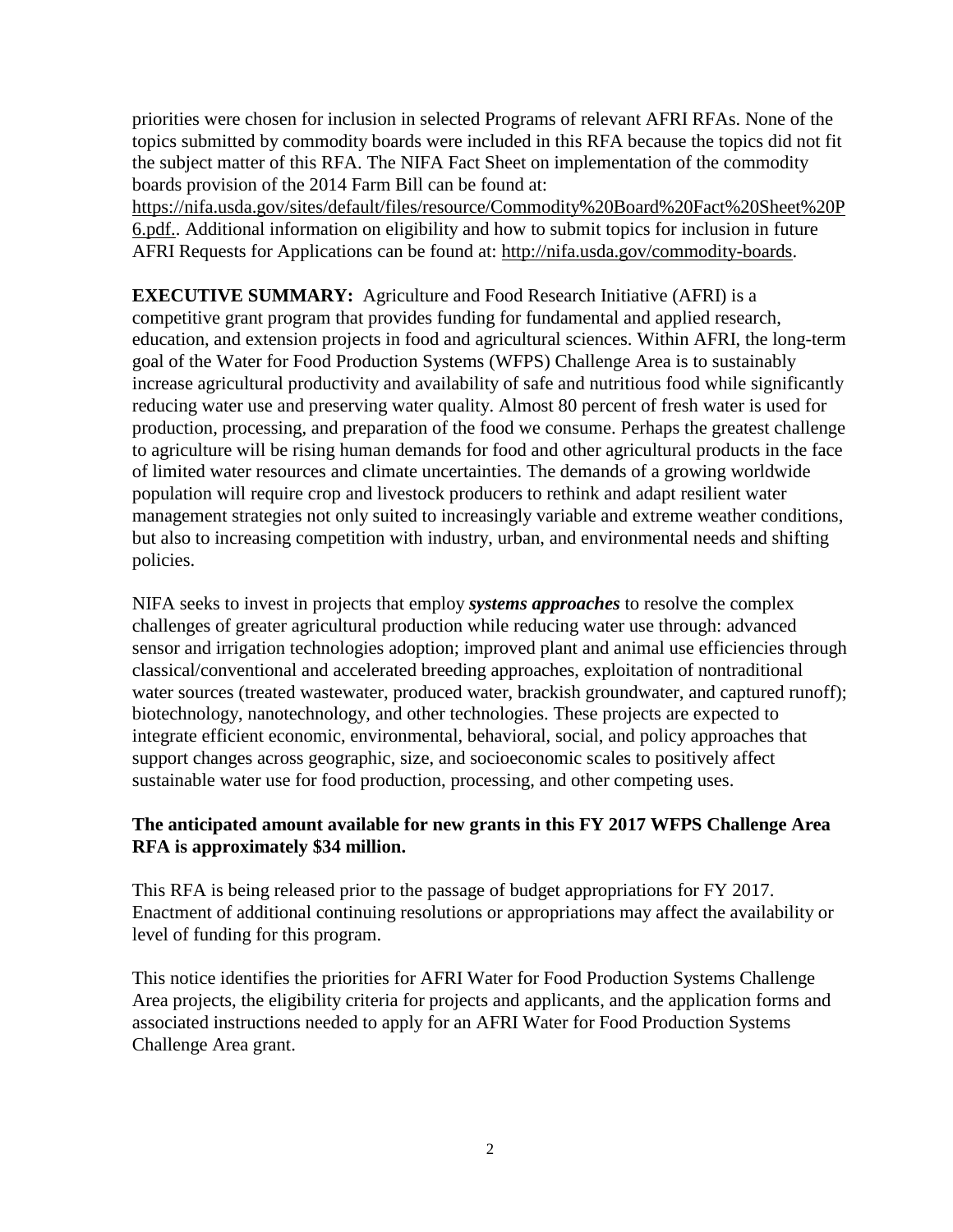# **Table of Contents**

| PART IV-APPLICATION AND SUBMISSION INFORMATION  17                                |  |
|-----------------------------------------------------------------------------------|--|
|                                                                                   |  |
|                                                                                   |  |
|                                                                                   |  |
|                                                                                   |  |
|                                                                                   |  |
|                                                                                   |  |
|                                                                                   |  |
|                                                                                   |  |
|                                                                                   |  |
|                                                                                   |  |
|                                                                                   |  |
|                                                                                   |  |
|                                                                                   |  |
|                                                                                   |  |
|                                                                                   |  |
|                                                                                   |  |
|                                                                                   |  |
|                                                                                   |  |
|                                                                                   |  |
|                                                                                   |  |
|                                                                                   |  |
|                                                                                   |  |
|                                                                                   |  |
|                                                                                   |  |
|                                                                                   |  |
|                                                                                   |  |
| TABLE 2. Lowest One Third of Universities and Colleges Receiving Federal Funds 45 |  |
|                                                                                   |  |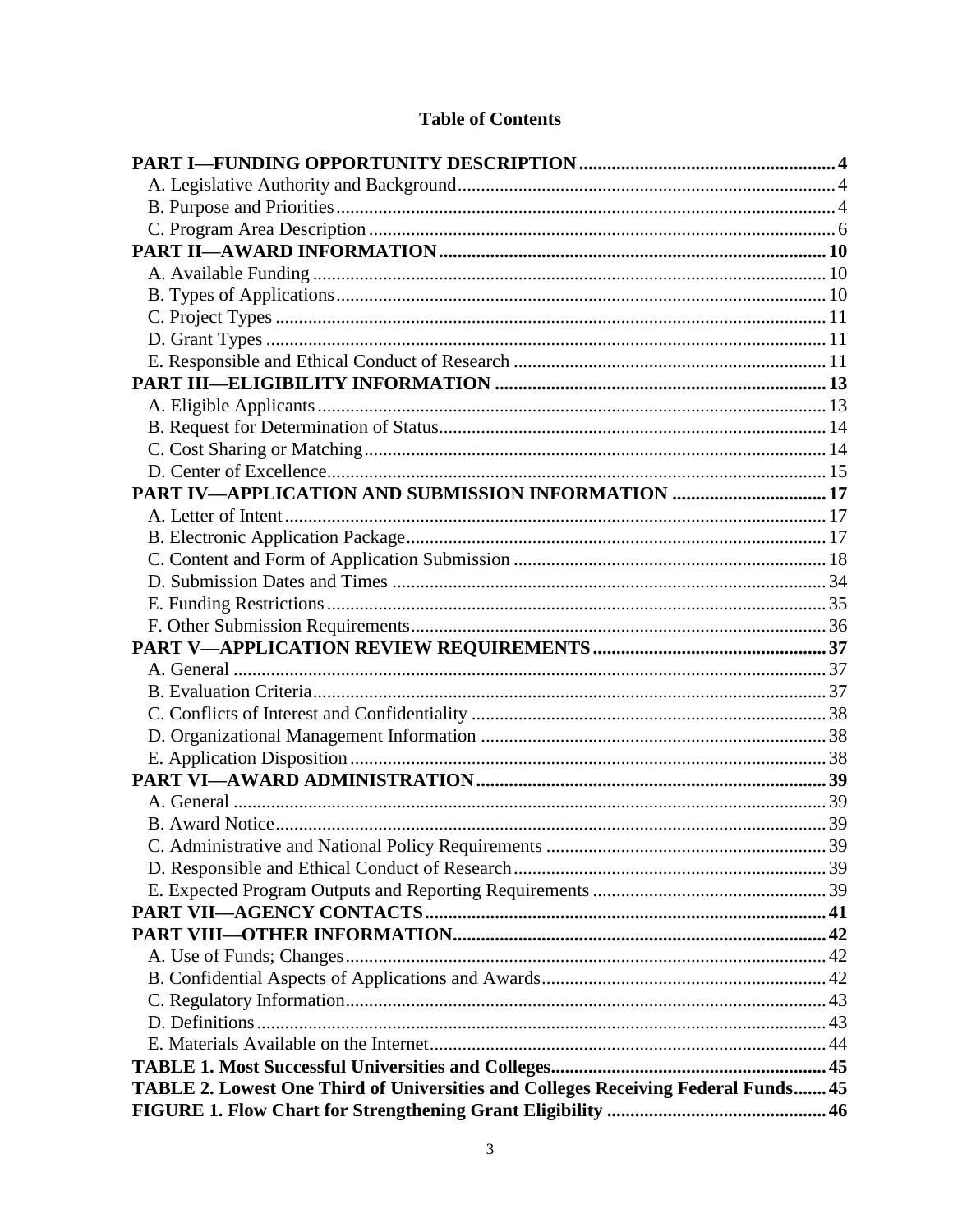# <span id="page-4-0"></span>**PART I—FUNDING OPPORTUNITY DESCRIPTION**

#### <span id="page-4-1"></span>**A. Legislative Authority and Background**

Section 7406 of the Food, Conservation, and Energy Act of 2008 (FCEA) (Pub. L. 110-246) amended section 2(b) of the Competitive, Special, and Facilities Research Grant Act (7 U.S.C. 450i(b)) to authorize the Secretary of Agriculture to establish the Agriculture and Food Research Initiative (AFRI), a competitive grant program that will provide funding for fundamental and applied research, education, and extension to address food and agricultural sciences, as amended by the 2014 Farm Bill under section 7401. The legislation directed the Secretary to award grants to address priorities in U.S. agriculture in the following six Farm Bill priority areas:

- 1. Plant health and production and plant products;
- 2. Animal health and production and animal products;
- 3. Food safety, nutrition, and health;
- 4. Bioenergy, natural resources, and environment;
- 5. Agriculture systems and technology; and
- 6. Agriculture economics and rural communities.

To the maximum extent practicable, NIFA, in coordination with the Under Secretary for Research, Education, and Economics (REE), will make grants for high priority research, education, and extension, taking into consideration, when available, the determinations made by the National Agricultural Research, Extension, Education, and Economics Advisory Board (NAREEEAB) pursuant to section 2(b)(10) of the Competitive, Special, and Facilities Research Grant Act (7 U.S.C. 450i(b)(10)), as amended. The authority to carry out this program has been delegated to NIFA through the Under Secretary for REE.

## <span id="page-4-2"></span>**B. Purpose and Priorities**

The purpose of the Agriculture and Food Research Initiative (AFRI) is to support research, education, and extension work by awarding grants to solve key problems of local, regional, national, and global importance in sustaining conventional, organic, and urban agricultural systems. These include farm efficiency, profitability and sustainability, ranching, bioenergy, forestry, aquaculture, rural communities and entrepreneurship, human nutrition, mitigating impacts of biotic and abiotic constraints on food production, food safety, mitigating food waste and food loss, physical and social sciences, home economics and rural human ecology, biotechnology, and classical breeding. Through this support, AFRI advances knowledge in both fundamental and applied sciences important to agriculture. It also allows AFRI to support education and extension activities that deliver science-based knowledge to end users, allowing them to make informed, practical decisions. This AFRI RFA provides funding for integrated research, education, and/or extension projects addressing challenges about Water for Food Production Systems.

Food and agricultural systems are under the constraints of a growing population, pressure on natural resources, the challenges of climate variability, and complex demands of nutritional security and food safety in a global economy. Addressing this challenge requires research,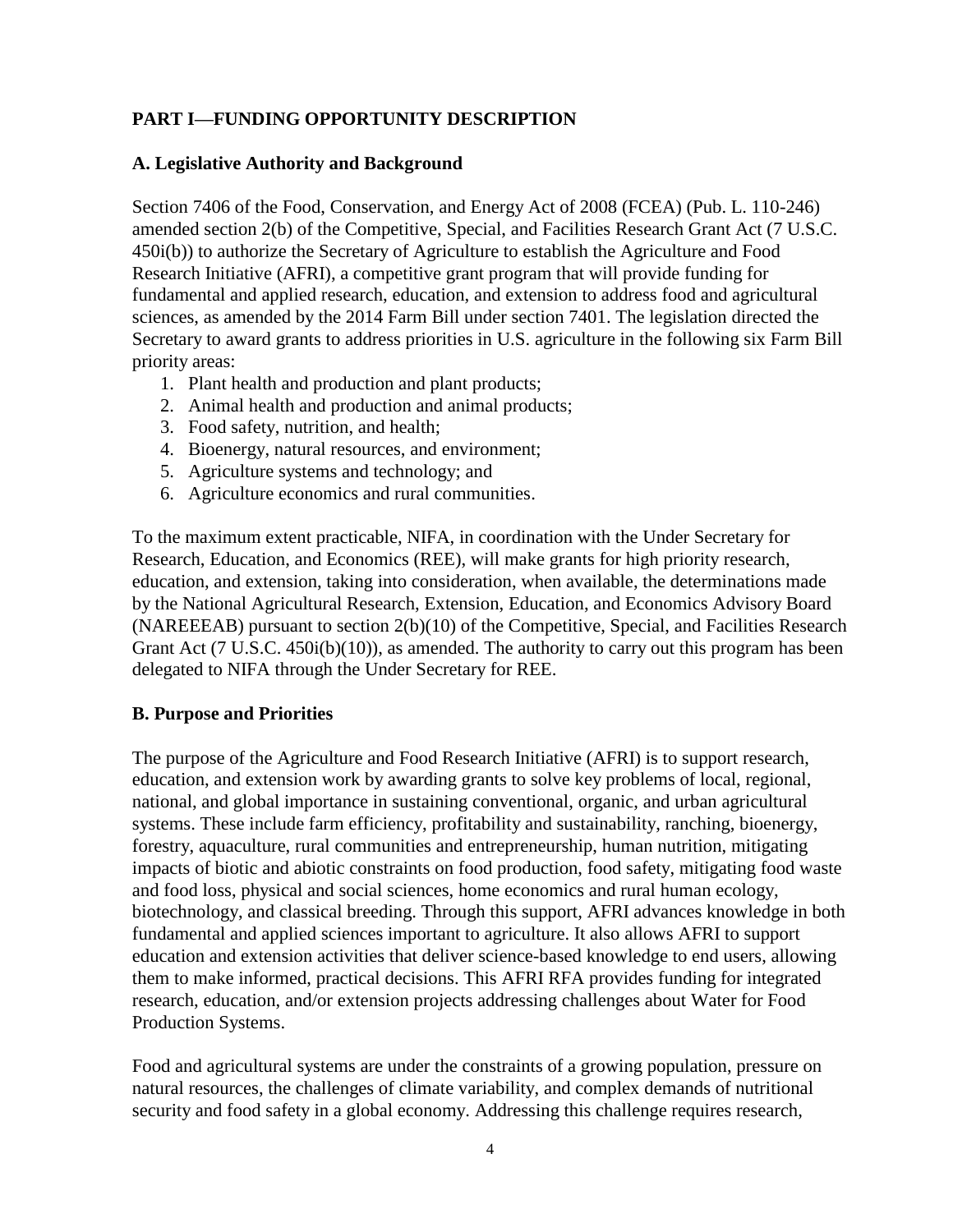education, extension, and integrated programs in concert with agroecological approaches that increase agricultural and natural resource sustainability. The term ''sustainable agriculture'' (NARETPA, 7 U.S.C. 3103) means a combined system of plant and animal production practices having a site-specific application that will, over the long-term, achieve the following goals: 1) satisfy human food and fiber needs; 2) enhance environmental quality and the natural resource base upon which the agricultural economy depends; 3) make the most efficient use of nonrenewable resources and on-farm resources and integrate, where appropriate, natural biological cycles and controls; 4) sustain the economic viability of farm operations; and 5) enhance the quality of life for farmers and society as a whole. AFRI encourages projects addressing enhancement of sustainability of agricultural systems.

NIFA supports global engagement that advances U.S. agricultural goals. To attain the agency's goals for U.S. agriculture, global competence of our nation's agricultural workforce, and safe and nutritious food security in a growing world, NIFA recognizes that collaboration with international partners through AFRI can contribute to advances in U.S. agriculture. In an increasingly interconnected world, these U.S. advances may have global importance. Thus, applications in response to AFRI program RFAs may include collaborations with international partners, but may only be submitted by eligible U.S. institutions. Such applications may include subcontracts to international partners or other institutions and must clearly demonstrate benefits to the U.S. Additional guidance on including international activities is provided on the [AFRI](https://nifa.usda.gov/resource/afri-international-partnerships) [International Partnerships](https://nifa.usda.gov/resource/afri-international-partnerships) website.

In many science areas covered by this RFA, large and diverse datasets are produced at a rapid pace. The availability of big data provides unprecedented opportunities for synthesizing new knowledge, for making predictive decisions, and fostering data-supported innovation in agriculture. NIFA has embarked on Food and Agriculture Cyberinformatics and Tools (FACT) initiative to catalyze activities in these areas. In FY 2017, all program area priorities that accept conference applications also welcome submission of FACT workshop applications. The workshops supported will focus on identifying priorities and bottlenecks in generating, managing and integrating data in a specific domain of the food and agricultural system. Expected outcomes include strategic plans and specific community-supported solutions to handling standards, repositories, data sharing and engagement across sector and disciplines. In addition, these workshops should begin to address how data management plans can assist in prioritizing collection and storage of primary and meta-data relevant for each community. NIFA expects that the FACT workshops will be held by October 1, 2017. Applicants for all conference grants, including FACT workshops, should consult with the Program Contact listed in this RFA for the Program Area Priority most relevant to the focus of the conference.

#### **Stakeholder Input**

For information on stakeholder input related to AFRI program, please visit [https://nifa.usda.gov/resource/afri-stakeholder-feedback.](https://nifa.usda.gov/resource/afri-stakeholder-feedback)

#### **Background**

AFRI is NIFA's flagship competitive grants programs for addressing critical societal issues, and funding is offered through the Foundational Program, five primary Challenge Areas, and the Food, Agriculture, Natural Resources and Human Sciences Education and Literacy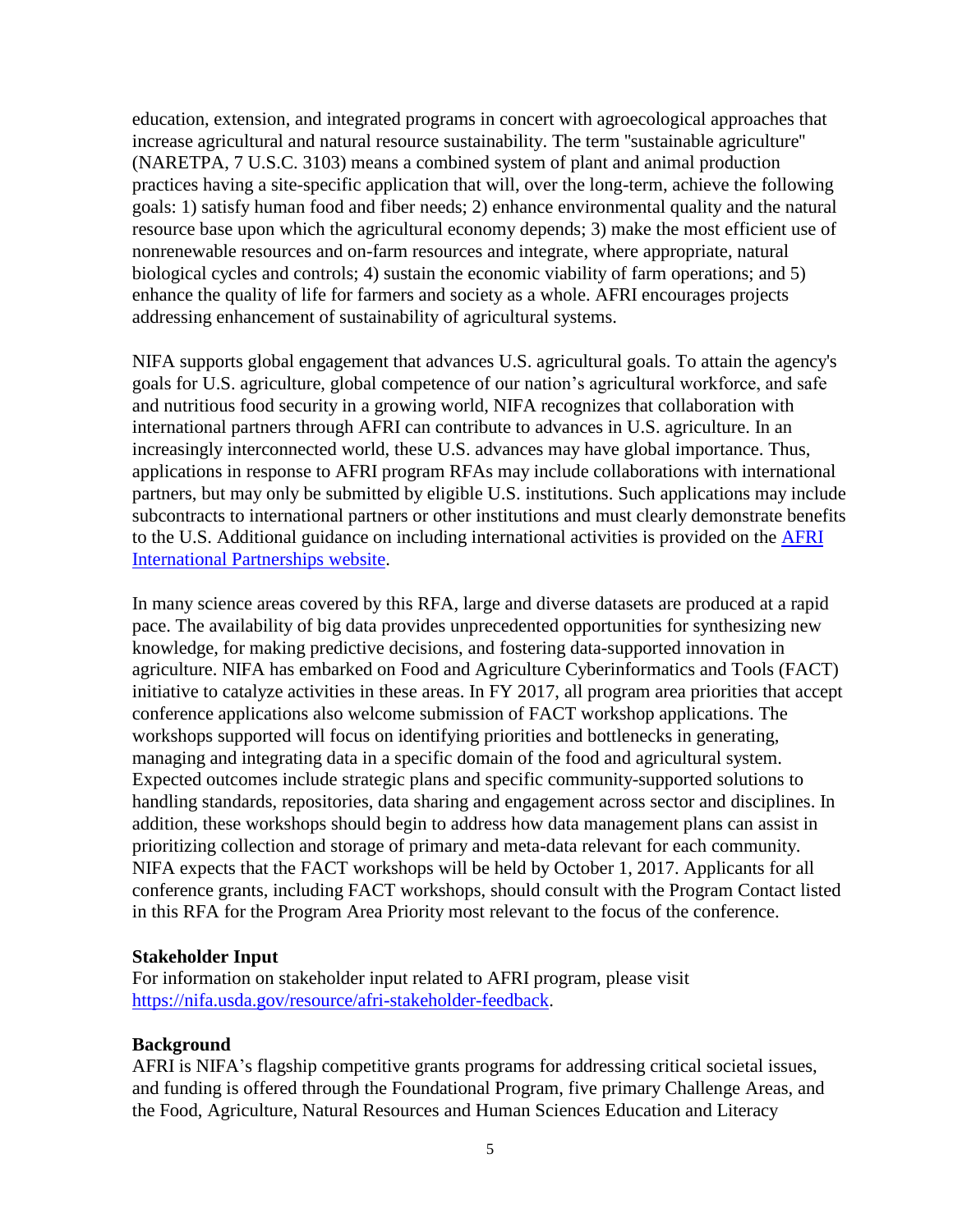Initiative (formerly the NIFA Fellowships program) to promote integrated agricultural research, education, and extension efforts to address societal challenges.

This AFRI RFA is aligned with Section 7406, Subsection (b) of the Competitive, Special, and Facilities Research Grant Act (7 U.S.C. 450i(b)) as amended by the 2014 [Farm](http://www.agriculture.senate.gov/imo/media/doc/Farm_Bill_Final.pdf) Bill under section 7401.

This AFRI RFA addresses the following six Farm Bill priority areas: A. Plant Health and Production and Plant Products; B. Animal Health and Production and Animal Products; C. Food Safety, Nutrition, and Health; D. Bioenergy, Natural Resources, and Environment - Natural Resources and the Environment; E. Agriculture Systems and Technology; and F. Agriculture Economics and Rural Communities.

This AFRI RFA also aligns with: Strategic Goal 1 (Objectives 1.1, 1.2, and 1.3), Strategic Goal 2 (Objectives 2.1, 2.2, and 2.3), Strategic Goal 3 (Objectives 3.1 and 3.2), and Strategic Goal 4 (Objectives 4.1, 4.3, and 4.4) of the USDA [Strategic](http://www.ocfo.usda.gov/usdasp/sp2014/usda-strategic-plan-fy-2014-2018.pdf) Plan.

This AFRI RFA aligns with the USDA Research, Education, and [Economics](https://www.ree.usda.gov/) (REE) Action [Plan.](https://www.ree.usda.gov/) Program Areas in this AFRI RFA draws from specific actionable items defined in the REE Action Plan including: Goals 1, 2, 3, 4, 5, and 7. Several action items are addressed by other AFRI RFAs. NIFA may also solicit additional applications for the usage of AFRI funds through other announcements, including supplemental AFRI RFAs or RFAs issued in conjunction with other federal agencies. Such announcements will be made public in the same manner as this announcement. Other sources of NIFA funding for work relevant to this RFA can be found at [www.nifa.usda.gov/afri.](http://www.nifa.usda.gov/afri)

This AFRI RFA is also aligned with the NIFA [Strategic](https://nifa.usda.gov/resource/nifa-strategic-plan-fy2014-fy2018) Plan, and specifically addresses Strategic Goal 1: Science (Subgoals 1.1, 1.2, 1.3, 1.4, 1.5, 1.6, and 1.7).

## <span id="page-6-0"></span>**C. Program Area Description**

This program area focuses on multidisciplinary systems approaches, which integrate new technologies and strategic management that solve water availability and quality challenges in food production systems. The projects are expected to transform how abundant, safe, and nutritious food is produced, processed, distributed, and consumed within the limits of available water from traditional and non-traditional sources.

#### **Total Program funds** – Approximately \$34 million

In FY 2017, applications are solicited under the following Program Area Priority: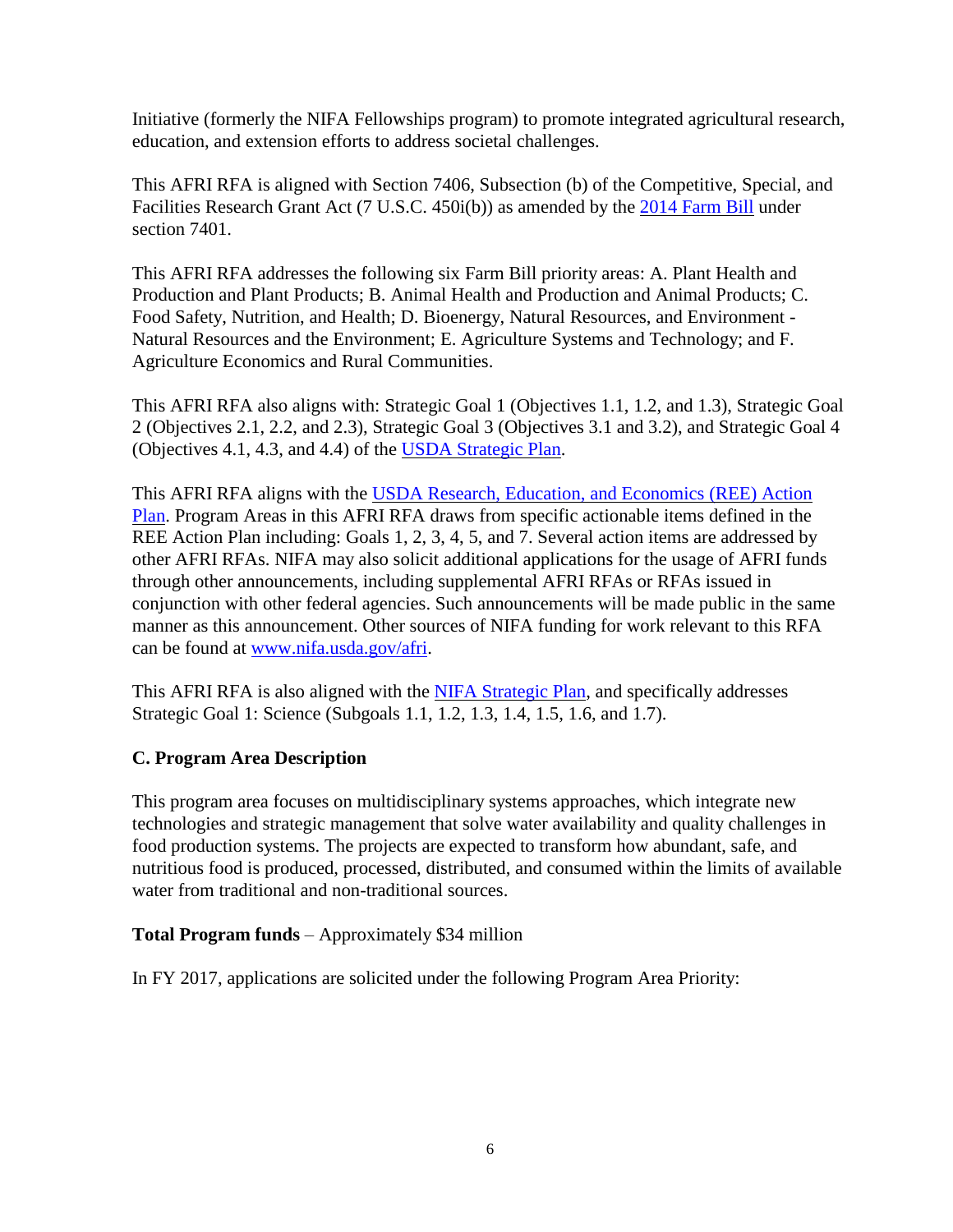## **Water for Food Production Systems**

#### **Program Area Priority Code** – A9101

**Proposed Budget Requests**

- Coordinated Agricultural Project (CAP) and FASE (Strengthening CAP) Grants must not exceed **\$5.2 million total per project (including indirect costs) for project periods of up to 5 years**. The program anticipates making up to **7** new awards.
- Strengthening CAP grants must adhere to the Food Agricultural Science Enhancement (FASE) guidelines outlined in Part II, D.
- Requests exceeding the budgetary guidelines will not be reviewed.

**Requested Project Types** – Integrated Projects only

**Requested Grant Types** – CAP and FASE (Strengthening CAP) grants only

**Letter of Intent Deadline** – May 17, 2017 (5:00 p.m., Eastern Time)

**Program Area Priority e-mail address for Submission of Letter of Intent** – [wfps@nifa.usda.gov](mailto:wfps@nifa.usda.gov)

**Application Deadline** – August 2, 2017 (5:00 p.m., Eastern Time)

**Program Area Priority Contact** – *Water for Food Production Systems Team,*

[wfps@nifa.usda.gov](mailto:wfps@nifa.usda.gov) **(**Dr. Hongda Chen, Dr. James Dobrowolski, Dr. Irma Lawrence, Dr. Jeffrey Steiner)

#### **Program Area Priority** –

For Fiscal Year 2017, NIFA's WFPS RFA invites applications that employ systems approaches that lead to solutions for water challenges in U.S. agricultural production. These solutions must be feasible and simultaneously take into consideration a broad spectrum of kinds of agricultural producers, other competing industries, consumers and the communities where they live, and other relevant stakeholders. The impacts will be measured as appropriate changes needed by water users, consumers, and policy makers to improve resolution in conflicts over water supplies by reducing water use or increasing water use efficiency for the next several decades or more.

Systems-level knowledge and breakthrough technologies are needed to promote creative decision-making and to identify effective incentives and policies supporting sustainable water resources use in agriculture combined with the needs of other users. The continued depletion of historically available water supplies along with changes in demand and quality are projected to have major impacts on all kinds of agricultural production systems in rural, peri-urban, and urban landscapes. The WFPS focuses on developing solutions through new conceptual, theoretical, and methodological innovations and their translation into applications for addressing the pressing challenges regarding agricultural water use.

This RFA invites applications for addressing the concept that "all water problems are local and regional." The projects are expected to pursue greater savings in water use by realizing the optimal potentials of innovative management strategies and interventions that use appropriate technologies to exploit potential synergies across production systems and competing users. The program will fund projects that help reduce required flows from ground- and surface-waters to benefit agriculture and other human enterprises, as well as other beneficial uses supporting wildlife, fish, and pollinator populations. Diverse approaches that address any or all components across food supply chains may be appropriate.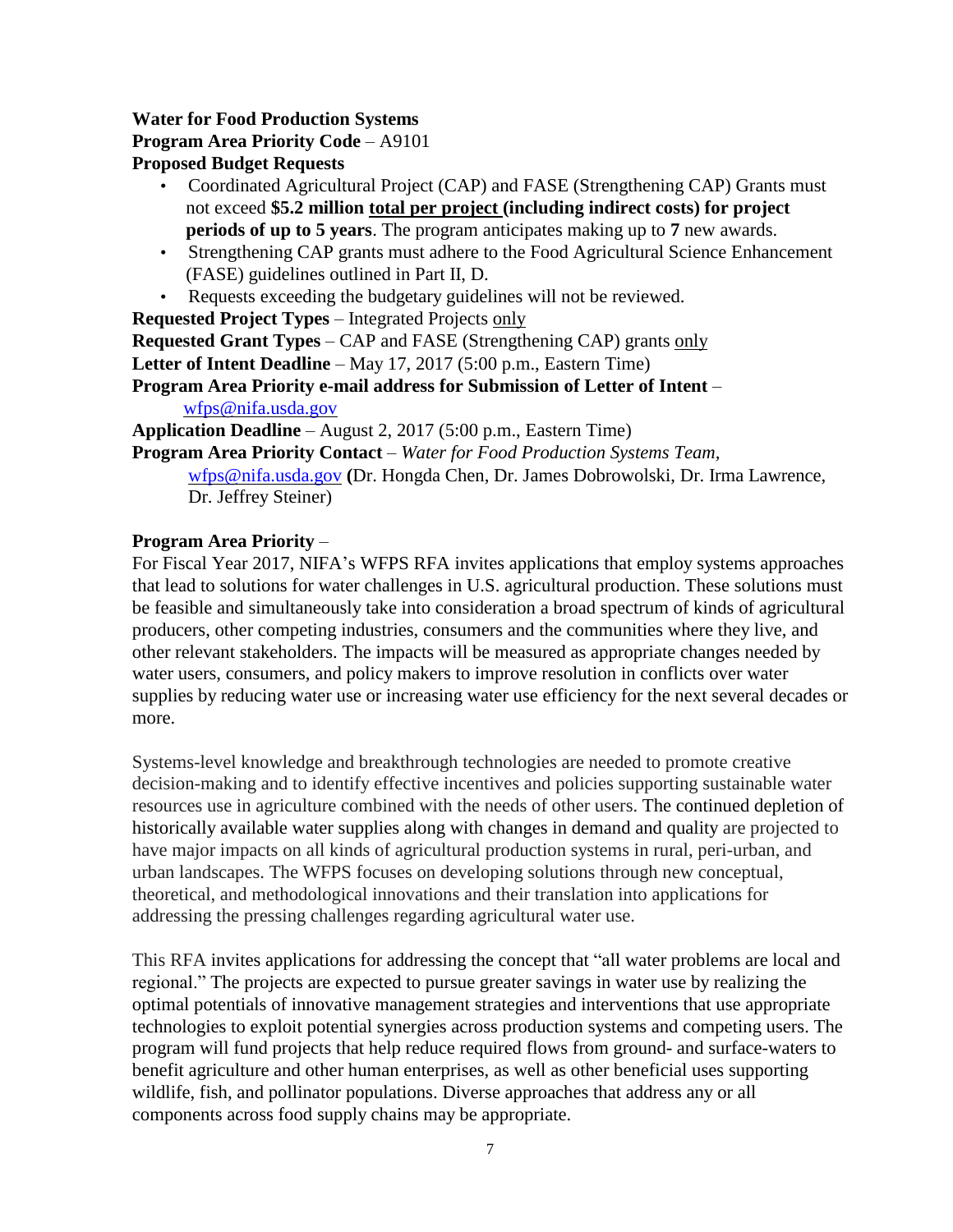The applications must address at least one of the following priorities:

- Use of transformative discoveries such as classical/conventional breeding as well as genomics, nanotechnology, sensors, modeling, microbiome manipulation, and datadriven decision tools to develop drought- and flood-tolerant cultivars, intensify food production, improve crop and livestock health, or reduce overall water use across food production systems.
- Innovative ways to sustainably secure and more efficiently use water to produce food given competing resource demands, varying annual and within season availability, and compromised or limited water quality.
- Targeted activities/interventions beyond simple information delivery to overcome barriers, disincentives, and institutional or legal impediments so that more sustainable management practices are adopted and acceptance encouraged.
- Safe use of non-traditional water sources such as agricultural runoff, recycled, treated, produced, and brackish waters as appropriate across food system supply chains, including production, processing, distribution, and consumption, so that total amounts of fresh water used are reduced.

## **Program Area Priority Additional Information:**

- All applications **must** adhere to the requirements beginning in Part IV.
- Applications from, and collaboration with, Minority Serving Institutions, small to midsized institutions, and/or Experimental Program to Stimulate Competitive Research (EPSCoR) states are encouraged.
- All projects will be funded as CAP or Strengthening CAP grants. Projects **must** be integrated and, thus, must include research, and at least an additional extension or education component. Each component should be represented by one or more objectives within the application, with no more than two-thirds of a project's budget being allocated to any single component.
- Projects **must** be transdisciplinary, as defined in Part VIII, D, from the development of the proposal concept forward, linking the agricultural sciences, engineering, geosciences, and social, economic, and behavioral sciences to enable production improvements and behavioral changes promoting adoption of new technologies that sustain the quantity, quality, and availability of water for agricultural production systems. Project Directors (PDs) and co-Project Directors (co-PDs) **must** draw on broad multi-stakeholder input and expertise during proposal concept development and throughout proposal development and project implementation; project advisory boards are recommended.
- Overall project management plan **must** be included and should address how stakeholders will be involved in project design and implementation. Reporting requirements will include a description of key achievements including the publicly available and compatible data products, the description of stakeholder involvement throughout the project, and success at meeting objectives provided to NIFA in the proposed metrics. Projects must budget for the Project Director to attend a 3-day inaugural project directors meeting in Washington, DC, to coordinate data management strategies that increase the value of data through compatibility and sharing with regard to privacy, security and ethics.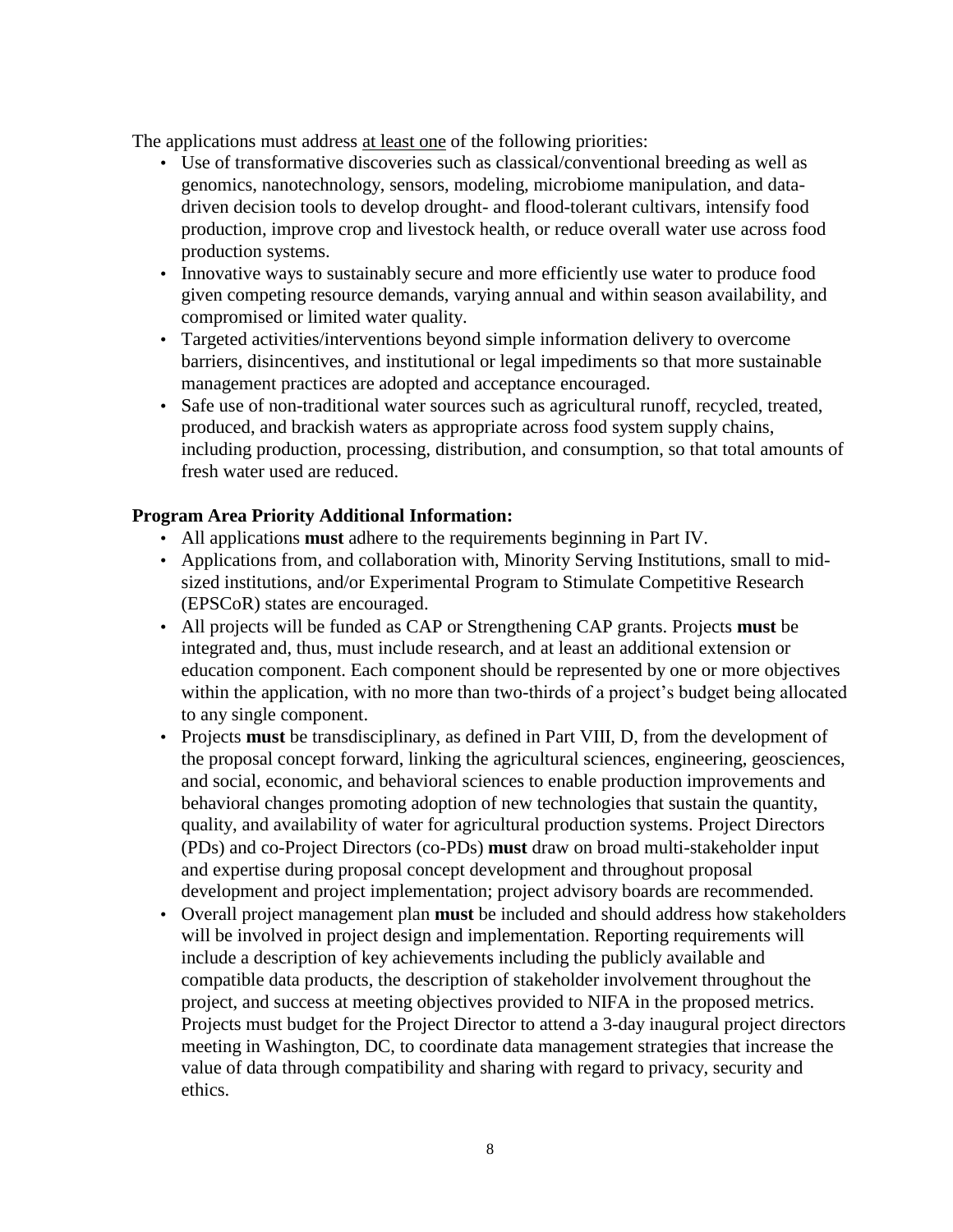- Projects **must** include a data management plan that includes making data publicly available or compatible with other open databases and sources. A reasonable budget allocation for the data management is allowed.
- Projects **must** include an evaluation plan with an appropriate external evaluator (external to application development). The evaluation plan will include an approach for demonstrating their success at achieving each of their proposed objectives and overarching goal. The evaluation plan will also include an approach for engaging stakeholders throughout the evaluation process, and for reporting on stakeholder participation in the overall project. A reasonable budget allocation for the evaluation plan is expected.
- For projects related to Water for Food Production Systems Challenge Area that require \$300,000 or less and: 1) do not fit within any of the priorities identified for the program area described in this RFA; 2) are at the stage where results can be applied quickly following project completion (e.g., stakeholders adopt recommendations, practices, products or technologies resulting from the project); and 3) work on critical stakeholderidentified problems, applicants should consider submitting to the Critical Agricultural Research and Extension (CARE) Program Area (A1701), described in the [AFRI](https://nifa.usda.gov/funding-opportunity/agriculture-and-food-research-initiative-foundational-program)  [Foundational RFA.](https://nifa.usda.gov/funding-opportunity/agriculture-and-food-research-initiative-foundational-program)

*Note* 1: The National Nanotechnology Initiative recently launched a Nanotechnology Signature Initiative on Water Sustainability through Nanotechnology: Nanoscale Solutions for a Global-Scale Challenge [\(http://www.nano.gov/sites/default/files/pub\\_resource/water](http://www.nano.gov/sites/default/files/pub_resource/water-nanotechnology-signature-initiative-whitepaper-final.pdf)[nanotechnology-signature-initiative-whitepaper-final.pdf\)](http://www.nano.gov/sites/default/files/pub_resource/water-nanotechnology-signature-initiative-whitepaper-final.pdf). Applicants who seek developing nanotechnology solutions to address the water challenges stated in this RFA are encouraged to explore collaborations and coordination opportunities with others to leverage the investments by other Federal agencies in this new initiative.

*Note 2*: Support for a partnership program with the National Science Foundation to advance scientific work concerning water as part of the food, energy, water nexus will be continued under the Innovations at the Nexus of Food, Energy and Water (INFEWS) Program (see [https://www.nsf.gov/funding/pgm\\_summ.jsp?pims\\_id=505241\)](https://www.nsf.gov/funding/pgm_summ.jsp?pims_id=505241).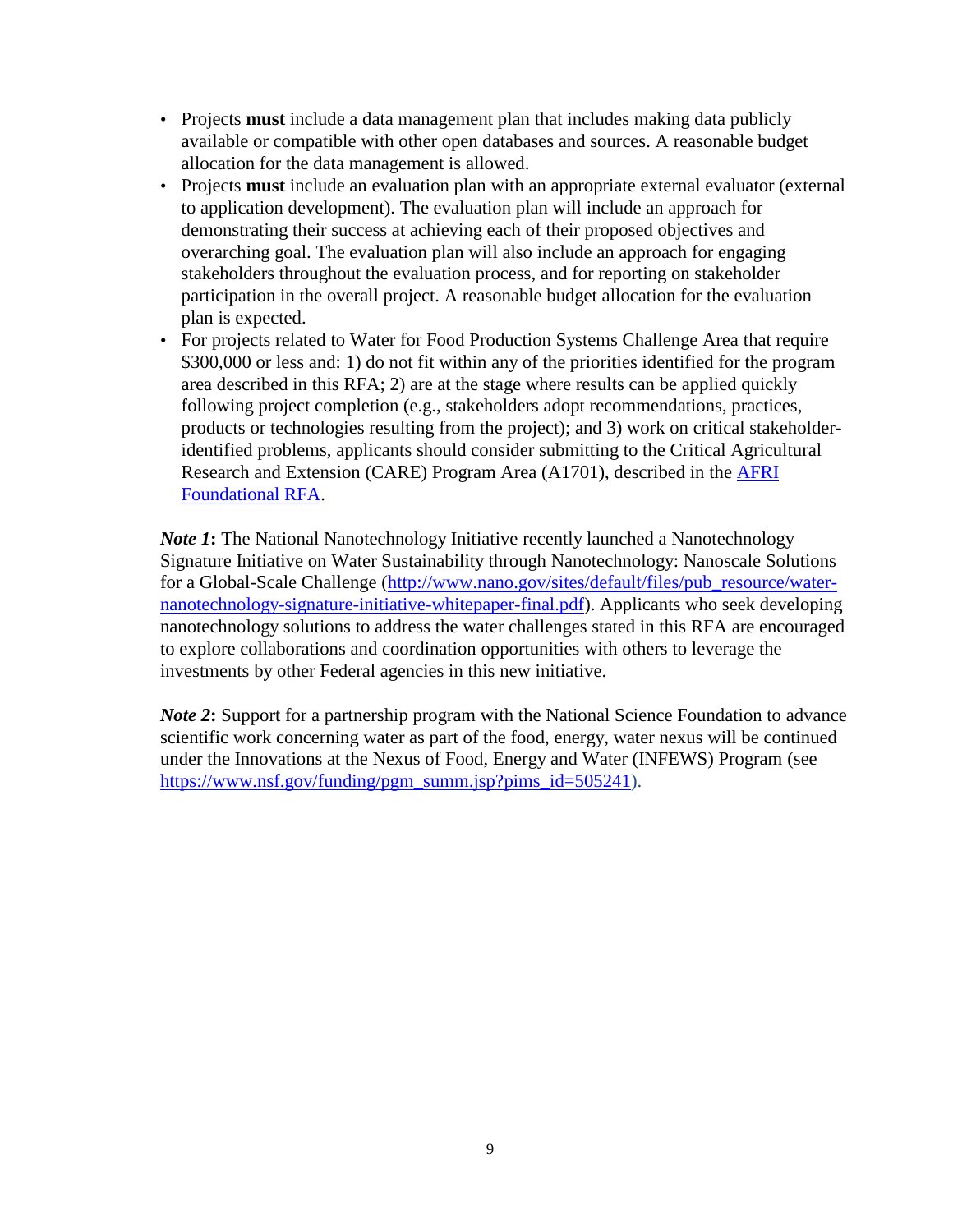# <span id="page-10-0"></span>**PART II—AWARD INFORMATION**

# <span id="page-10-1"></span>**A. Available Funding**

The anticipated appropriated amount available to support the AFRI program in FY 2017 is approximately \$375 million. Of the amount available to make awards, no less than 30 percent will be made available to fund integrated research, education, and extension projects. Of the AFRI funds allocated to research activities, section 7406 of the FCEA directs 60 percent toward grants for fundamental (or basic) research and 40 percent toward grants for applied research. Of the AFRI funds allocated to fundamental research, not less than 30 percent will be directed toward research by multidisciplinary teams. It is expected that no less than 15 percent of the FY 2017 funds will be made available for Food and Agricultural Science Enhancement (FASE) Grants, and no more than two percent of the funds available for fundamental research will be made available for Equipment Grants.

There is no commitment by USDA to fund any particular application or to make a specific number of awards.

NIFA anticipates approximately \$34 million will be available to support Programs Areas in this AFRI RFA that are designed to help solve critical problems across the United States for project durations of up to 5 years (FY 2017 – FY 2021).

This RFA is being released prior to the passage of an appropriations act for FY 2017. Enactment of additional continuing resolutions or an appropriations act may affect the availability or level of funding for this program.

Funding of projects beyond FY 2017 is contingent upon the availability of funds, and the best interests of the US government. Funding in FY 2017 does not obligate NIFA to any future-year commitments.

The funds will be awarded through a grant. There is no commitment by NIFA to fund any particular application or to make a specific number of awards.

The Automated Standard Applications for Payment System (ASAP), operated by the Department of Treasury's Bureau of the Fiscal Service, is the designated payment system for awards resulting from this RFA. For more information see [https://www.fiscal.treasury.gov/fsservices/gov/pmt/asap/asap\\_home.htm.](https://www.fiscal.treasury.gov/fsservices/gov/pmt/asap/asap_home.htm)

## <span id="page-10-2"></span>**B. Types of Applications**

In FY 2017, you may submit applications to one of the Program Areas in this RFA as one of the three types of requests: (1) New Application; (2) Renewal Application; and (3) Resubmitted Application.

**(1) New application**. This is a project application that has not been previously submitted to NIFA. We will review all new applications to ensure they meet administrative requirements and all applications will be competitively evaluated by a review panel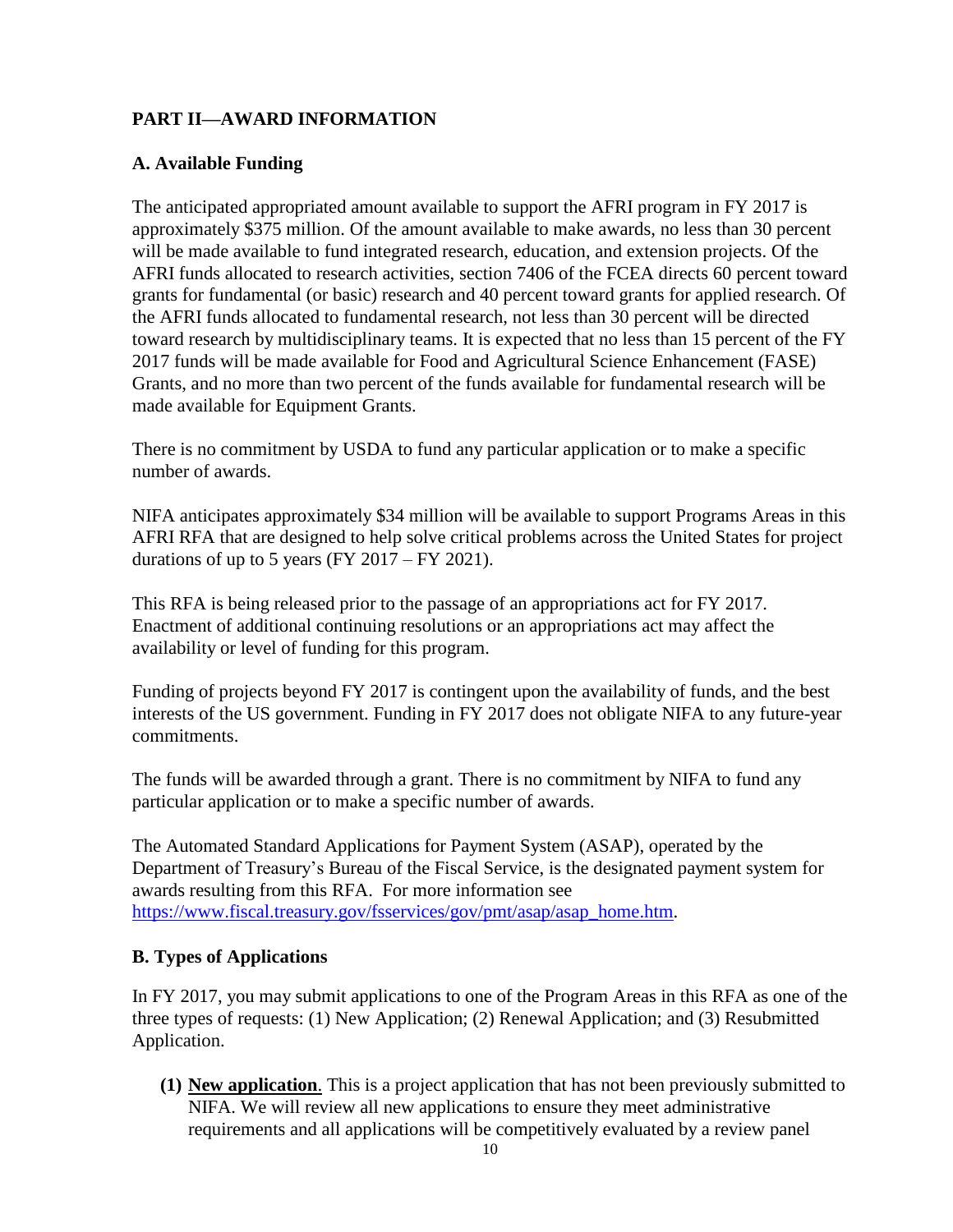using criteria and selection processes described in Part V—Application Review Requirements.

- **(2) Renewal application.** This is a project application that requests additional funding for a project beyond the period that was approved in an original or amended award. Applications for renewed funding must contain the same information as required for new applications; they also must contain a Progress Report (see Project Narrative, Part IV). We must receive the renewal applications by the relevant due dates. We will evaluate renewal applications in competition with other pending applications in the program area priority to which they are assigned, and will be reviewed according to the same evaluation criteria (Part V, B.) as new applications.
- **(3) Resubmitted application**. This is an application that was submitted previously to NIFA but not funded. Project Directors (PDs) must respond to the previous review panel summary (see Response to Previous Review, Part IV, C.). We must receive resubmitted applications by the relevant due dates. We will evaluate resubmitted applications in competition with other pending applications in the program priority area to which they are assigned, and review them according to the same evaluation criteria (Part V, B.) as new applications. A renewal application that was submitted previously but not funded and is being resubmitted is also considered as Resubmitted application; however, PDs must include a Progress Report (see 2 above) and a Response to Previous Review.

#### <span id="page-11-0"></span>**C. Project Types**

Applicants must propose one of the AFRI project types specified within the relevant program area description beginning in Part I, C. of this RFA. Only project types specifically solicited under each Program Area or Program Area Priority described in Part I, C. of this RFA will be considered for review. A detailed description of the project types available across AFRI is located at<https://nifa.usda.gov/sites/default/files/resource/AFRI-Project-Types.pdf>

## <span id="page-11-1"></span>**D. Grant Types**

Applicants must select the appropriate AFRI grant type specified within the relevant program area description beginning in Part I, C. of this RFA. Only grant types specifically solicited under each program area or program area priority described in Part I, C. of this RFA will be considered for review. A detailed description of the grant types available across AFRI is located at[.https://nifa.usda.gov/sites/default/files/resource/AFRI-Grant-Types.pdf](https://nifa.usda.gov/sites/default/files/resource/AFRI-Grant-Types.pdf)

#### <span id="page-11-2"></span>**E. Responsible and Ethical Conduct of Research**

In accordance with sections 2, 3, and 8 of 2 CFR Part 422, institutions that conduct USDAfunded extramural research must foster an atmosphere conducive to research integrity, bear primary responsibility for prevention and detection of research misconduct, and maintain and effectively communicate and train their staff regarding policies and procedures. In the event an application to NIFA results in an award, the Authorized Representative (AR) assures, through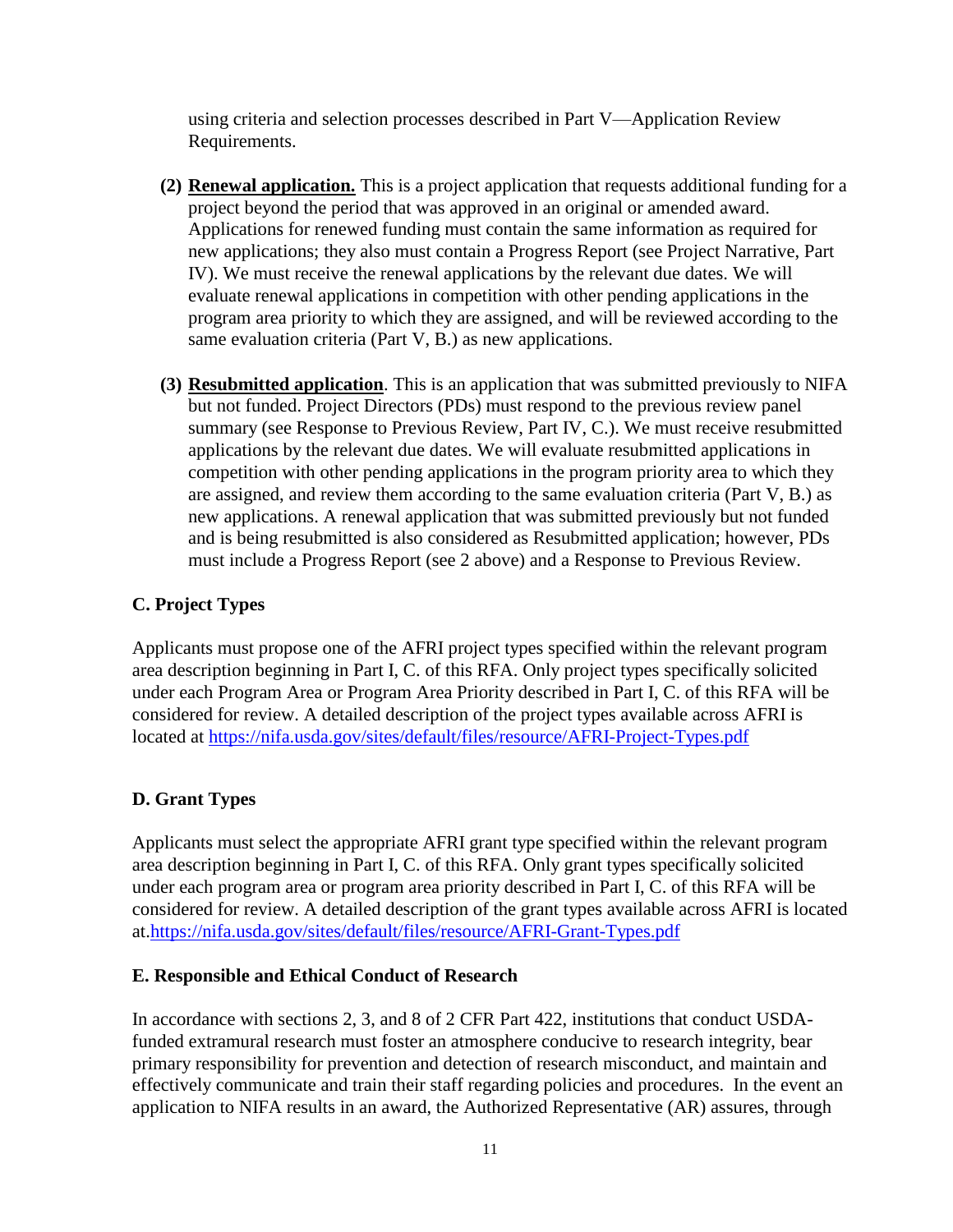acceptance of the award that the institution will comply with the above requirements. Award recipients shall, upon request, make available to NIFA the policies, procedures, and documentation to support the conduct of the training. See <u>http://nifa.usda.gov/responsible-and-</u> [ethical-conduct-research](http://nifa.usda.gov/responsible-and-ethical-conduct-research) for more information.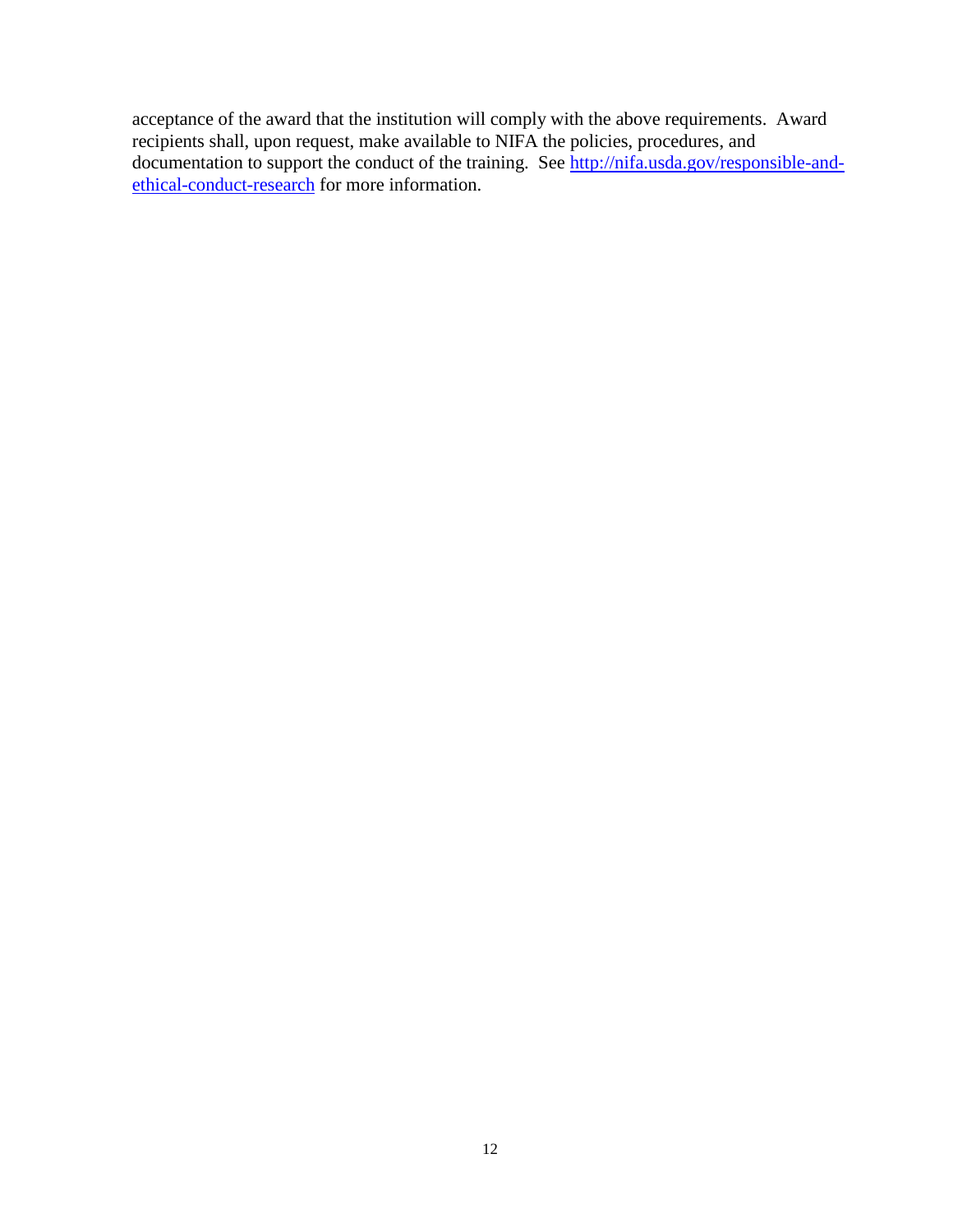# <span id="page-13-0"></span>**PART III—ELIGIBILITY INFORMATION**

# <span id="page-13-1"></span>**A. Eligible Applicants**

Applications may only be submitted by eligible entities. Eligibility is linked to the project type. All project types are described beginning in Part II, C.

Applicants must respond to the Program Area priorities and deadlines found in this RFA. Grant recipients may subcontract to organizations not eligible to apply provided such organizations are necessary for the conduct of the project. Failure to meet an eligibility criterion by the application deadline may result in the application being excluded from consideration or, even though an application may be reviewed, will preclude NIFA from making an award (see Part III B).

# 1) **Research, Education or Extension Projects**

Eligible applicants for single-function Research, Education or Extension Projects include:1) State Agricultural Experiment Station; 2) colleges and universities (including junior colleges offering associate degrees or higher); 3) university research foundations; 4) other research institutions and organizations; 5) Federal agencies, 6) national laboratories; 7) private organizations or corporations; 8) individuals who are U.S. citizens, nationals, or permanent residents; and 9) any group consisting of 2 or more entities identified in 1) through 8). Eligible institutions do not include foreign and international organizations.

## **2) Integrated Projects**

Eligible applicants for Integrated Projects include: 1) colleges and universities; 2) 1994 Land-Grant Institutions; and (3) Hispanic-serving agricultural colleges and universities [\(https://nifa.usda.gov/hispanic-serving-agricultural-colleges-and-universities-hsacu\)](https://nifa.usda.gov/hispanic-serving-agricultural-colleges-and-universities-hsacu).

For Integrated Projects, the terms "college" and "university" mean an educational institution in any state which 1) admits as regular students only persons having a certificate of graduation from a school providing secondary education, or the recognized equivalent of such a certificate; 2) is legally authorized within such state to provide a program of education beyond secondary education; 3) provides an educational program for which a bachelor's degree or any other higher degree is awarded; 4) is a public or other nonprofit institution; and 5) is accredited by a nationally recognized accrediting agency or association. A research foundation maintained by a college or university is eligible to receive an award under this program.

## **3) Food and Agricultural Science Enhancement Grants**

The Food and Agricultural Science Enhancement (FASE) Grants have additional eligibility requirements. See Part II, D., for details.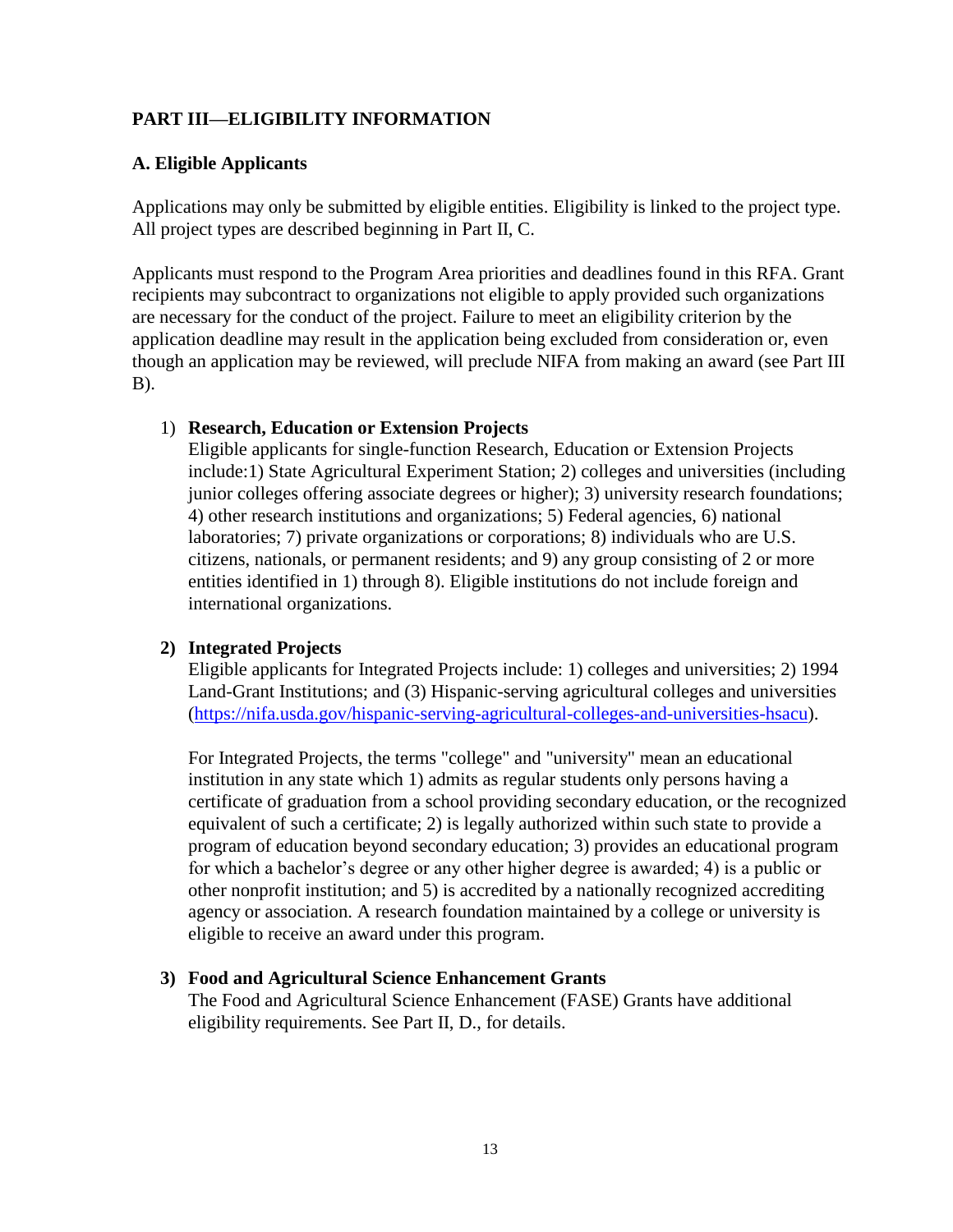#### <span id="page-14-0"></span>**B. Request for Determination of Status**

#### 1. Minority–Serving Institution

If an applicant's institution can be considered a minority-serving institution and wishes to be considered for a Strengthening Grant (as described in Part II, D.), but does not serve one or more of the minority groups specified in the Definitions section of this RFA (see Part VIII, D.), the applicant must submit to NIFA, documentation supporting the request. This documentation (see below) must be submitted as part of the requestor's Letter of Intent (if required) and the full application package (Part IV, B.) and we must receive it by the applicable program area or program area priority deadline. The Secretary of Agriculture or designated individual will determine whether the group or groups identified by the institution are eligible as a minority group for the purpose of receiving a Strengthening Grant under this program.

The following information must be provided within the application in the order specified below:

- 1. A description of each minority group that is being submitted for determination;
- 2. Data or studies supporting this group's designation as a minority group; and
- 3. Data indicating that enrollment of the minority group(s) exceeds 50 percent of the total enrollment at the academic institution, including graduate and undergraduate and full-and part-time students.

#### 2. Multi-Campus Institution

All institutions grouped under one main campus as listed in Table 1, unless located in an Experimental Program to Stimulate Competitive Research (EPSCoR) State (see Part II, D.) are excluded from eligibility for all strengthening funds. However, if any campus within a multicampus listing can provide information demonstrating that it is administratively independent or has an independent accreditation, then the institution may petition for an exemption to this rule and request eligibility for strengthening funds. The Letter of Intent (if required) and the application must include a letter indicating how the institution is independent of the main campus, either through accreditation or administration. In addition, the letter should stipulate that the institution is eligible as a small and mid-sized or minority-serving institution due to enrollment and total federal funds received for science and engineering research and development. The letter must be signed by the Authorized Representative (AR) and included with the Letter of Intent (if requested) and the completed application (see Part IV, B.).

## <span id="page-14-1"></span>**C. Cost Sharing or Matching**

If an applied **Research or Integrated Project** with an applied research component is commodity specific and not of national scope, the grant recipient is required to match the USDA funds awarded on a dollar-for-dollar basis from non-federal sources with cash and/or inkind contributions (see Part IV, C., 6). See Part VIII, D. for the definition of applied research. NIFA may waive the matching funds requirement for a grant if we determine that:

(a) The results of the project, while of particular benefit to a specific agricultural commodity, are likely to be applicable to agricultural commodities generally; or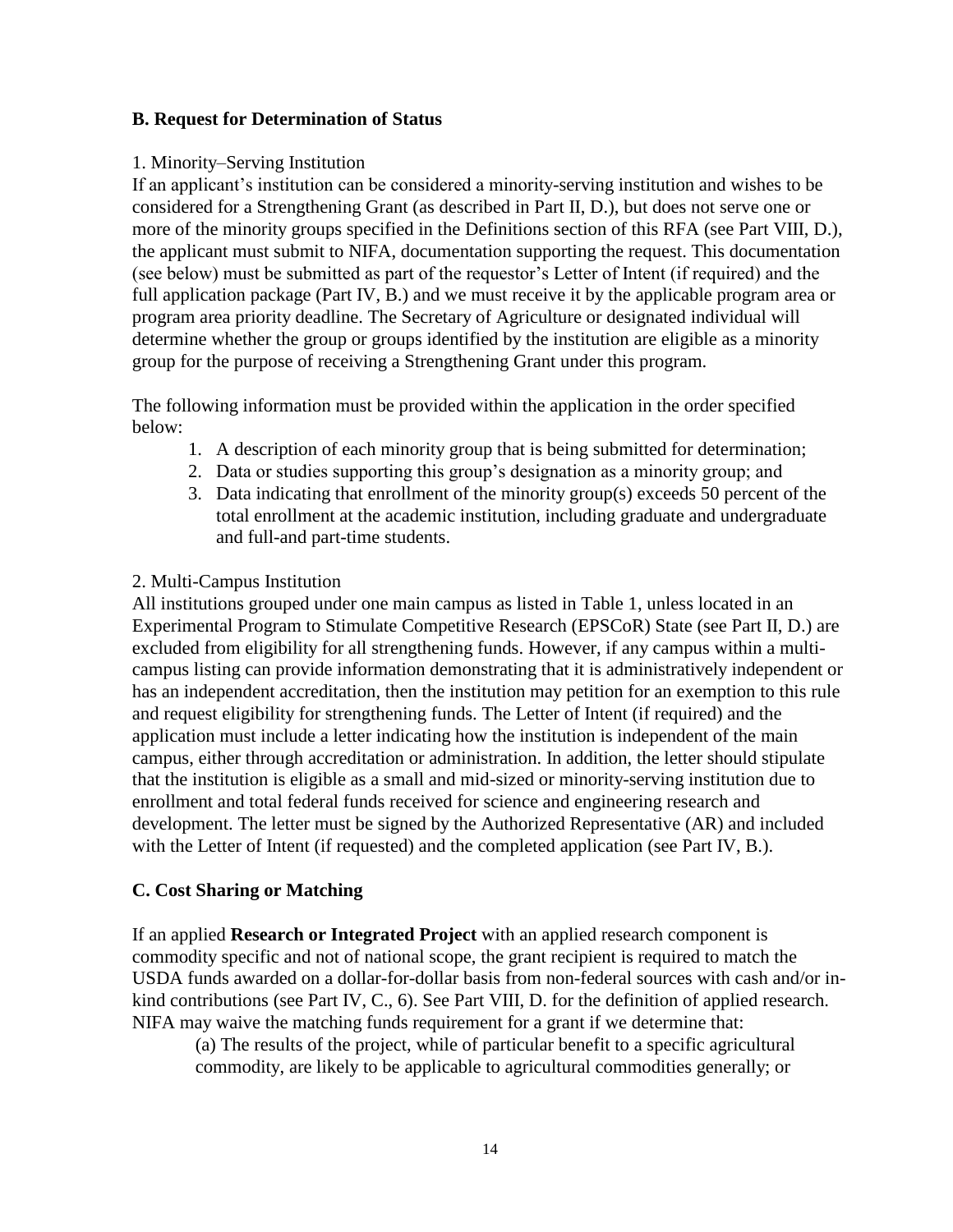b) The project involves a minor commodity, the project deals with scientifically important research, and the grant recipient is unable to satisfy the matching funds requirement.

For Equipment Grants: The amount of Federal funds provided may not exceed 50 percent of the cost of the equipment acquired using funds from the grant, or \$50,000, whichever is less. Grantees are required to match 100 percent of Federal funds awarded from non-Federal sources. The Secretary may waive all or part of the matching requirement if all three of the following criteria are met: 1) applicants must be a college, university, or research foundation maintained by a college or university that ranks in the lowest one third of such colleges, universities, and research foundations on the basis of Federal research funds received (see Table 2, following Part VIII, for eligibility); 2) if the equipment to be acquired using funds from the grant costs not more than \$25,000; and 3) has multiple uses within a single research project or is usable in more than one research project. If the institution believes it is eligible for the waiver for matching funds, the budget justification must include a letter signed by the institution's AR stating this information.

## <span id="page-15-0"></span>**D. Center of Excellence**

Pursuant to Section 7214 of the Agricultural Act of 2014 (Pub. L. 113-79), beginning in Fiscal Year 2015, for applicable competitive research and extension programs, NIFA will recognize and provide priority in the receipt of funding to applications from "centers of excellence" that carry out research, extension, and education activities that relate to the food and agricultural sciences. NIFA held listening sessions in July 2014 and accepted written comments from stakeholders to inform NIFA's implementation of the COE provision. Information from the webinars and a summary of the input are available on NIFA's website at [http://nifa.usda.gov/centers-excellence.](http://nifa.usda.gov/centers-excellence)

A COE is composed of one or more of the following entities that provide financial or in-kind support to the COE.

- (A) State agricultural experiment stations;
- (B) Colleges and universities;
- (C) University research foundations;
- (D) Other research institutions and organizations;
- (E) Federal agencies;
- (F) National laboratories;
- (G) Private organizations, foundations, or corporations;
- (H) Individuals; or
- (I) any group consisting of two or more of the entities described in (A) through (H).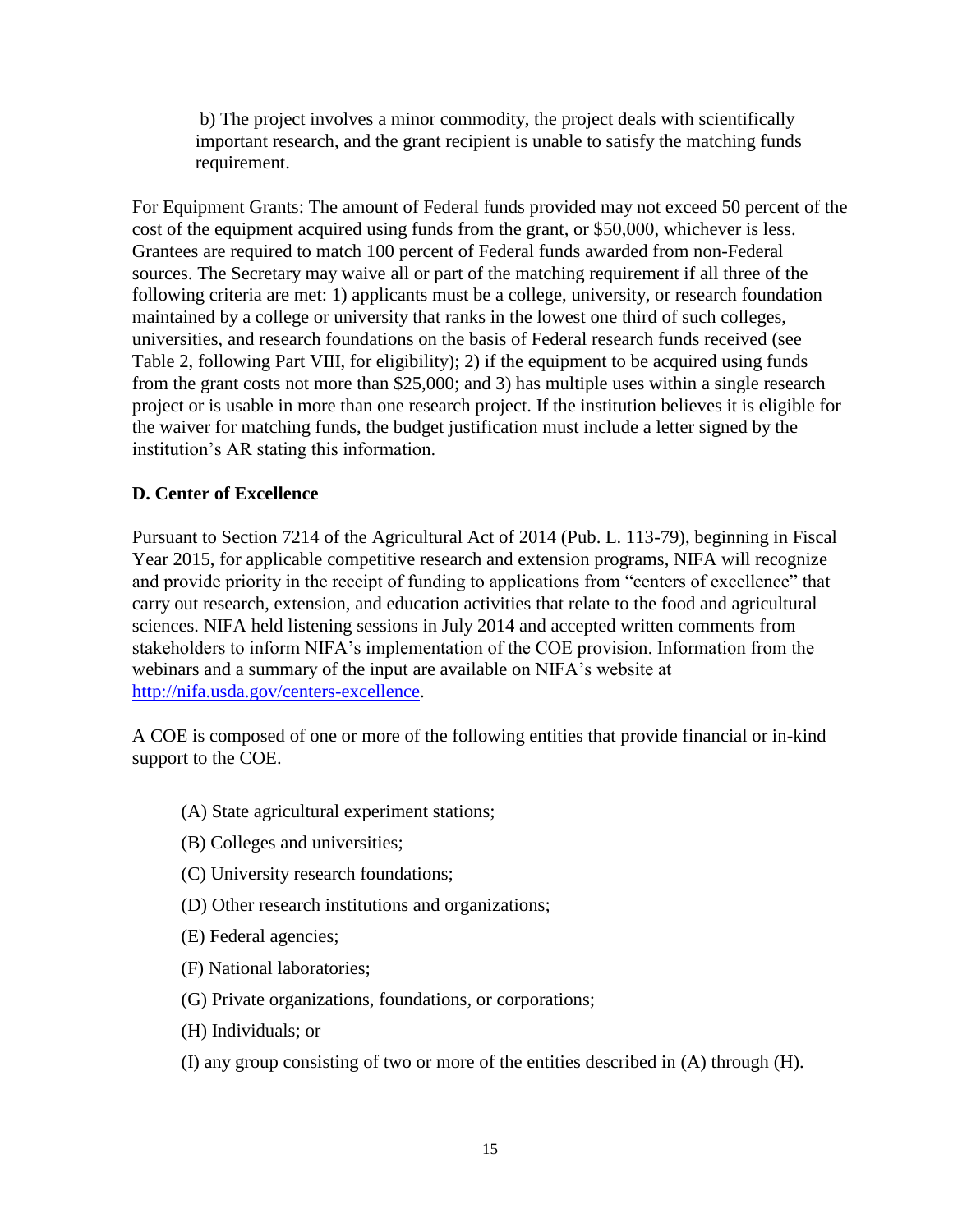COE designation is available only for **standard grant and Coordinated Agricultural Project (CAP) grant** applications. Part IV, C., of this RFA contains additional requirements for COE consideration.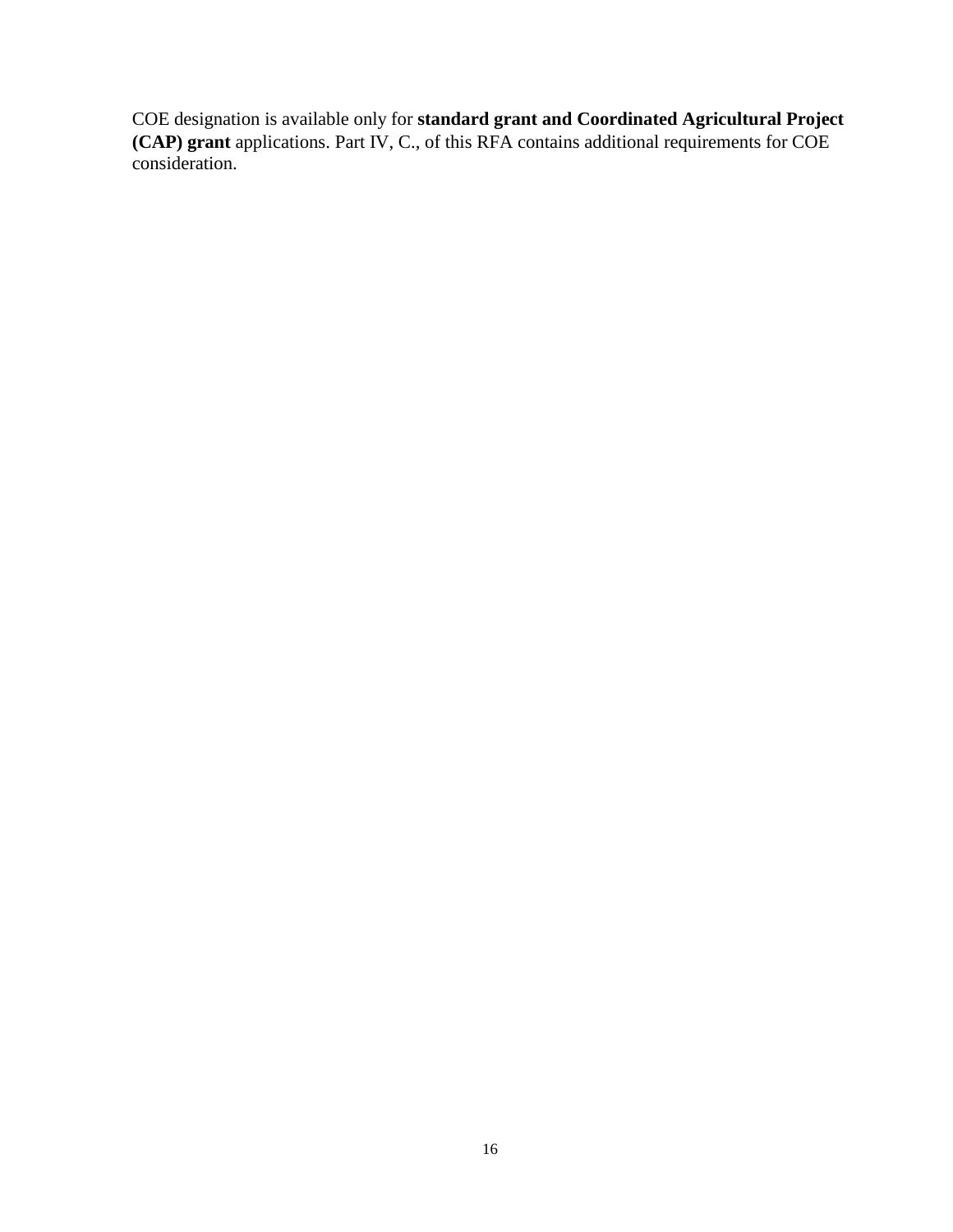# <span id="page-17-0"></span>**PART IV—APPLICATION AND SUBMISSION INFORMATION**

# <span id="page-17-1"></span>**A. Letter of Intent**

If a Program Area or Program Area Priority within this RFA requires a Letter of Intent (LOI), then a LOI is a prerequisite for submission of an application. Refer to the Program Area Descriptions beginning in Part I, C for LOI deadlines for a specific Program Area or Program Area Priorities. For detailed guidance on LOI submission, see [AFRI Letter of Intent](http://nifa.usda.gov/sites/default/files/asset/document/LOI_letter_of_intent_NIFA.pdf)  [Instructions.pdf.](http://nifa.usda.gov/sites/default/files/asset/document/LOI_letter_of_intent_NIFA.pdf)

# <span id="page-17-2"></span>**B. Electronic Application Package**

Only electronic applications may be submitted via Grants.gov to NIFA in response to this RFA. We urge you to submit early to the Grants.gov system. For information about the pre-award phase of the grant lifecycle see [http://www.grants.gov/web/grants/learn-grants/grants-101/pre](http://www.grants.gov/web/grants/learn-grants/grants-101/pre-award-phase.html)[award-phase.html.](http://www.grants.gov/web/grants/learn-grants/grants-101/pre-award-phase.html)

## **New Users of Grants.gov**

Prior to preparing an application, we recommend that the Project Director/Principal Investigator (PD/PI) first contact an AR to determine if the organization is prepared to submit electronic applications through Grants.gov. If not (e.g., the institution/organization is new to the electronic grant application process through Grants.gov), then the one-time registration process must be completed **PRIOR** to submitting an application. It can take as long as two weeks to complete the registration process so it is critical to begin as soon as possible. In such situations, the AR should go to **"Register," in the top right corner of the Grants.gov web page (or go to**  <http://www.grants.gov/web/grants/register.html>**), for information on registering the institution/organization with Grants.gov.** Part II,1 of the NIFA Grants.gov Application Guide contains detailed information regarding the registration process. Refer to item 2, below, to locate the "NIFA Grants.gov Application Guide."

## **Steps to Obtain Application Package Materials**

To receive application materials:

- 1. You must download and install a version of [Adobe Reader](https://get.adobe.com/reader/) compatible with Grants.gov to access, complete, and submit applications. For basic system requirements and download instructions, see [http://www.grants.gov/web/grants/applicants/adobe](http://www.grants.gov/web/grants/applicants/adobe-software-compatibility.html)[software-compatibility.html.](http://www.grants.gov/web/grants/applicants/adobe-software-compatibility.html) Grants.gov has a test package that will help you determine whether your current version of Adobe Reader is compatible.
- 2. To obtain the application package from Grants.gov, go to <http://www.grants.gov/web/grants/applicants/download-application-package.html> and enter the funding opportunity number

# **Funding Opportunity Number: USDA-NIFA-AFRI-006304**

From the search result, click "Select Package" to access the application package. A Grant Application Package is tied to a particular funding opportunity. You may submit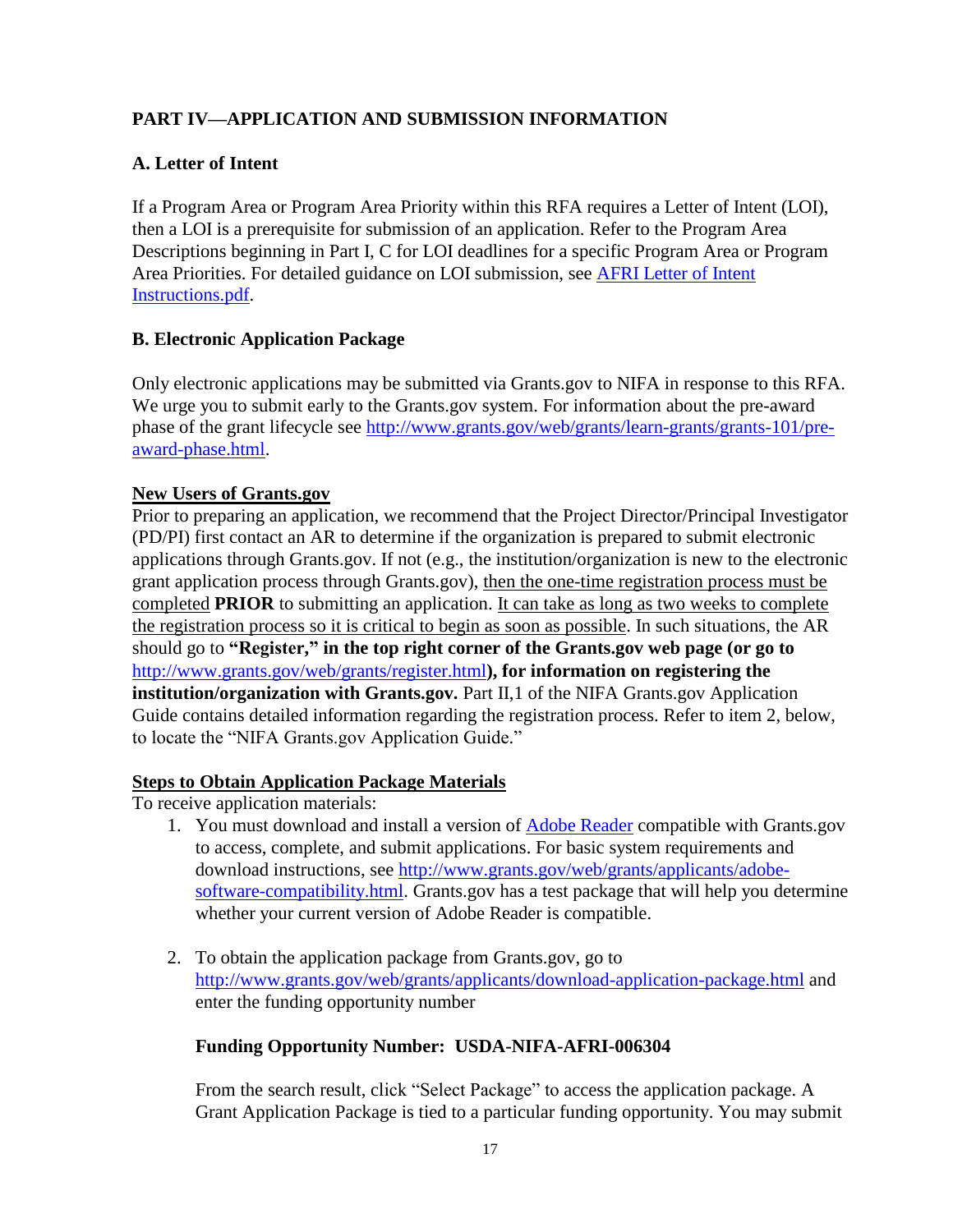an application ONLY to the particular funding opportunity to which the Grant Application Package is associated.

Contained within the application package is the "NIFA Grants.gov Application Guide." This guide contains an introduction and general Grants.gov instructions, information about how to use a Grant Application Package in Grants.gov, and instructions on how to complete the application forms.

**If you require assistance to access the application package** (e.g., downloading or navigating Adobe forms) **or submitting the application,** refer to resources available on the Grants.gov website [\(http://www.grants.gov/web/grants/applicants/applicant](http://www.grants.gov/web/grants/applicants/applicant-tools-and-tips.html)[tools-and-tips.html\)](http://www.grants.gov/web/grants/applicants/applicant-tools-and-tips.html). Grants.gov assistance is also available at:

Grants.gov customer support 800-518-4726 Toll-Free or 606-545-5035 Business Hours: 24 hours a day, 7 days a week. Closed on [federal holidays.](http://www.opm.gov/policy-data-oversight/snow-dismissal-procedures/federal-holidays/) Email: [support@grants.gov](mailto:support@grants.gov) Grants.gov iPortal (see [https://grants-portal.psc.gov/Welcome.aspx?pt=Grants\)](https://grants-portal.psc.gov/Welcome.aspx?pt=Grants): Top 10 requested help topics (FAQs), Searchable knowledge base, self-service ticketing and ticket status, and live web chat (available 7:00 a.m. – 9:00 p.m. Eastern Time).

Have the following information available when contacting Grants.gov:

- Funding Opportunity Number (FON)
- Name of agency you are applying to
- Specific area of concern

#### <span id="page-18-0"></span>**C. Content and Form of Application Submission**

You should prepare electronic applications following Parts V and VI of the NIFA Grants.gov Application Guide. This guide is part of the corresponding application package (see Section A of this part). The following is **additional information** you need to prepare for an application in response to this RFA. **If there is discrepancy between the two documents, the information contained in this RFA is overriding.**

**Note the attachment requirements in Part III, Section 3 of the guide (e.g., PDF). ANY PROPOSALS THAT ARE NON-COMPLIANT WITH THE REQUIREMENTS (e.g., content format, PDF file format, file name restrictions, and no password protected files) WILL BE AT RISK OF BEING EXCLUDED FROM NIFA REVIEW. Grants.gov does not check for NIFA required attachments or whether attachments are in PDF format; see Part III, Section 6.1 of the guide for how to check the manifest of submitted files. Partial applications will be excluded from NIFA review. We will accept subsequent submissions of an application until close of business on the closing date in the RFA (see Part V, 2.1 of the NIFA Grants.gov Application Guide for further information).**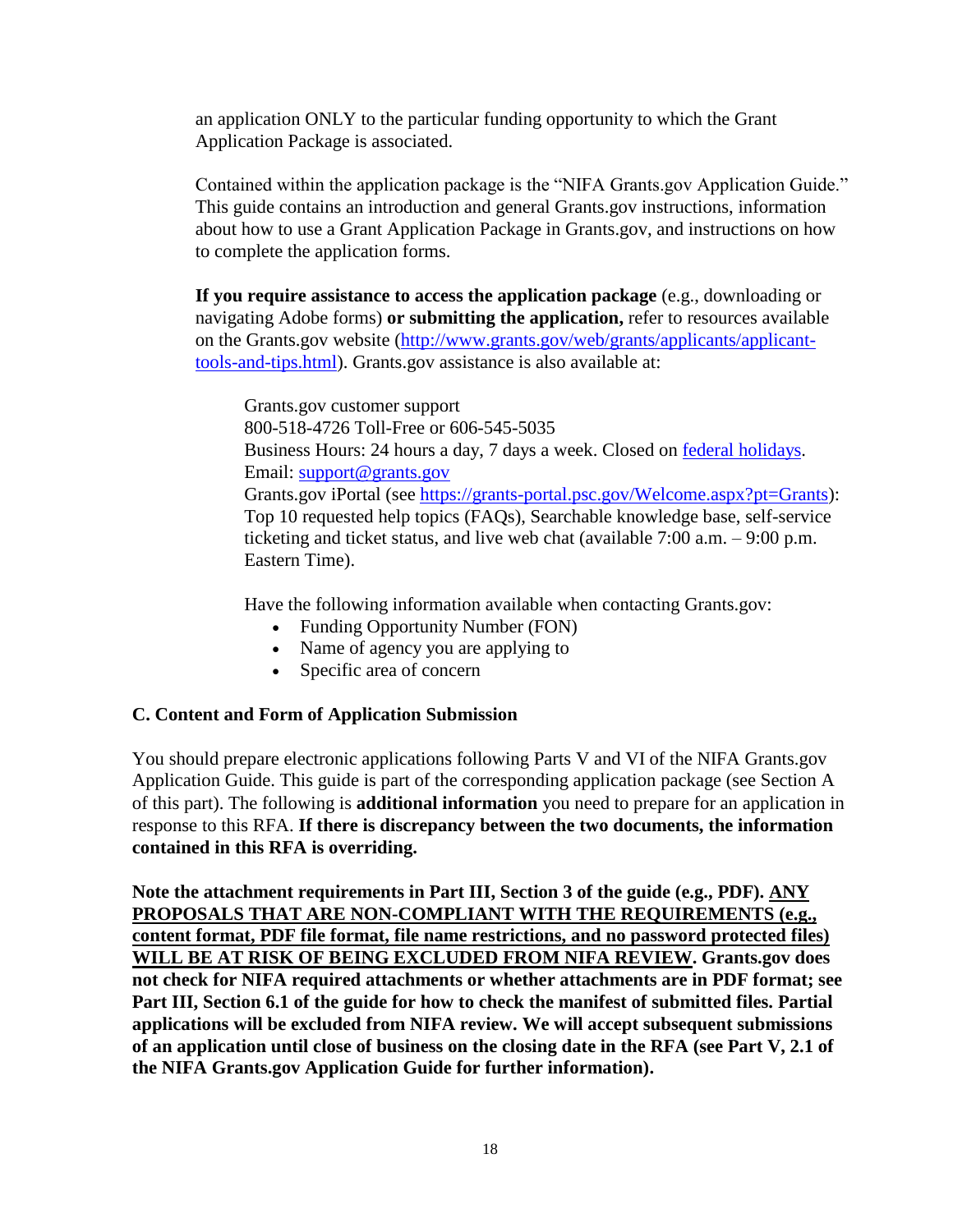**For any questions related to the preparation of an application,** review the NIFA Grants.gov Application Guide and the applicable RFA. If assistance is still needed for preparing application forms content, contact:

- Email: [electronic@nifa.usda.gov](mailto:electronic@nifa.usda.gov)
- Phone: 202-401-5048
- Business hours: Monday through Friday, 7:00 a.m. 5:00 p.m. Eastern Time, excluding [federal holidays.](https://www.opm.gov/policy-data-oversight/snow-dismissal-procedures/federal-holidays/)

#### **1. SF 424 R&R Cover Sheet**

Information related to the questions on this form is dealt with in detail in Part V, 2 of the NIFA Grants.gov Application Guide. See Part V, Section 2.18 of the NIFA Grants.gov Application Guide for the required certifications and assurances (e.g., Prohibition Against Entities Requiring Certain Internal Confidentiality Agreements).

#### **2. SF 424 R&R Project/Performance Site Location(s)**

Detailed information related to the questions on this form is available in Part V, 3 of the NIFA Grants.gov Application Guide.

#### **3. R&R Other Project Information Form**

Detailed information related to the questions on this form is available in Part V, 4 of the NIFA Grants.gov Application Guide.

**a. Field 7. Project Summary/Abstract – PDF Attachment.** Title the attachment as 'Project Summary' in the document header and save file as 'ProjectSummary'

The summary should also include the relevance of the project to the goals of the Program Area Priority within this RFA to which the application is submitted. See Part V. 4.7 of NIFA Grants.gov Application Guide for further instructions and a link to the required form. If relevant, applicants must state in the last sentence of their application's Project Summary section that the proposal is submitted in response to a specific commodity board topic.

**b. Field 8. Project Narrative. - PDF Attachment.** Title the attachment as 'Project Narrative' in the document header and save file as 'ProjectNarrative'

For Standard, New Investigator, Coordinated Agricultural Project (CAP), Conference, Strengthening Standard, Strengthening CAP and Strengthening Conference Grant applications, the Project Narrative section may **not exceed a total of 18 pages** with 12-point font and line spacing not exceeding six lines of text per vertical inch, including all figures and tables.

For Sabbatical, Equipment, and Seed Grant applications, the Project Narrative section may **not exceed a total of 7 pages** with 12-point font and line spacing not exceeding six lines of text per vertical inch, including all figures and tables.

For Exploratory Research Applications, the Project Narrative section may **not exceed a total of 7 pages** with 12-point font and line spacing not exceeding six lines of text per vertical inch, including all figures and tables.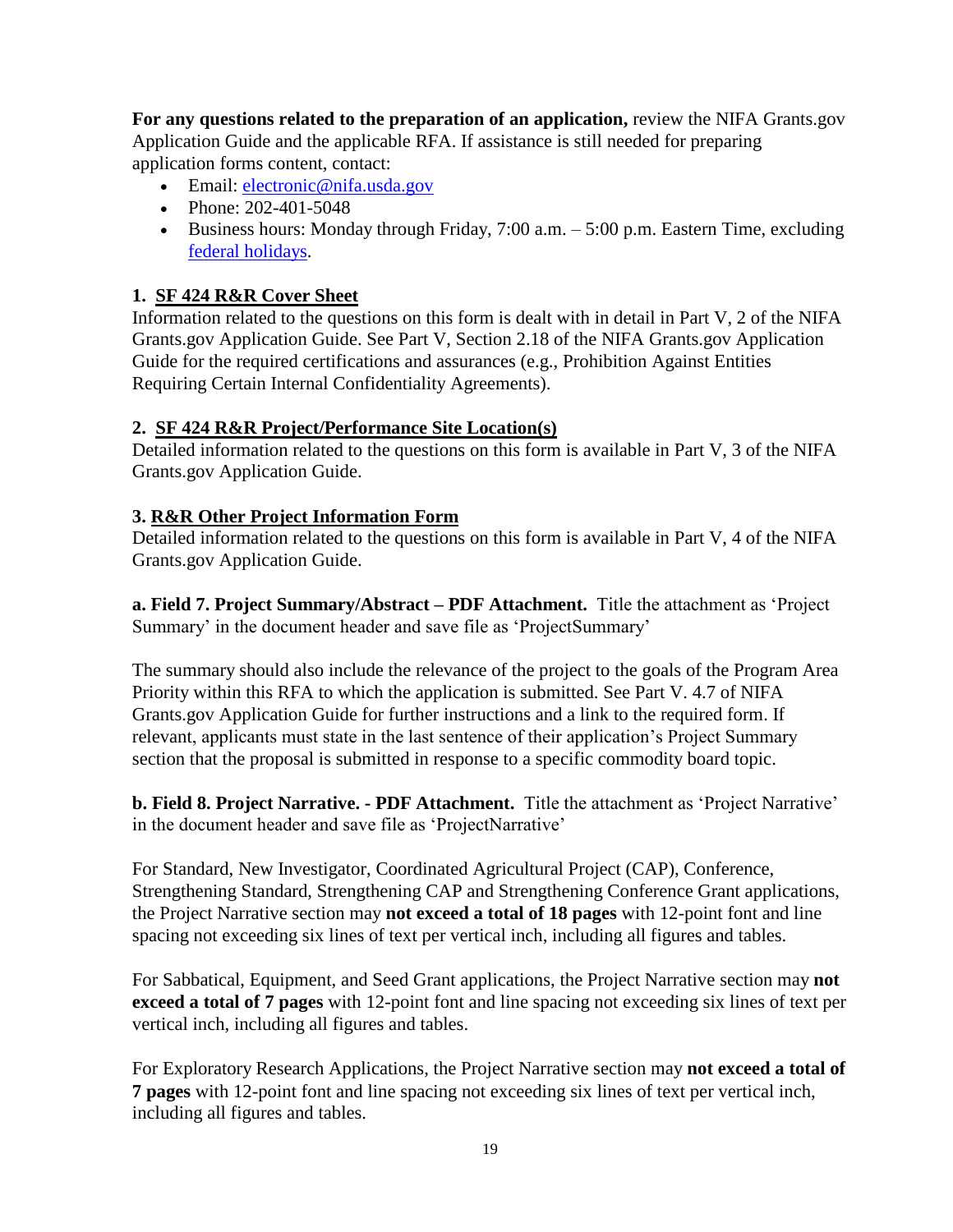To ensure fair and equitable competition, applications exceeding the applicable page limitation will be returned without review.

Each Project Narrative is expected to be complete; however, preprints (see Part IV, C. 3.f.6) related to the Project Narrative are allowed if they are directly germane to the proposed project. Information may not be appended to an application to circumvent page limitations prescribed for the Project Narrative.

#### **The Project Narrative Attachment must include all of the following:**

#### **1) Response to Previous Review (if applicable)**

This requirement only applies to Resubmitted Applications as described in Part II, B. The Project Narrative attachment should include two components: 1) a one-page response to the previous review (containing the previous proposal number in the first line) titled "Response to Previous Review" as the first page of the attachment and 2) the 7- or 18-page Project Narrative, as required (see Part IV, C. 3. b., above). The one-page "Response to Previous Review" does not count against the 7- or 18-page limit of the Project Narrative.

#### **2) Progress Report (if applicable)**

This requirement only applies to the Renewal applications and Resubmitted applications that are Renewal Applications (see Part II B). These applications must include a progress report within the applicable page limitation of the Project Narrative.

#### In addition, the Project Narrative attachment must have

#### **(a) Introduction**

Include a clear statement of the long-term goal(s) and supporting objectives of the proposed project. Summarize the body of knowledge or past activities that substantiate the need for the proposed project. Describe ongoing or recently completed activities significant to the proposed project including the work of key project personnel. Include preliminary data/information pertinent to the proposed project. This section should include in-depth information on the following, when applicable:

- (i) Estimates of the magnitude of the issues and the relevance to stakeholders and ongoing state-federal food and agricultural research, education, and extension programs;
- (ii) The role of stakeholders in problem identification, planning, implementation, and evaluation, as appropriate; and
- (iii) Reasons for performing the work at the proposed institution.

All works cited should be referenced (see Bibliography & References Cited in PART IV, C. 3. c., below).

#### **(b) Rationale and Significance**

1. Concisely present the rationale behind the proposed project;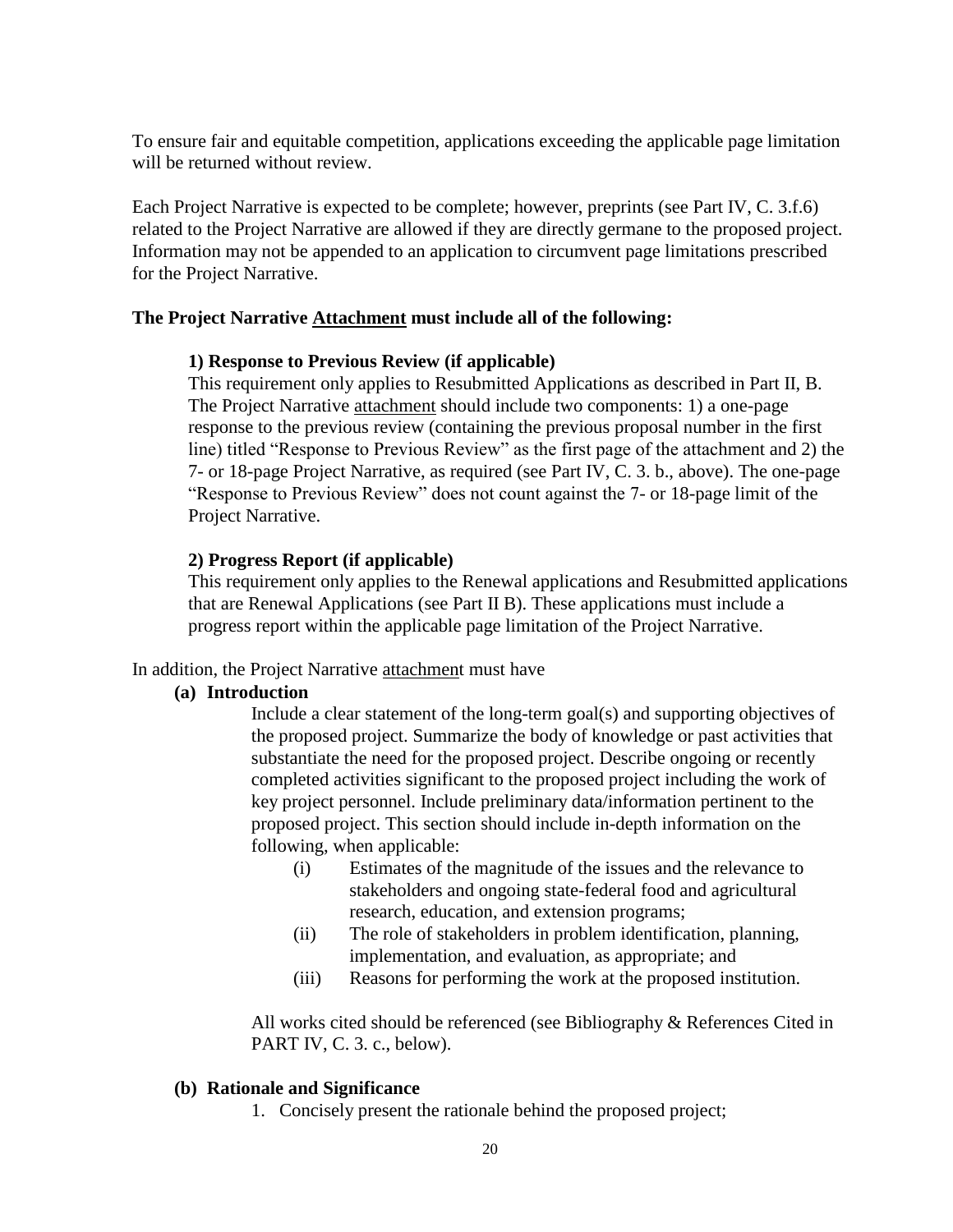- 2. Describe the specific relationship of the project's objectives to one of the Program Area Priorities. Applications that do not address at least one Program Area Priority will not be reviewed; and
- 3. The potential long-range improvement in and sustainability of U.S. agriculture and food systems should be shown clearly. These purposes are described under Purpose and Priorities in Part I, B. Any novel ideas or contributions that the proposed project offers should also be discussed in this section.

#### **(c) Approach**

- 1. Objectives: All applications must include a statement of objectives or specific aims of the proposed project in clear, concise, complete, and logically arranged terms.
- 2. Methods: Explicitly state the procedures or methodology you will apply in the proposed project. This section should include, but not necessarily be limited to, descriptions of:
	- a. Stakeholder involvement, if applicable, in problem identification, planning, implementation, and evaluation;
	- b. Proposed project activities, listed sequentially;
	- c. Techniques to be employed in this project, including their feasibility and rationale;
	- d. Expected results;
	- e. How extension and education activities, if applicable, will be evaluated;
	- f. How data will be analyzed or interpreted;
	- g. Plans to communicate results to appropriate audiences, including relevant scientific peers, stakeholders and the public, as appropriate;
	- h. Pitfalls that might be encountered;
	- i. Limitations to proposed procedures.
- 3. Project Timetable: The proposal should outline all important phases as a function of time, year by year, for the entire project, including periods beyond the grant funding period.
- *For Education Project Applications* In addition to the Project Narrative requirements above, the proposed Education Project should clearly articulate:
	- The potential for advancing the quality of education by addressing a specific problem or opportunity;
	- The target audience and the level of education addressed;
	- The long-term benefits to the institution, including how the institution attributes a high priority to the project and how the project is linked to and supported by the institution's strategic plan;
	- A plan for evaluating progress toward achieving project objectives. The plan must include milestones, which signify the completion of a major deliverable, event, or accomplishment and serve to verify that the project is on schedule and on track for successful conclusion. The plan should also include descriptions of indicators that you will measure to evaluate whether the education activities are successful in achieving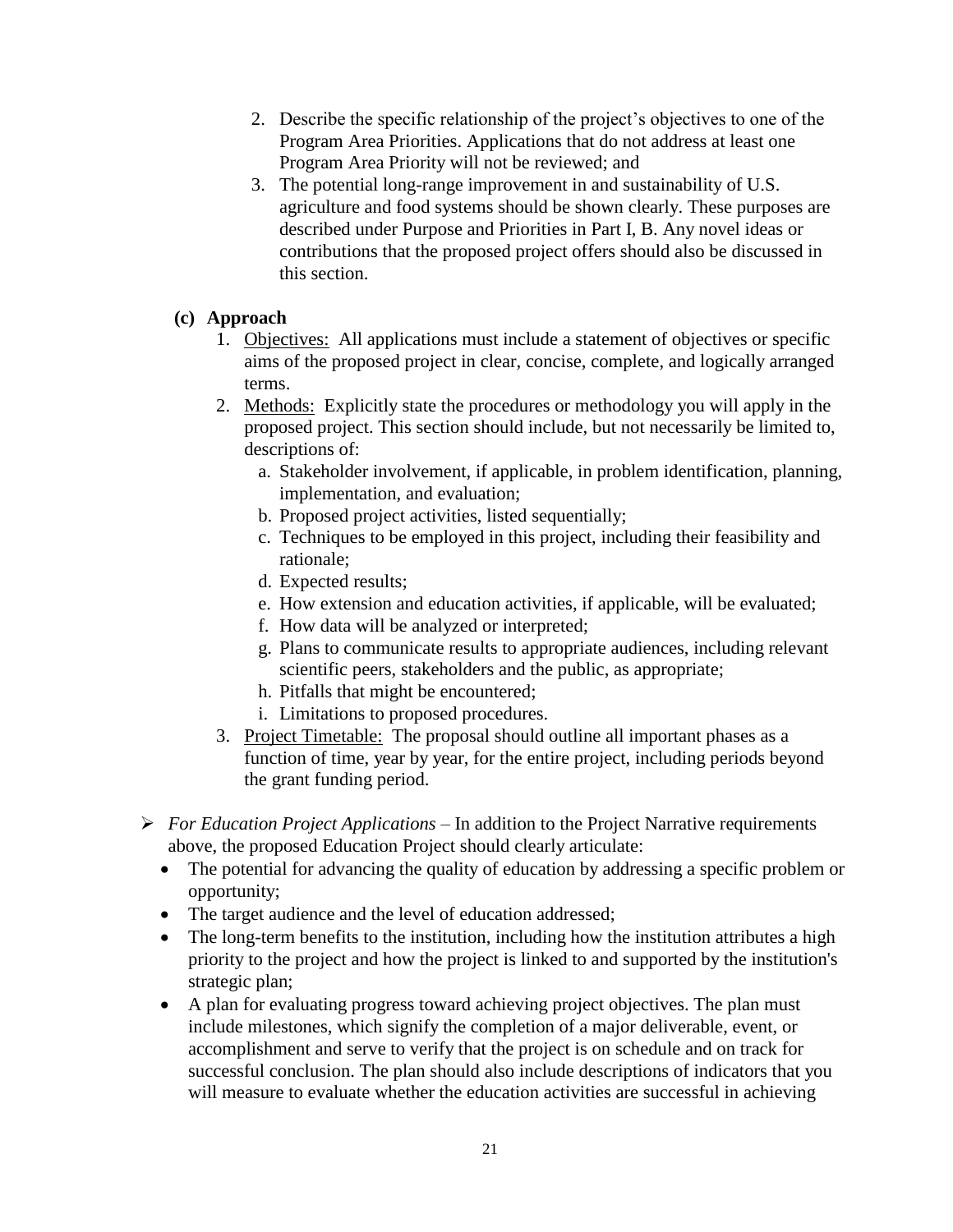project goals and in contributing to achievement of the stated program goals and outcomes; and

 A dissemination plan describing the methods that will be used to communicate findings and project accomplishments.

#### *For Extension Project Applications* –

- Extension Projects should involve a series of connected learning activities that engage the public in practical problem solving. Programming should be more than a one-time event, a single publication, a one-dimensional activity, or a general public awareness campaign. Together, informal learning activities should be elements in a curriculumbased program that has learning goals and objectives.
- Extension Projects should be connected to both 1) scientific-research based information and 2) science-based teaching techniques and informal education principles.
- In addition to the Project Narrative requirements above, the proposed Extension Project should give emphasis to scholarly principles of engagement and outreach that clearly articulate:
	- o The importance of informal education to address a specific local problem or issue;
	- o The theoretical basis of informal outreach methods used;
	- o Development and/or implementation of a curriculum-based series of connected learning activities (including educational materials) that engage the public in practical problem solving;
	- o A plan for evaluating progress toward achieving project objectives. The plan must include milestones, which signify the completion of a major deliverable, event, or accomplishment and serve to verify that the project is on schedule and on track for successful conclusion. The plan should also include descriptions of indicators that you will measure to evaluate whether the extension activities are successful in achieving project goals and in contributing to achievement of the stated program goals and outcomes; and
	- o A dissemination plan describing the methods that will be used to communicate findings and project accomplishments.
- AFRI welcomes "community-based" Extension Projects. Community-based programming ranges from a single town to a county, collection of counties, state, or region. Applications with leadership from campus-based faculty specialists that incorporate programming/work of local agents are highly desirable.
- AFRI welcomes (but does not require) Extension Projects that develop content suitable for delivery through eXtension [\(https://extension.org/\)](https://extension.org/). This content is for "end users" as opposed to staff development and must align with the eXtension principles, implementation plan, and other requirements presented at<https://extension.org/about/>. Funds may be used to contribute to an existing Community of Practice or to form a new Community of Practice as appropriate.
- *For Integrated Project Applications*
	- Integrated Project applications must include at least two of the three functions of the agricultural knowledge system (i.e., research, education, and extension). Each function should be represented by one or more objectives within the application. Some Program Area Priorities may require all three functions of the agricultural knowledge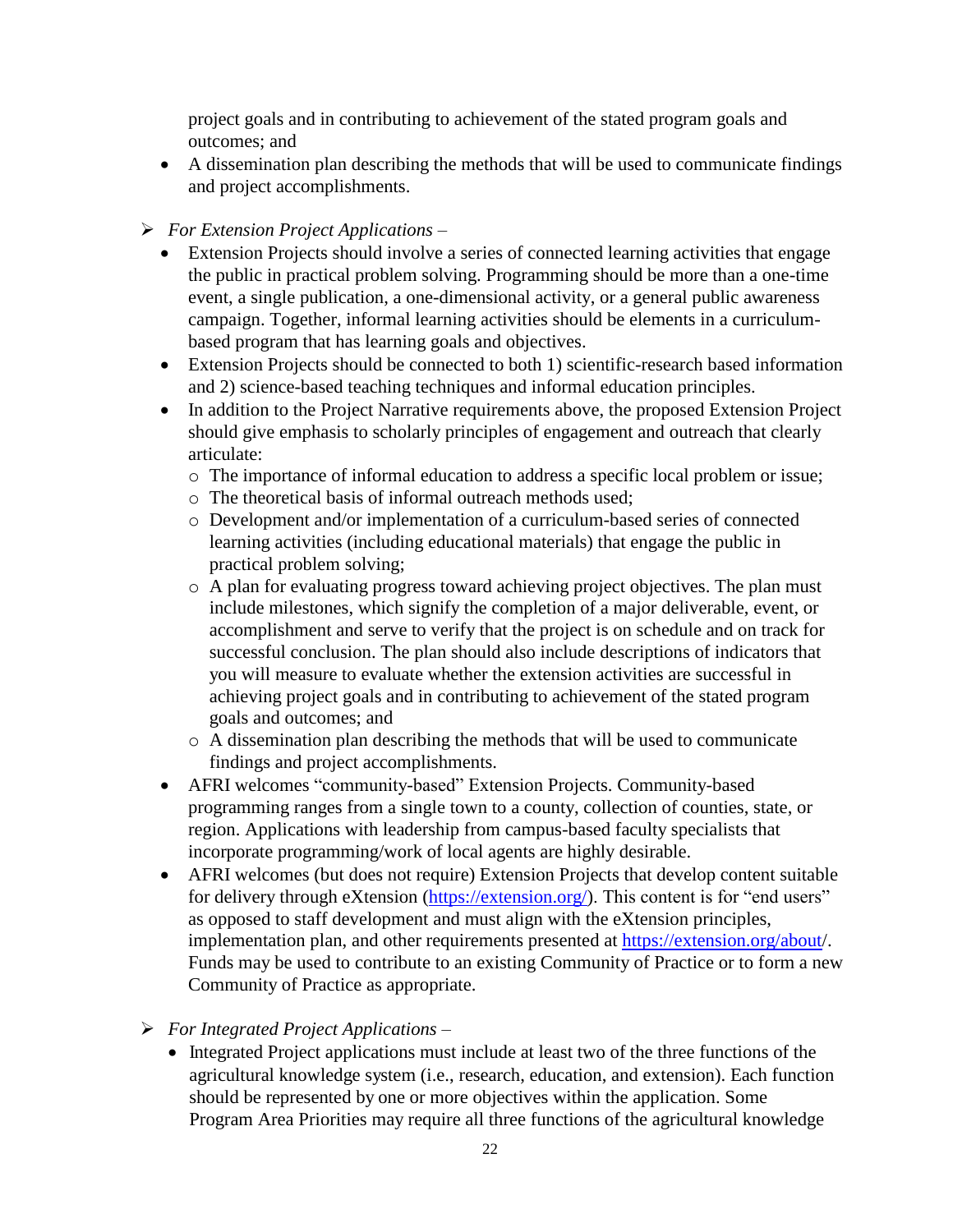system, and applicants should consult the relevant Program Description (see Part I, C) for the specific requirements of the Program Area Priority to which they are applying.

- Projects must budget sufficient resources to carry out the proposed set of research, education, and/or extension activities that will lead to the desired outcomes. No more than two-thirds of a project's budget may be focused on a single function.
- Integrated Projects must include individuals on the project team with significant expertise in each component of the project (research, education, and/or extension).
- A plan for evaluating progress toward achieving project objectives must be included. The plan must include milestones, which signify the completion of a major deliverable, event, or accomplishment and serve to verify that the project is on schedule and on track for successful conclusion. The plan should also include descriptions of indicators that you will measure to evaluate whether the research, education, and/or extension activities are successful in achieving project goals and in contributing to achievement of the stated program goals and outcomes.
- In addition to the Project Narrative requirements above, the proposed Integrated Project should clearly articulate:
	- o Stakeholder involvement in project development, implementation, and evaluation, where appropriate;
	- o Objectives for each function included in the project (note that extension and education activities are expected to differ and to be described in separate project objectives; see enumerated descriptions in Part II, C); and
	- o A dissemination plan describing the methods that will be used to communicate findings and project accomplishments.
- NIFA encourages (but does not require) Integrated Projects that develop content suitable for delivery through eXtension [\(https://extension.org/\)](https://extension.org/).
- AFRI encourages (but does not require) Integrated Projects that are suitable for 4-H audiences and stakeholder groups while meeting identified program priorities. Opportunities for engaging 4-H in AFRI proposals should align with the 4-H Mission Mandates of Science, Engineering and Technology; Healthy Living; and Citizenship. See guiding principles at <http://4-h.org/> or contact your university Cooperative Extension headquarters and/or State 4-H Program Office.
- *For Conference Grant Applications* In addition to the Project Narrative requirements above, substitute the following in the Approach section:
	- A justification for the meeting;
	- Recent meetings on the same subject with dates and locations;
	- Names and organizational affiliations of the chair and other members of the organizing committee;
	- A proposed program (or agenda) for the conference, including a listing of scheduled participants and their institutional affiliations; and
	- The method of announcement or invitation that will be used.
- *For Sabbatical Grant Applications* In addition to the Project Narrative requirements above, substitute the following in the Approach section:
	- A general description of the research, education, and/or extension interests and goals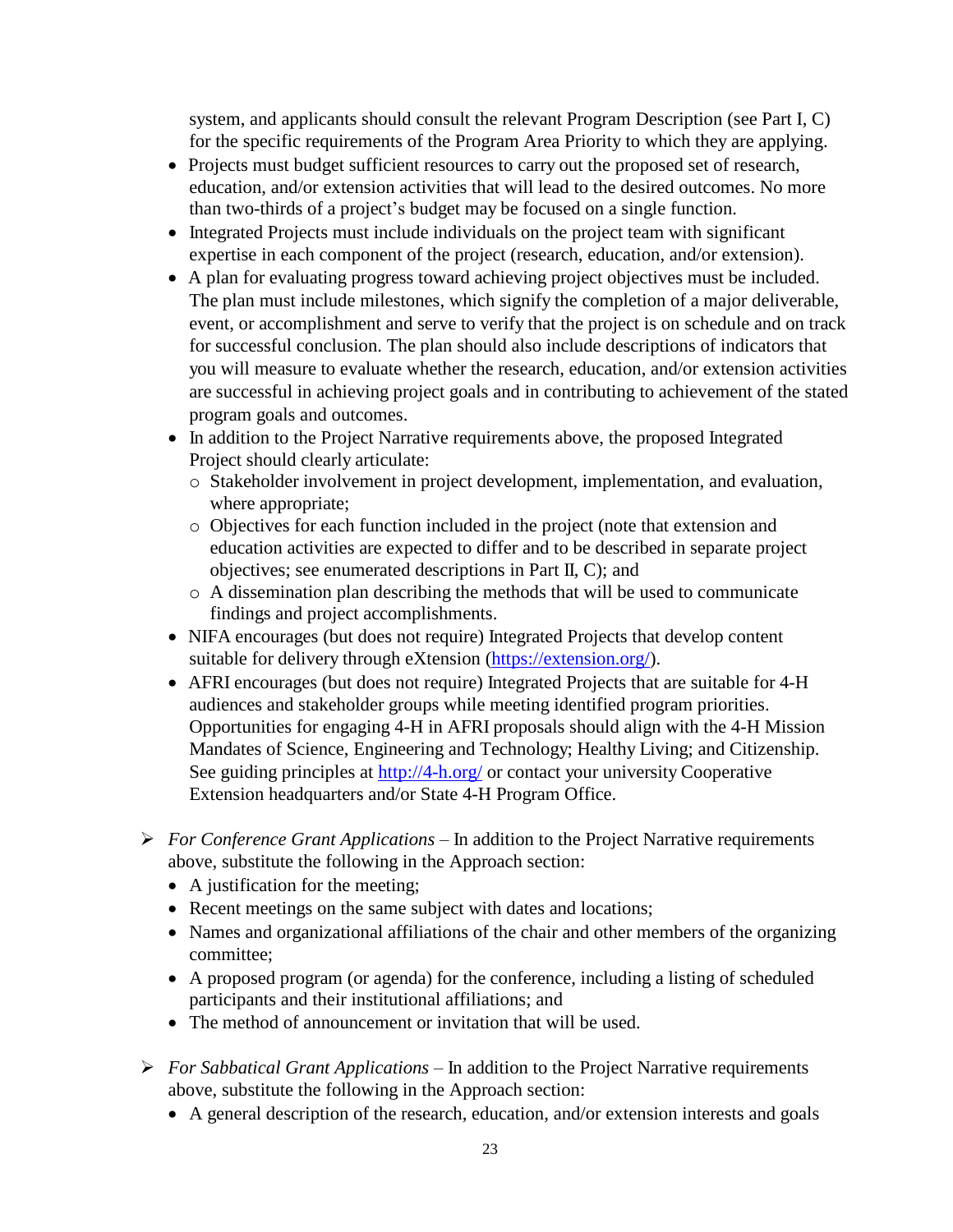of the applicant in order to provide perspective for the application;

- A description of the project to be pursued while on sabbatical leave;
- A statement of how the sabbatical leave will enhance the capabilities of the applicant; and
- A statement of future research goals and objectives once the sabbatical is complete and how the sabbatical will enable the applicant to pursue these goals.
- *For Equipment Grant Applications*  In addition to the Project Narrative requirements above, include a general description of the project(s) for which the equipment will be used, how the equipment will fit into or enhance the research, education, and/or extension program, and how the equipment will allow the applicant to become competitive for future funding or move into new research areas. Also include a description of other similar or complementary equipment available to the PD at the institution and why the requested equipment is necessary.
- *For Seed Grant Applications* Include all of the components detailed in the Project Narrative section above and present enough detail to allow adequate evaluation. In order to be competitive, long-term goals and a statement describing how this Seed Grant will allow the applicant to become competitive for future funding must be included.

#### **(d) Center of Excellence**

Only standard grant and CAP grant application may be considered for center of excellence (COE) designation.

In addition to meeting the other requirements detailed in Part IV, C of this Request for Application (RFA), eligible applicants who wish to be considered as centers of excellence must provide a brief justification statement at the end of their Project Narratives and within the page limits provided for Project Narratives, describing how they meet the standards of a center of excellence, based on the following criteria:

- (A) The ability of the center of excellence to ensure coordination and cost effectiveness by reducing unnecessarily duplicative efforts regarding research, teaching, and extension in the implementation of the proposed research and/or extension activity outlined in this application;
- (B) In addition to any applicable matching requirements, the ability of the center of excellence to leverage available resources by using public-private partnerships among agricultural industry groups, institutions of higher education, and the Federal Government in the implementation of the proposed research and/or extension activity outlined in this application. Resources leveraged should be commensurate with the size of the award;
- (C) The planned scope and capability of the center of excellence to implement teaching initiatives to increase awareness and effectively disseminate solutions to target audiences through extension activities in the implementation of the proposed research and/or extension activity outlined in this application; and
- (D) The ability or capacity of the center of excellence to increase the economic returns to rural communities by identifying, attracting, and directing funds to high-priority agricultural issues in support of and as a result of the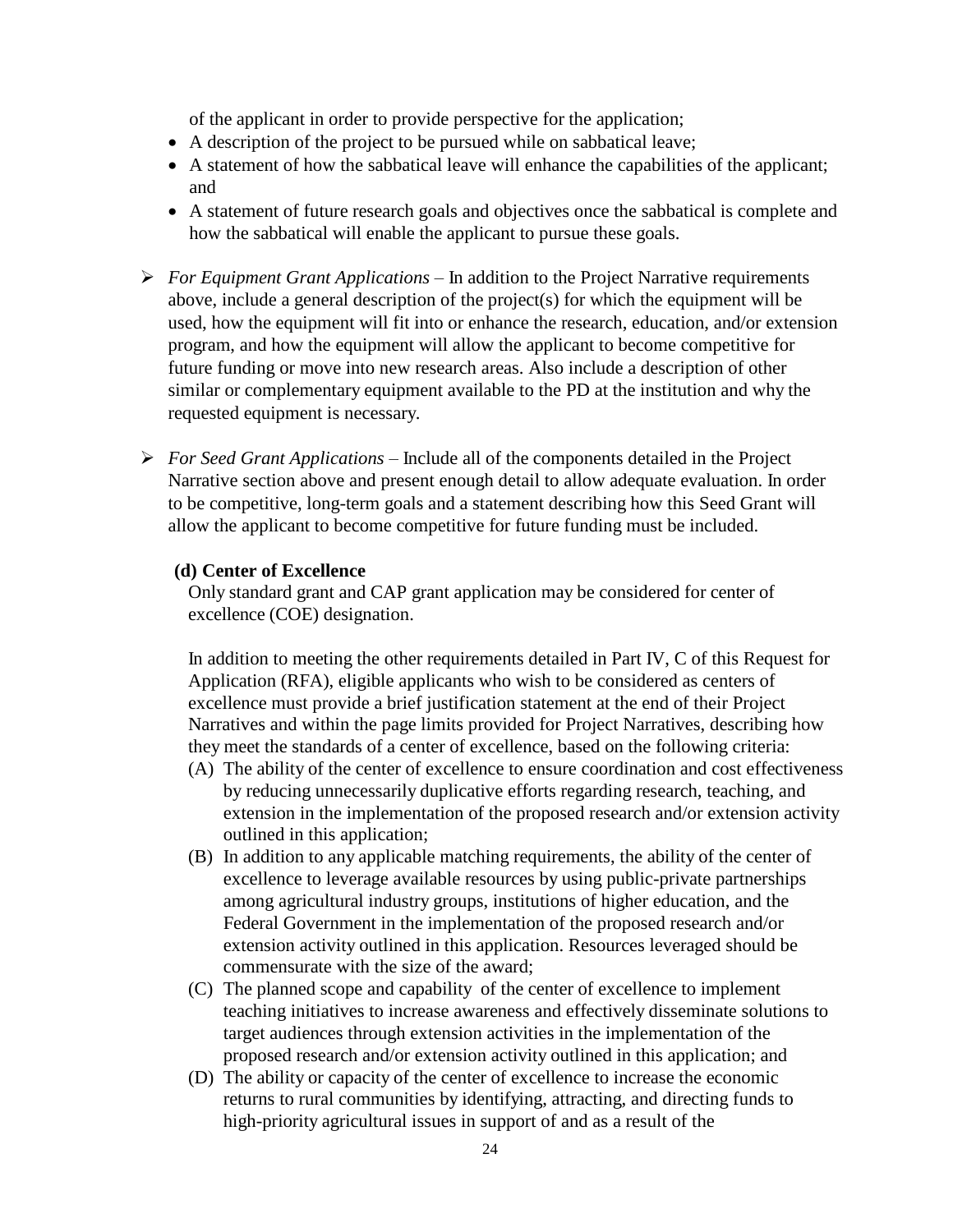implementation of the proposed research and/or extension activity outlined in this application.

Additionally, where practicable (not required), center of excellence applicants should describe proposed efforts to improve teaching capacity and infrastructure at colleges and universities (including land-grant colleges and universities, cooperating forestry schools, certified Non-Land Grant Colleges of Agriculture (NLGCA) (list of certified NLGCA is available at [http://www.nifa.usda.gov/funding/pdfs/nlgca\\_colleges.pdf\)](http://www.nifa.usda.gov/funding/pdfs/nlgca_colleges.pdf), and schools of veterinary medicine).

**c. Field 9. Bibliography & References Cited – PDF Attachment. No Page Limit**. Title the attachment as 'Bibliography & References Cited' in the document header and save file as 'BibliographyReferencesCited'.

All work cited in the text should be referenced in this section of the application. All references must be complete; include titles and all co-authors; conform to an acceptable journal format; and be listed in alphabetical order using the last name of the first author or listed by number in the order of citation.

**d. Field 10. Facilities & Other Resources – PDF Attachment. No Page Limit.** Title the attachment as 'Facilities & Other Resources' in the document header and save file as 'FacilitiesOtherResources'.

**e. Field 11. Equipment – PDF Attachment. No Page Limit.** Title the attachment as 'Equipment' in the document header and save file as 'Equipment'.

Describe available equipment. Items of nonexpendable equipment necessary to conduct and successfully complete the proposed project should be listed in Field C. of the R&R Budget and described in the Budget Justification (see Part IV, C. 6 below).

#### **f. Field 12. Other Attachments**

The following instructions are in addition to those noted in Part V 4.12 of the NIFA Grants.gov Application Guide.

**1)** Key Personnel Roles – **PDF Attachment. 2-Page Limit.** Title the attachment as 'Key Personnel' and save file as 'KeyPersonnel'.

*☼ For Integrated Grant Applications –* state for key personnel an estimate of the percent of time devoted to research, education, and/or extension activities.

**2)** Logic Model – **PDF Attachment. 2-Page Limit. Required for all Integrated Project applications. Encouraged for Research, Education, or Extension Project applications.** Title the attachment as 'Logic Model' and save file as 'LogicModel'.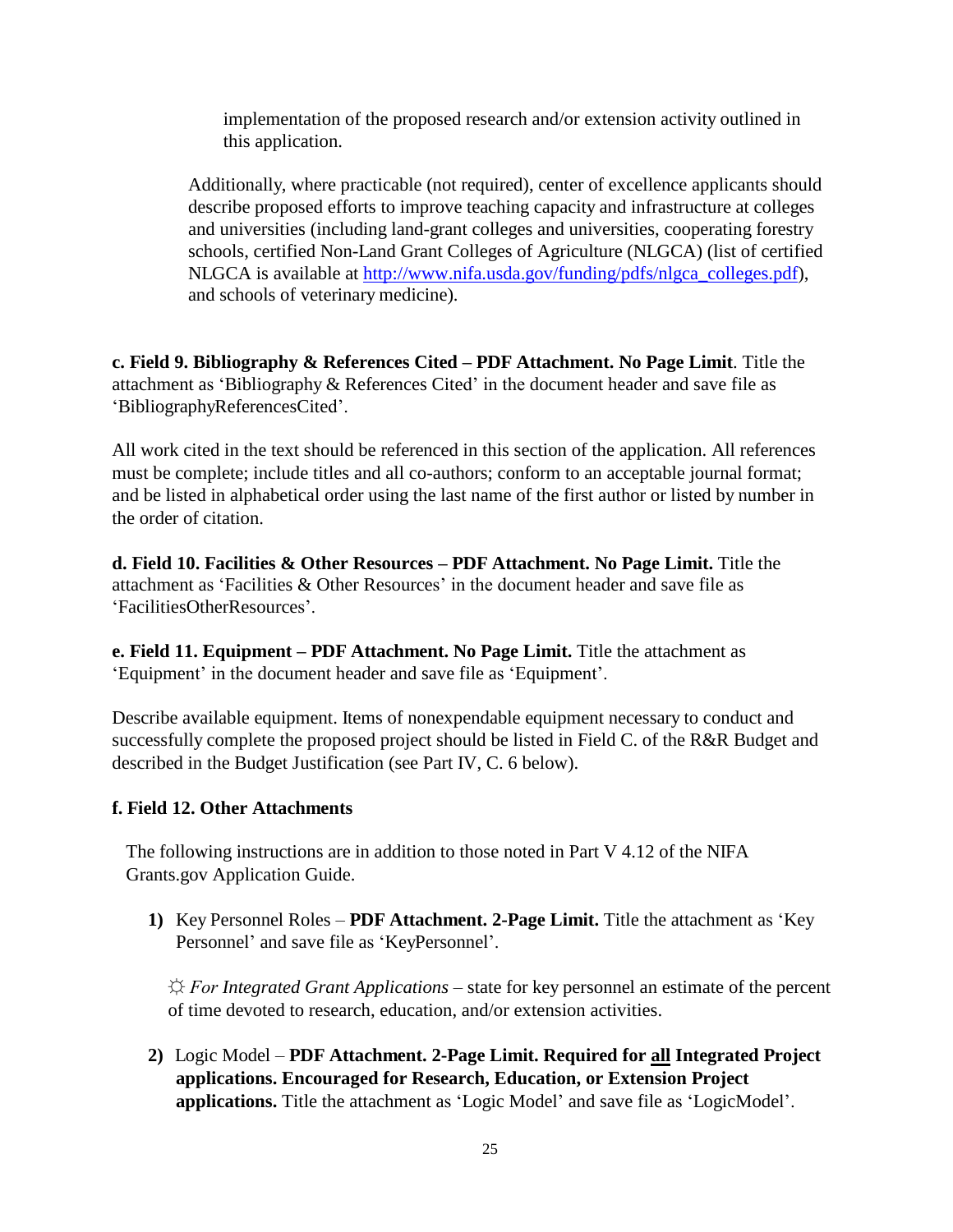Include the elements of a logic model detailing the activities, outputs, and outcomes of the proposed project. The logic model planning process is a tool that should be used to develop your project before writing your application. This information may be provided as a narrative or formatted into a logic model chart. More information and resources related to the logic model planning process are provided at [https://nifa.usda.gov/resource/integrated-programs-logic-model-planning-process.](https://nifa.usda.gov/resource/integrated-programs-logic-model-planning-process)

**3)** Management Plan – **PDF Attachment. 3-Page Limit. Required for Integrated Project applications. Encouraged for Research, Education, or Extension Project applications.** Title the attachment as 'Management Plan' and save file as 'ManagementPlan'.

The plan is to be clearly articulated and include an organizational chart, administrative timeline, and a description of how the project will be governed, as well as a strategy to enhance coordination, collaboration, communication, and data sharing and reporting among members of the project team and stakeholder groups. The plan must also address how the project will be sustained beyond termination of an award.

The management plan must also include an advisory group of principal stakeholders, partners, and professionals to assess and evaluate the quality, expected measurable outcomes, and potential impacts for the proposed research, education and/or extension. Please include rationale for their role, and how they will function effectively to support the goals and objectives of the project. The plan must demonstrate how partners and stakeholders contribute to project assessment on an annual basis.

**4)** Data Management Plan (DMP) **- PDF Attachment. 2-Page Limit.** R**equired for Research, Education, Extension, or Integrated Project applications.** Title the attachment as 'Data Management Plan' and save file as 'DataManagementPlan'**.**

The DMP should clearly articulate how the project director (PD) and co-PDs plan to manage and disseminate data generated by the project. NIFA and reviewers will consider the DMP during the merit review process. NIFA is aware of the need to provide flexibility in assessing DMPs. The DMP should contain the following components.

#### **a**. Expected Data Type

Describe the type of data (e.g., digital, non-digital), how they will be generated, and whether the data are primary or metadata. Examples include: for research, lab work, field work and surveys; for education, number of students enrolled/participated, degrees granted, curriculum, and training products; for extension, outreach materials, number of stakeholders reached, number of activities, and assessment questionnaires.

#### **b.** Data Format

For data to be readily accessible and usable, it is critical to use an appropriate community-recognized standard and machine readable formats when they exist.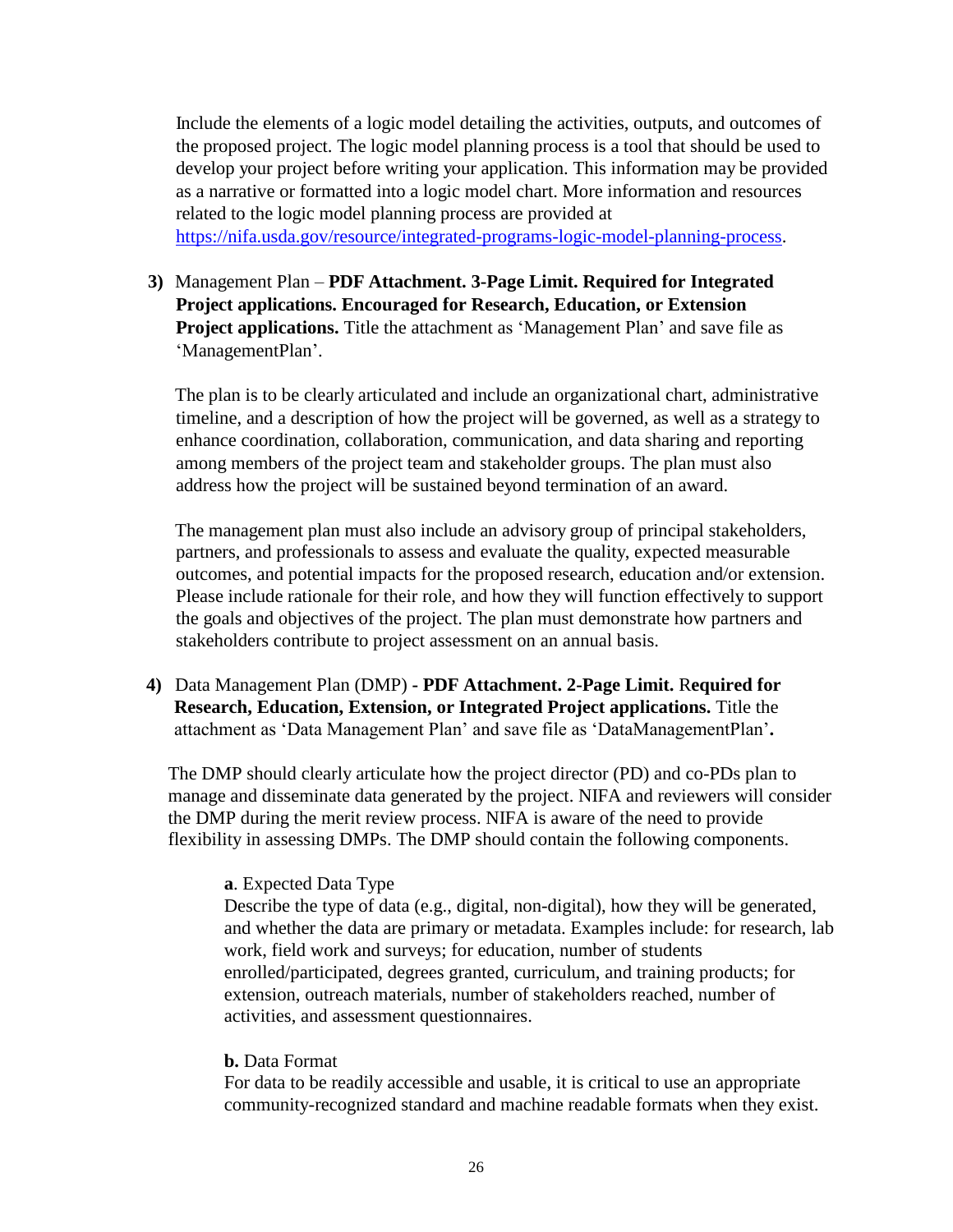The data should preferentially be stored in recognized public databases. Regardless of the format used that data set should contain enough information to allow independent use of the data.

#### **c**. Data Storage and Preservation

Data should be stored in a safe environment with adequate measures taken for its long-term preservation. Applicants should describe plans for storing and preserving their data during and after the project and specify the data repositories, if they exist. They should outline strategies, tools, and contingency plans that will be used to avoid data loss, degradation, or damage.

#### **d**. Data Sharing and Public Access

Describe your data access and sharing procedures during and after the grant. Provide any restrictions such as copyright, confidentiality, patent, appropriate credit, disclaimers, or conditions for use of the data by other parties.

#### **e.** Roles and Responsibilities

Who will ensure DMP implementation? This is particularly important for multiinvestigator and multi-institutional projects. Provide a contingency plan in case key personnel leave the project. Also, what resources will be needed for the DMP? If funds are needed, have they been added to the budget request and budget narrative? Projects must budget sufficient resources to develop and implement the proposed DMP.

**5)** Documentation of Collaboration – **PDF Attachment. No Page Limit.** Title the attachment as 'Documentation of Collaboration' in the document header and save file as 'Collaboration'.

Evidence, e.g., letter(s) of support, should be provided that the collaborators involved have agreed to render services. The applicant also will be required to provide additional information on consultants and collaborators in the budget portion of the application.

*☼ For Sabbatical Grant Applications –* Provide documentation that arrangements have been made with an established investigator(s) to serve as host, including:

- A letter from the home institution detailing the particular arrangements at the home institution with respect to salary and date and duration of sabbatical;
- $\bullet$  A letter from the scientific host(s) indicating willingness to serve in this capacity and a description of the host's contribution to the proposed activities both scientifically and with regard to use of facilities and equipment; and
- A statement signed by the Department Head or equivalent official at the host institution indicating a commitment to provide research space and facilities for the period of the applicant's presence.

*☼ For Equipment Grant Applications –* The application must contain a letter(s) from the organization(s) committed to providing the non-Federal matching funds. Provide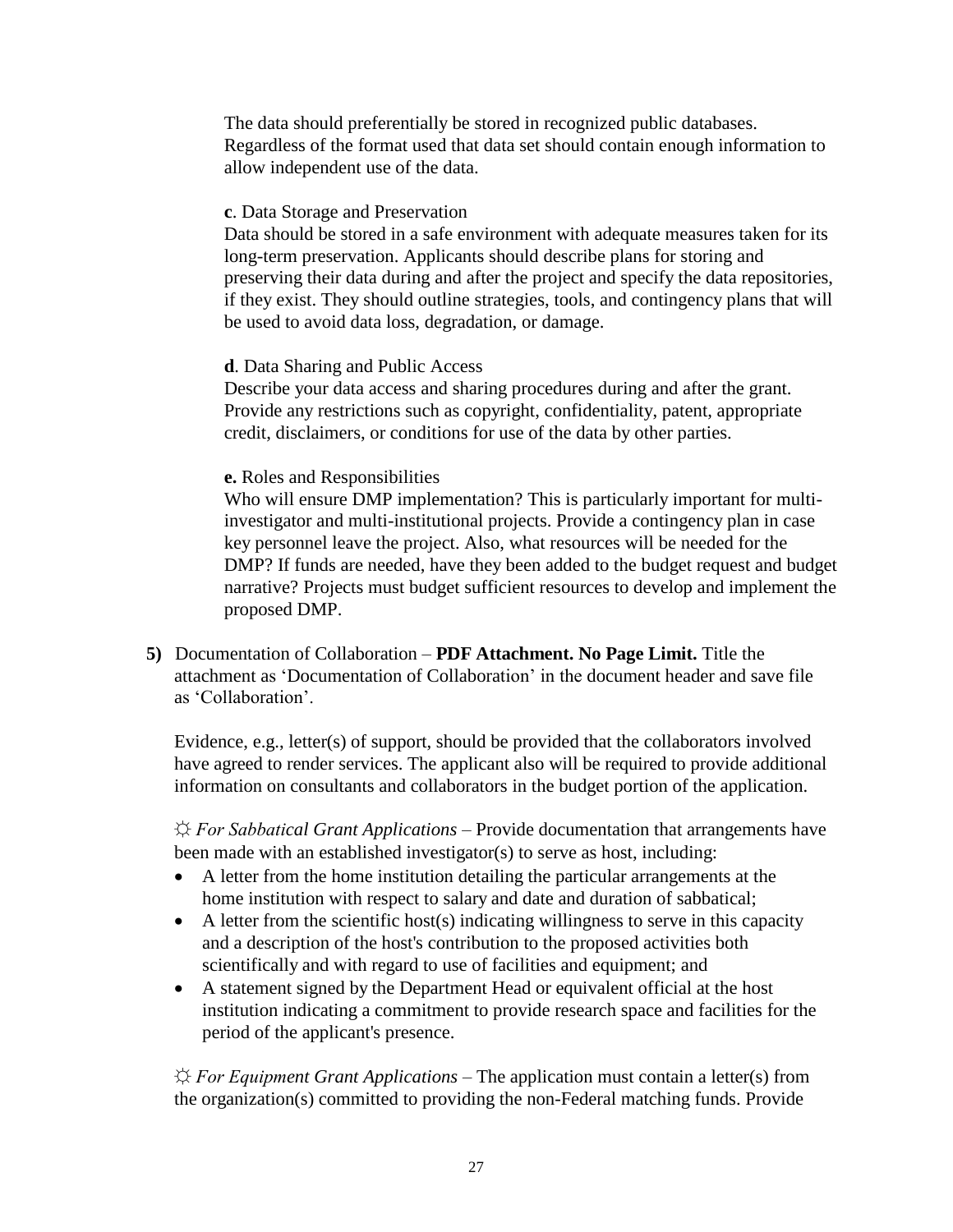evidence of institutional commitment for operation and maintenance of requested equipment. Arrangements for sharing equipment among faculty are encouraged. However, it must be evident that the PD is a principal user of the requested equipment.

**6)** Preprints – **PDF Attachment. Limited to 2 preprints.** Title the attachment as 'Preprints' in the document header and save file as 'Preprints'.

Preprints related to the Project Narrative are allowed if they are directly germane to the proposed project. Information may not be appended to an application to circumvent page limitations prescribed for the Project Narrative. Extraneous materials will not be used during the peer review process. Only manuscripts in press for a peer- reviewed journal will be accepted and must be accompanied by letters of acceptance from the publishing journals). Preprints attached in support of the application should be singlespaced. Each preprint must be identified with the name of the submitting organization, the name(s) of the  $PD(s)$ , and the title of the application.

- **7)** Minority-Serving Institution Documentation **PDF Attachment.** Title the attachment as 'Minorityinfo' in the document header and save file as 'Minorityinfo'.
	- **(a)** Letter identifying percentage of applicable minority students.
	- **(b)** Request for Determination of Status– see Part III, B.
- **8)** Felony Convictions or Tax Delinquent Status Documentation **PDF Attachment.** Title the attachment as Felony and Tax Certification in the document header and save file as 'FelonyTaxCertification'. See Part V. Section 4.12 of the NIFA Grants.gov Application Guide for instructions regarding mandatory form.

## **4. R&R Senior/Key Person Profile (Expanded)**

Detailed information related to the questions on this form is available in Part V, 5 of the NIFA Grants.gov Application Guide. This section of the guide includes instructions about the people who require senior/key person profile, and details about the biographical sketch and the current and pending support, including a link to the required form for the current and pending support.

A Senior/Key Person Profile should be completed for the PD and each co-PD, senior associate, and other professional personnel, including collaborators playing an active role in the project. Collaborators only providing services or materials should not be listed in the R&R Senior/Key Person Profile. Evidence (letters of support) for this type of collaboration should be provided in the Documentation of Collaboration (see Part IV, C. 3. f. 5).

- **a)** *Project Role Field*  Complete appropriately.
- *For Sabbatical Grant Applications –* Select "PD/PI" for the Sabbatical Grant applicant. Select "Other" for the corresponding scientific host(s) and any other personnel whose qualifications merit consideration in the evaluation of the application.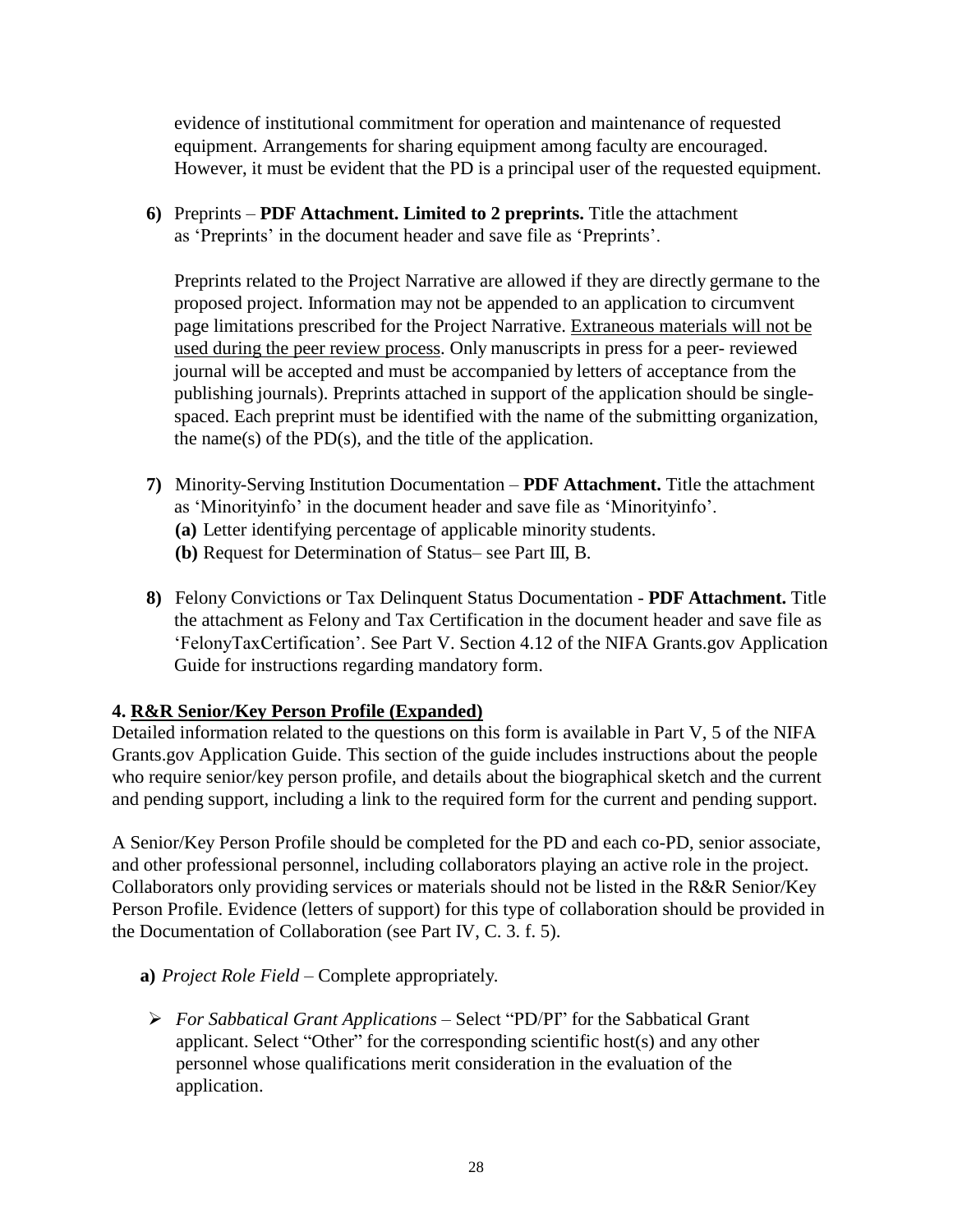- *For Equipment Grant Applications –* Select "PD/PI" for the Equipment Grant applicant. Select "Faculty" for the other major users of the equipment.
- **b)** *Other Project Role Category Field* Complete appropriately, if applicable.
- **c)** *Attach Biographical Sketch Field*  **PDF Attachment. 2-Page Limit** (excluding publications listings) per PD, co-PD, senior associate, and other professional personnel. Title the attachment as 'Biographical Sketch' in the document header and save file as 'BiographicalSketch' followed by the last name of the PD or co-PD such that each biographical sketch file in the application has a distinct file name.

A biographical sketch (vitae) of the PD and each co-PD, senior associate, and other professional personnel should be included.

The Conflict of Interest list should not be included in the biographical sketch, but it must be provided as a separate document (see Part IV, C. 7. b for more information).

- *For Sabbatical Grant Applications –* A Biographical Sketch must be submitted for the Sabbatical Grant applicant, the scientific host(s), and any other personnel whose qualifications merit consideration in the evaluation of the application.
- *For Equipment Grant Applications* A Biographical Sketch for both the Equipment Grant applicant and other major users of the equipment must be submitted.
- **d)** *Attach Current and Pending Support Field* **PDF Attachment. No Page Limit**. Title the attachment as 'Current and Pending Support' in the document header and save file as 'CurrentPendingSupport'.

A required form for the Current and Pending Support can be found at: [www.nifa.usda.gov/funding/templates/current\\_pending.doc.](http://www.nifa.usda.gov/funding/templates/current_pending.doc)

Current and Pending Support information is only required for personnel with PD or co-PD indicated as their Project Role on the R&R Senior/Key Person Profile. All applications must contain a list of all Current and Pending Support detailing public or private support (including in-house support) to which personnel identified in the application have committed portions of their time, if the salary support for person(s) involved is included in the budget. Please note that the project being proposed should be included in the pending section of the form. Total project listed for each PD should be indicated as percent effort and not exceeds 100% for concurrent (Current and Pending) projects.

The AFRI program will not fund an application that duplicates or overlaps substantially with other NIFA funding (including non-competitive funds such as Special Grants or Hatch formula funds) or other Federal funding. As an addendum to the Current and Pending Support, provide a brief summary for any completed, current, or pending projects that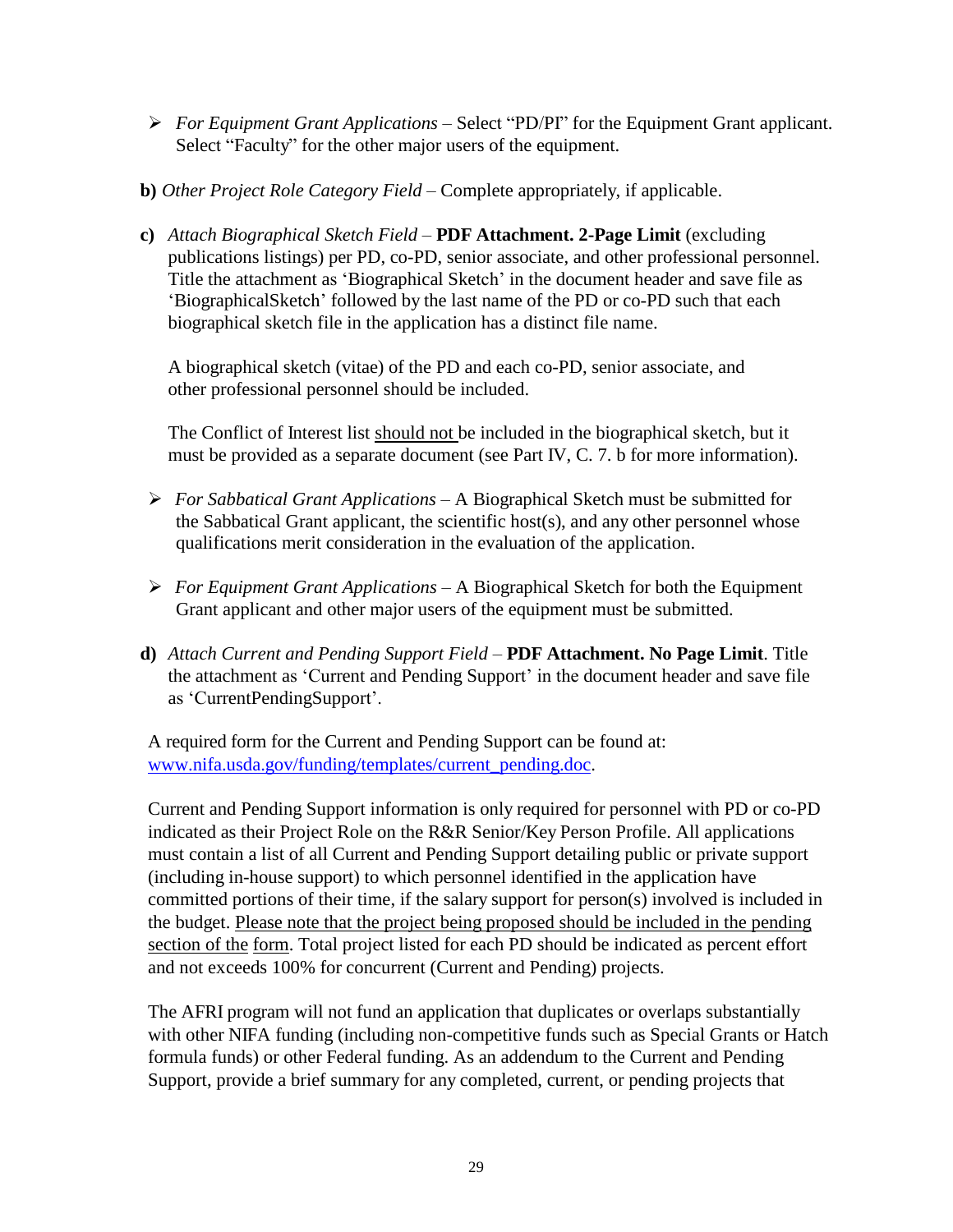appear similar to the current application, especially previous National Research Initiative (NRI) or AFRI awards.

- *For Sabbatical Grant Applications –* Current and Pending Support for both the Sabbatical Grant applicant and the scientific host(s) (as documentation of on-going work in the host's laboratory) must be completed.
- *For Equipment Grant Applications* Current and Pending Support for both the Equipment Grant applicant and other major users of the equipment must be completed. If the applicant has significant funding from other sources, a justification must be provided in the Project Narrative for how this equipment will strengthen the applicant's research program or institution.

**5. R&R Personal Data –** As noted in Part V, 6 of the NIFA Grants.gov Application Guide, the submission of this information is voluntary and is not a precondition of award. Part V, 6 also notes the importance and use of the information.

# **6. R&R Budget**

Detailed information related to the questions on this form is available in Part V, 7 of the NIFA Grants.gov Application Guide.

**a. Matching.** If you conclude that matching funds are not required as specified under Part III, C., Cost Sharing or Matching, you must include a justification in the Budget Narrative. We will consider this justification when ascertaining final matching requirements or in determining if required matching can be waived. NIFA retains the right to make final determinations regarding matching requirements.

For grants that require matching funds as specified under Part III, C., the Budget Narrative should include written verification of commitments of matching support (including both cash and in-kind contributions) from third parties. Written verification means:

- 1. For any third party cash contributions, a separate pledge agreement for each donation, signed by the authorized representatives of the donor organization (and the applicant organization ONLY if provided after submission of the application), must include: (1) the donor's name, address, and telephone number; (2) the name of the applicant organization; (3) the title of the project; (4) the dollar amount of the cash donation (the budget narrative must describe how the cash donation will be used); (5) a statement that the donor will pay the cash contribution during the grant period; and (6) whether the applicant can designate cash as the applicant deems necessary or the cash contribution has been designated to a particular budget item.
- 2. For any third party in-kind contributions, a separate pledge agreement for each contribution, signed by the authorized representatives of the donor organization (and the applicant organization ONLY if provided after submission of the application), must include: (1) the donor's name, address, and telephone number; (2) the name of the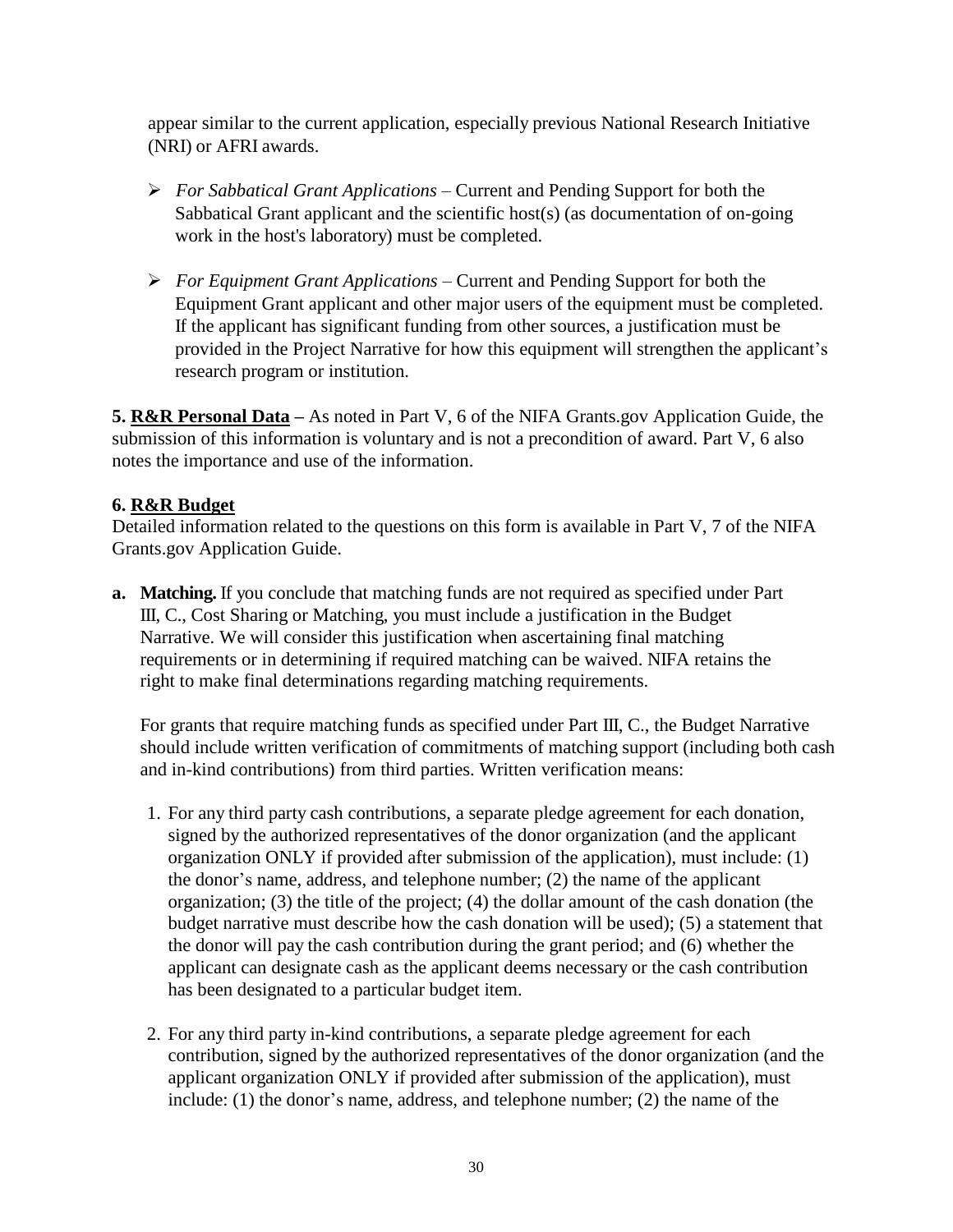applicant organization; (3) the title of the project; (4) a good faith estimate of the current fair market value of the third party in-kind contribution and a description of how the fair market value was determined; and (5) a statement that the donor will make the contribution during the grant period.

Summarize on a separate page the sources and amount of all matching support from outside the applicant institution and place that information in the proposal as part of the Budget Narrative. You must place all pledge agreements in the proposal immediately following the summary of matching support.

Establish the value of applicant contributions in accordance with applicable cost principles. Refer to Refer to 2 CFR Part 200, "Uniform Administrative Requirements, Cost Principles, and Audit Requirements for Federal Awards", for further guidance and other requirements relating to matching and allowable costs.

**b. Budget Periods**. Applications must contain a budget for each budget period for the entire duration of the proposed project. Annual and cumulative budgets are required.

If a project is funded, beginning in the first year of funding, the Project Director will be required to attend annual investigator meetings for the duration of the award (excluding Conference, Sabbatical, and Equipment Grant applications). The Project Directors for Seed Grant applications are required to attend beginning in the second year of funding. The Project Directors for Exploratory Grant applications are required to attend the investigator meeting near the termination time of the award. Reasonable travel expenses should be included as part of the project budget.

- *For Integrated Project Applications –* Projects must budget sufficient resources to carry out the proposed set of research, education, and/or extension activities that will lead to the desired outcomes. No more than two-thirds of a project's budget may be focused on a single component. Projects that include partnering with eXtension must include financial support for the Community of Practice core functions as well as projectspecific activities.
- *For Conference Grant Applications –* The budget for the conference may include an appropriate amount for transportation and subsistence costs for participants and for other conference-related costs. Conference awards are not expected to exceed \$50,000 and are not renewable. Indirect costs are not permitted on Conference Grant awards. Include an itemized breakdown of all support requested from the AFRI in the Budget Justification (Field K. of the R&R Budget).
- *For Sabbatical Grant Applications –* Limit to one year's salary and funds for travel and supplies.
- *For Equipment Grant Applications* Each request shall be limited to one major piece of equipment within the cost range of \$10,000-\$250,000. Equipment grants are not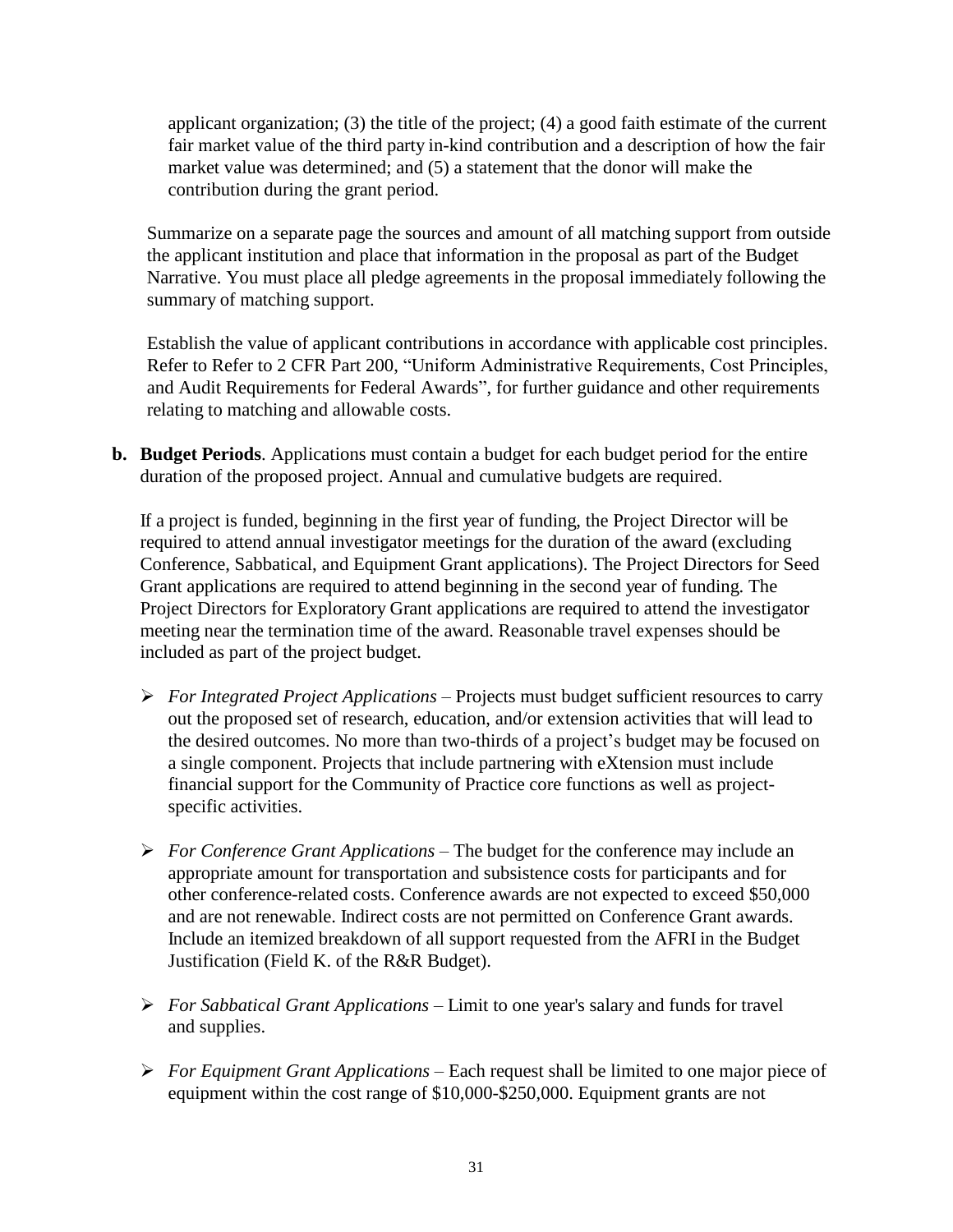renewable. The amount of Federal funding requested shall not exceed 50 percent of the cost or \$50,000, whichever is less. Unless waived, it is the responsibility of the PD to secure the required matching funds with non-Federal funds (see Part III, C for more information). No installation, maintenance, warranty, or insurance expenses may be paid from these awards, nor may these costs be part of the matching funds. Indirect costs are not permitted on Equipment Grant awards.

- *For Seed Grant Applications* These awards will be limited to a total of \$150,000 (including indirect costs) for two years and are not renewable.
- **c.** *Field H. Indirect Costs* NIFA is prohibited from paying indirect costs exceeding 30 percent of the total Federal funds provided under each award. This limitation is equivalent to 42.857 percent of the total direct costs of an award. See Part IV, E for additional information.
- **d.** *Field K. Budget Justification* **PDF Attachment. No Page Limit.** Title the attachment as 'Budget Justification' in the document header and save file as 'BudgetJustification'.

All cumulative budget categories, with the exception of Indirect Costs, for which support is requested must be individually listed (with costs) in the same order as the cumulative budget. NOTE: For continuation awards, all budget categories for year one must also be fully justified. If consulting, collaborative, or subcontractual arrangements are included in the application, these arrangements should be fully explained and justified. The rate of pay for any consultant must be included, if known at the time of application. Please include a cost breakdown for the consultant, including the number of days in service, travel, and per diem, as well as the rate of pay. Letters of consent or collaboration and other evidence should be provided in the Documentation of Collaboration (see Part IV, C. 3. f. 5) to show that collaborators have agreed to participate. A proposed statement of work, biographical sketch, and a budget for each arrangement involving the transfer of substantive programmatic work or the provision of financial assistance to a third party must be supplied. In multi-institutional applications, a budget and budget narrative must be included for each institution involved. The lead institution and each participating institution must be identified.

- *For Integrated Project Applications –* Each function should be represented by one or more objectives within the application. Projects must budget sufficient resources to carry out the proposed set of research, education, and/or extension activities that will lead to the desired outcomes. No more than two-thirds of a project's budget may be focused on a single component.
- *For Equipment Grant Applications* The Budget Justification should describe the instrument requested including the manufacturer and model number, if known; provide a detailed budget breakdown of the equipment and accessories required; and indicate the amount of funding requested from NIFA for each component of equipment requested. A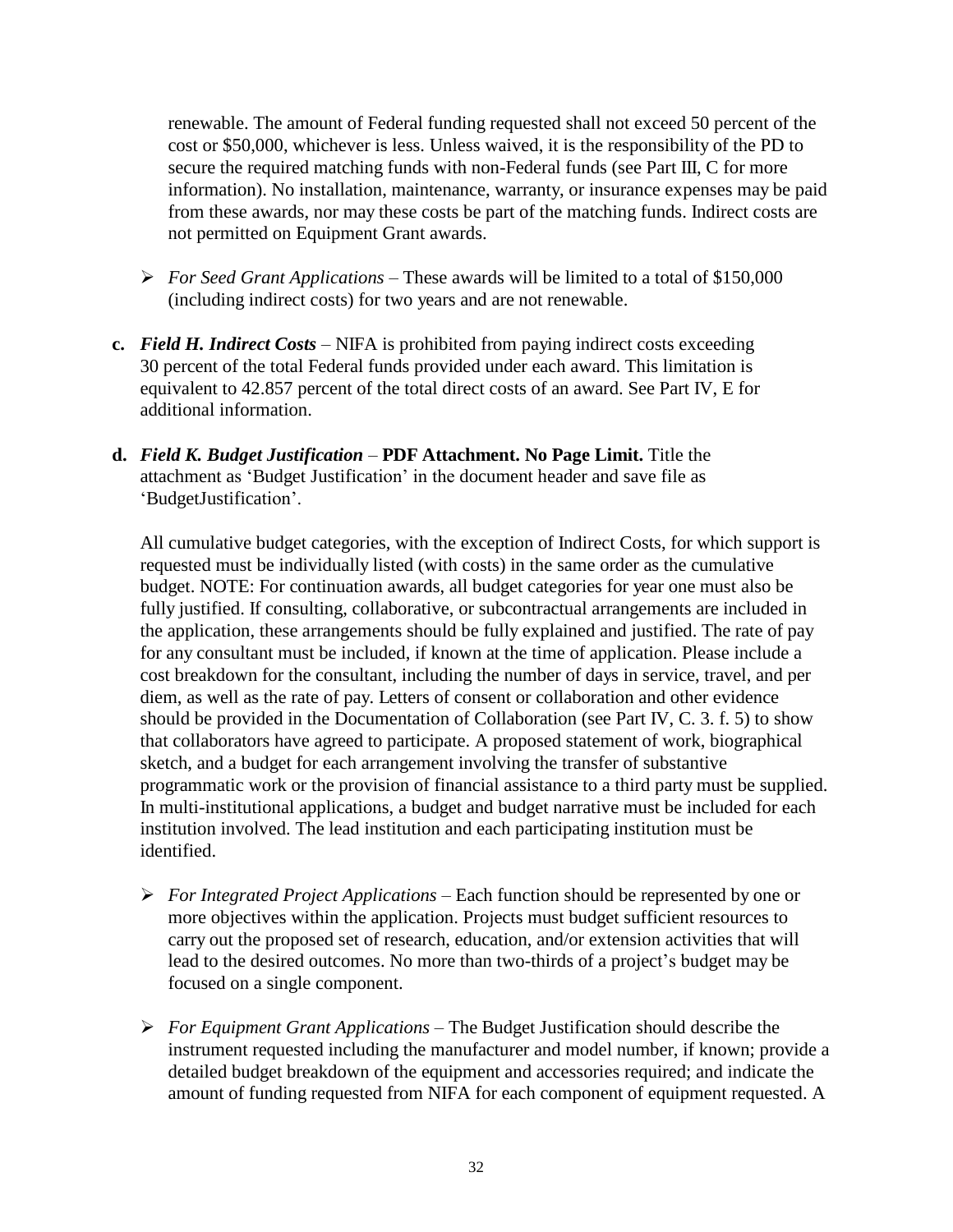letter signed by the institution's AR stating that the necessary non-Federal matching funds will be made available from an institutional or other source is required. An institution that believes it is eligible for the waiver of the matching funds should include a letter stating and documenting the eligibility that is signed by the institution's AR (see Table 2 following Part VIII for eligibility). A justification must be given for how this equipment will strengthen the applicant's research program or institution.

#### **e. Subcontract Arrangements.**

If it will be necessary to enter into a formal subcontract agreement with another institution, financial arrangements must be detailed in the "R&R Subaward Budget Attachment(s) Form." Annual and cumulative budgets, budget justification and a letter of commitment signed by the Authorized Representative (AR) are required for each subcontract agreement. Refer to Part V, 8. of the NIFA Grants.gov Application Guide for instructions on completing this form.

#### **f. Matching**

Equipment Grants requiring matching funds, as specified in Part III, C., must include a letter in the budget justification signed by the institution's AR stating that the necessary non-Federal matching funds will be made available from the institution or other source. The amount of Federal funds provided may not exceed 50 percent of the cost of the equipment acquired using funds from the grant, or \$50,000, whichever is less. Grantees are required to match 100% of federal funds awarded from non-Federal sources. If the institution believes it is eligible for the waiver for matching funds (see Part III, C. for waiver eligibility), the budget justification must include a letter signed by the institution's AR stating this information. NIFA will consider this justification when ascertaining final matching requirements or in determining if required matching can be waived. NIFA retains the right to make final determinations regarding matching requirements.

**For applied Research or Integrated Projects with an applied research component,** if a funded project is commodity-specific and not of national scope, the grant recipient is required to match the NIFA funds awarded on a dollar-for-dollar basis from non-federal sources with cash and/or in-kind contributions.

The sources and the amount of all matching support from outside the applicant organization should be summarized on a separate page and placed in the application immediately following the Budget Justification. All pledge agreements must be placed in the application immediately following the summary of matching support.

Establish the value of applicant contributions in accordance with applicable cost principles. Refer to 2 CFR Part 200, "Uniform Administrative Requirements, Cost Principles, and Audit Requirements for Federal Awards," for further guidance and other requirements relating to matching and allowable costs.

## **7. Supplemental Information Form**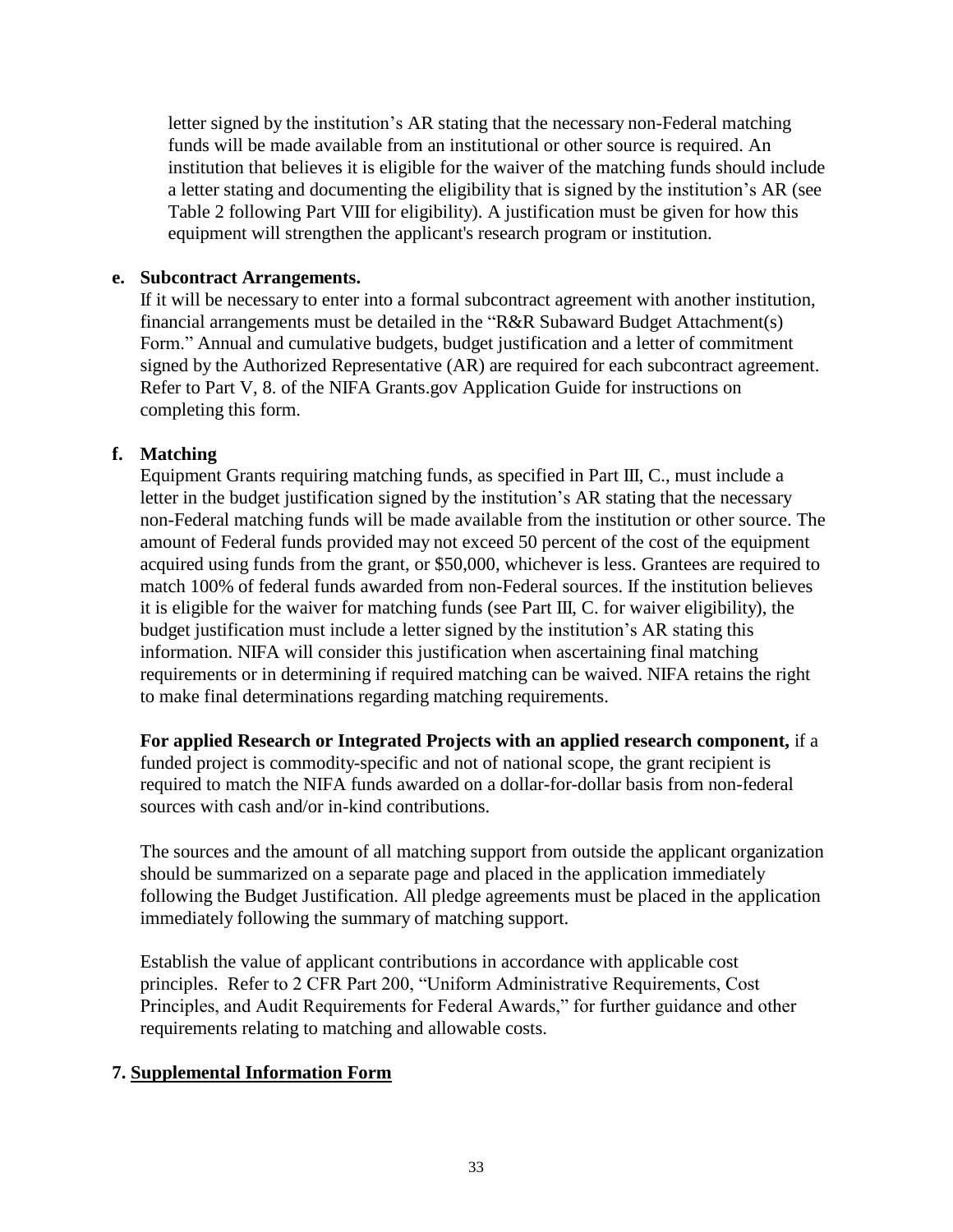Detailed information related to the questions on this form is available in Part VI, 1 of the NIFA Grants.gov Application Guide.

- **a. Field 2. Program to which you are applying.** Enter the Program (Area Priority) Code Name and the Program (Area Priority) Code for the Program Area Priority to which you are applying from the information provided in the Program Area Descriptions beginning in Part I, C. An application can only be submitted to one program (Area Priority). Note that accurate entry of the Program (Area Priority) Code Name and Program (Area Priority) Code is extremely important for proper and timely processing of application. Failure to enter this information correctly may result in your application not being retrieved on time for review. If you have a question about which topic area is appropriate for your application, please contact the Program Area Priority Contact.
- **b. Field 8. Conflict of Interest List PDF Attachment. No Page Limit.** Title the attachment as 'Conflict of Interest' in the document header and save file as 'ConflictofInterest'. See Part VI, 1.8 of the NIFA Grants.gov Application Guide for further instructions and a link to the required form.

A Conflict of Interest List is required for all applications submitted to the AFRI. The Conflict of Interest List should be provided as a separate PDF attachment and not included in the vitae or resume. A Conflict of Interest List must be completed individually for all personnel who have submitted a Biographical Sketch in the R&R Senior/Key Personnel Profile. **Collate all individual Conflict of Interest lists into a single document file.** The lists can only be submitted as a single PDF attachment.

The required form for the Conflict of Interest List can be found at: www.nifa.usda.gov/funding/templates/conflict of interest.doc.

# <span id="page-34-0"></span>**D. Submission Dates and Times**

We recommend that you conduct an administrative review of the application before submission of it via Grants.gov to ensure that it complies with all preparation instructions. An application checklist is included in Part VII of the NIFA Grants.gov Application Guide to assist with this review.

You should check the application for completeness. The application should be checked for the following required items, which may include:

- Project Summary/Abstract
- Project Narrative
- Bibliography & References Cited
- Logic Model for Integrated Program
- Management Plan for Integrated Program
- Data Management Plan
- Facilities & Other Resources
- Curriculum Vitae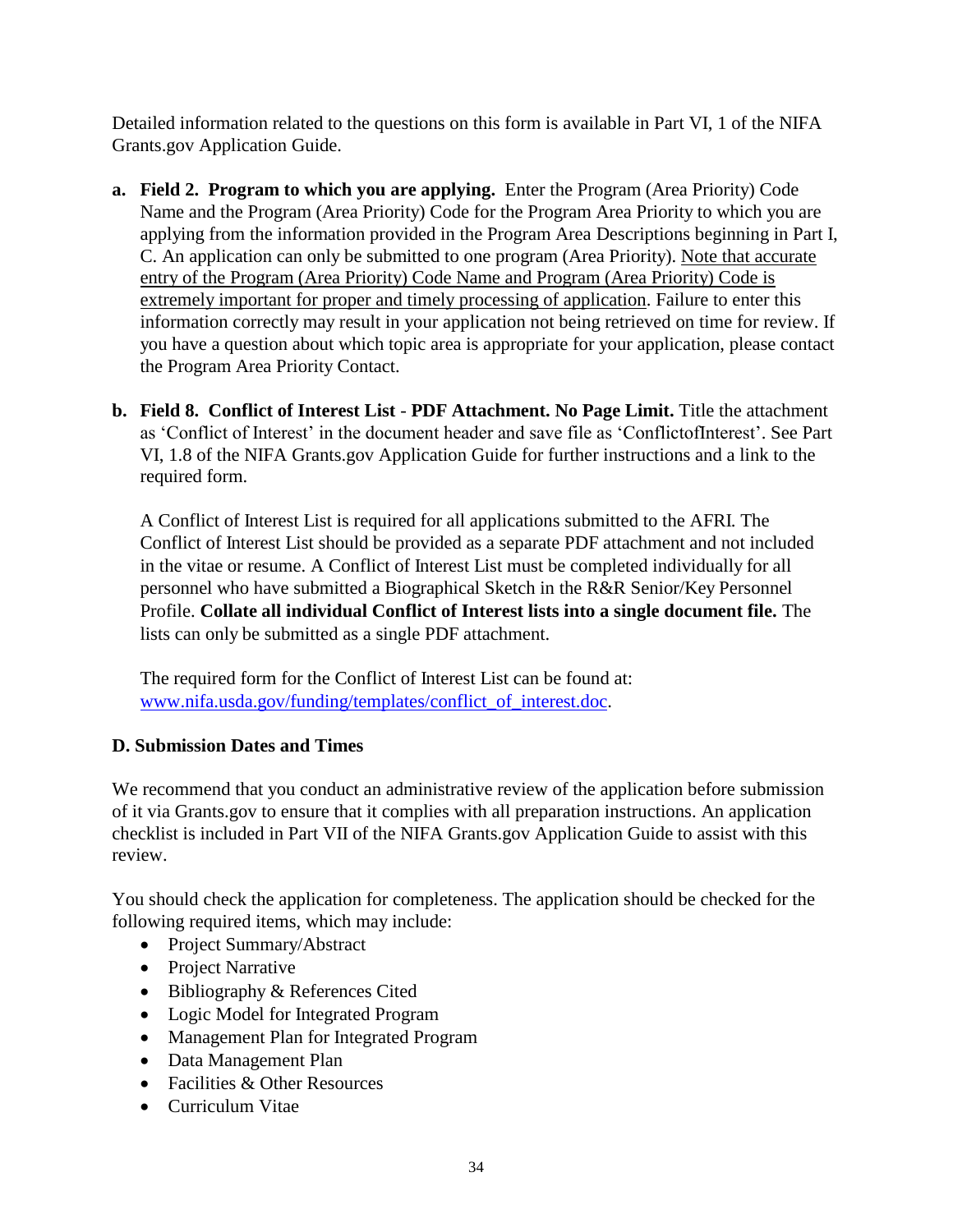- Conflict of Interest Lists
- Current and pending support
- Budget
- Budget Justification

This is not an exhaustive list of required items; it only serves to highlight items that may be overlooked. Failure to include any of the three critical required documents of Project Summary/Abstract, Project Narrative, or Bibliography & References Cited sections as PDF attachment will result in the application not being reviewed or considered for funding by NIFA.

**Instructions for submitting an application are included in Part IV, Section 1.9 of the NIFA Grants.gov Application Guide.** 

**If you have trouble submitting an application to Grants.gov, you should FIRST contact the Grants.gov Help Desk to resolve any problems. Keep a record of any such correspondence. See Part IV, A for Grants.gov contact information.**

**1. Letter of Intent**

The Letter of intent if applicable, must be received at NIFA by **5:00 p.m. Eastern Time** on the dates indicated in the Program Area Descriptions beginning in Part I, C and in the format specified in Part IV, A.

**2. Full Application**

Applications must be received by Grants.gov by **5:00 p.m. Eastern Time on the dates indicated in the Program Area Descriptions beginning in Part I, C**. Applications received after this deadline will normally not be considered for funding.

We send email correspondence to the AR regarding the status of submitted applications. We strongly encourage you to provide accurate email addresses, where designated, on the SF-424 R&R Application for Federal Assistance.

If the AR has not received correspondence **from NIFA** regarding a submitted application within 30 days of the established deadline, contact the Agency Contact identified in Part VII of the RFA and request the proposal number assigned to the application. **Failure to do so may result in the application not being considered for funding by the peer review panel. Once the application has been assigned a proposal number, you should cite this number on all future correspondence.**

# <span id="page-35-0"></span>**E. Funding Restrictions**

Section 713 of the Consolidated Appropriations Act, 2016 (Pub. L. 114-113) limits indirect costs to 30 percent of the total federal funds provided under each award. Similar language may be included in the FY 2017 appropriation, therefore, when preparing budgets, you should limit your request of the recovery of indirect costs to the lesser of your institution's official negotiated indirect cost rate or the equivalent of 30 percent of total Federal funds awarded. See Part V section 7.9 of the NIFA Grants.gov Application Guide for further indirect cost information.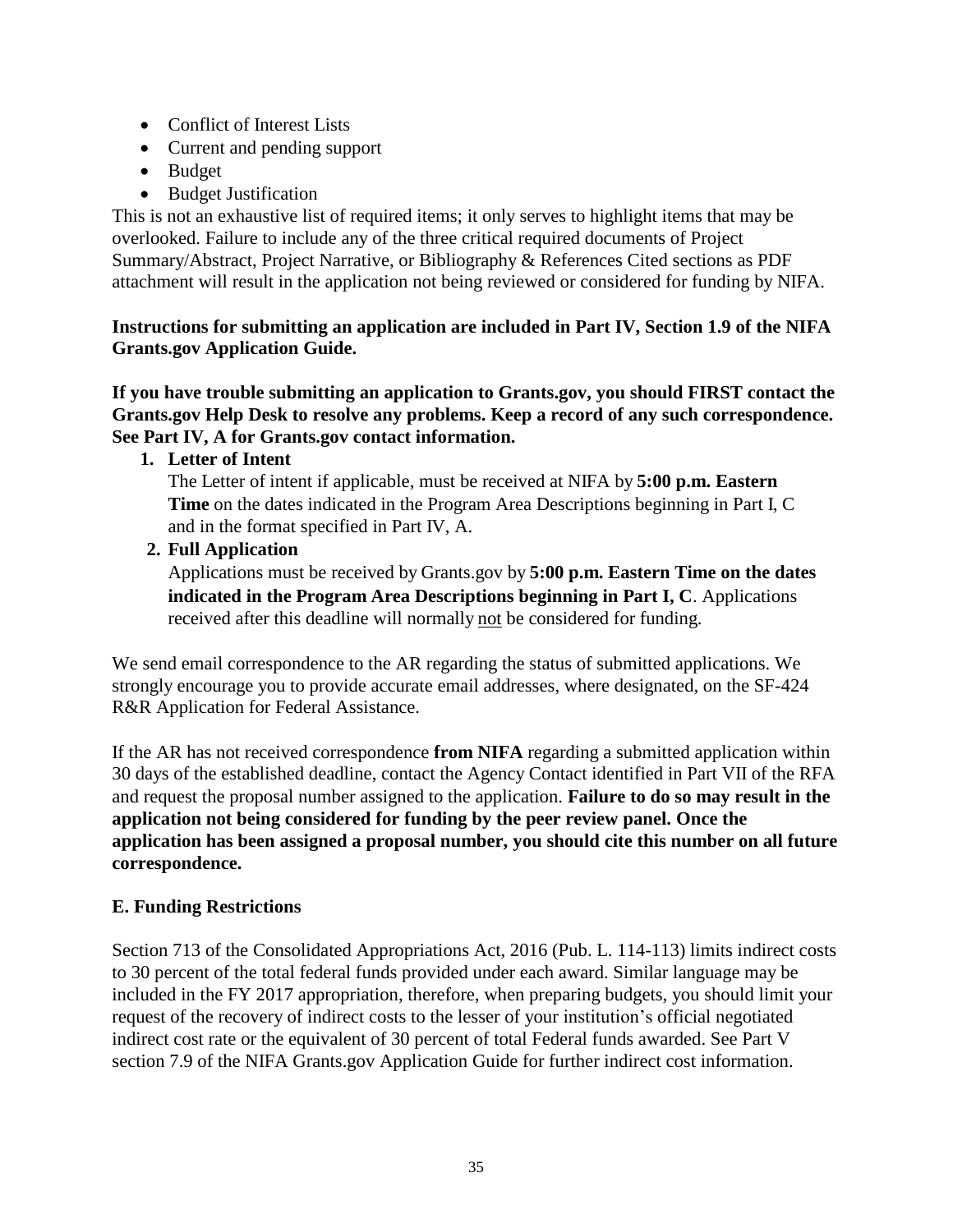You may not use grant funds awarded under this authority to renovate or refurbish research, education, or extension space; purchase or install fixed equipment in such place; or the plan, repair, rehabilitate, acquire, or construction of buildings or facilities.

## <span id="page-36-0"></span>**F. Other Submission Requirements**

You should follow the submission requirements noted in Part IV, Section 1.9 in the document entitled "NIFA Grants.gov Application Guide."

For information about the **status of a submitted application**, see Part III, Section 6 of the NIFA Grants.gov Application Guide.

## **Multiple submissions**

In accordance with Part III, Section 5 of NIFA Grants.gov Application Guide, duplicate, essentially duplicate or predominantly overlapping applications submitted to one or more program areas within the AFRI (including FASE Grants) in any one fiscal year will not be reviewed. In addition, applicants may not submit to AFRI an application that is considered duplicate, essentially duplicate, or predominantly overlapping with an application submitted to another NIFA program in the same fiscal year.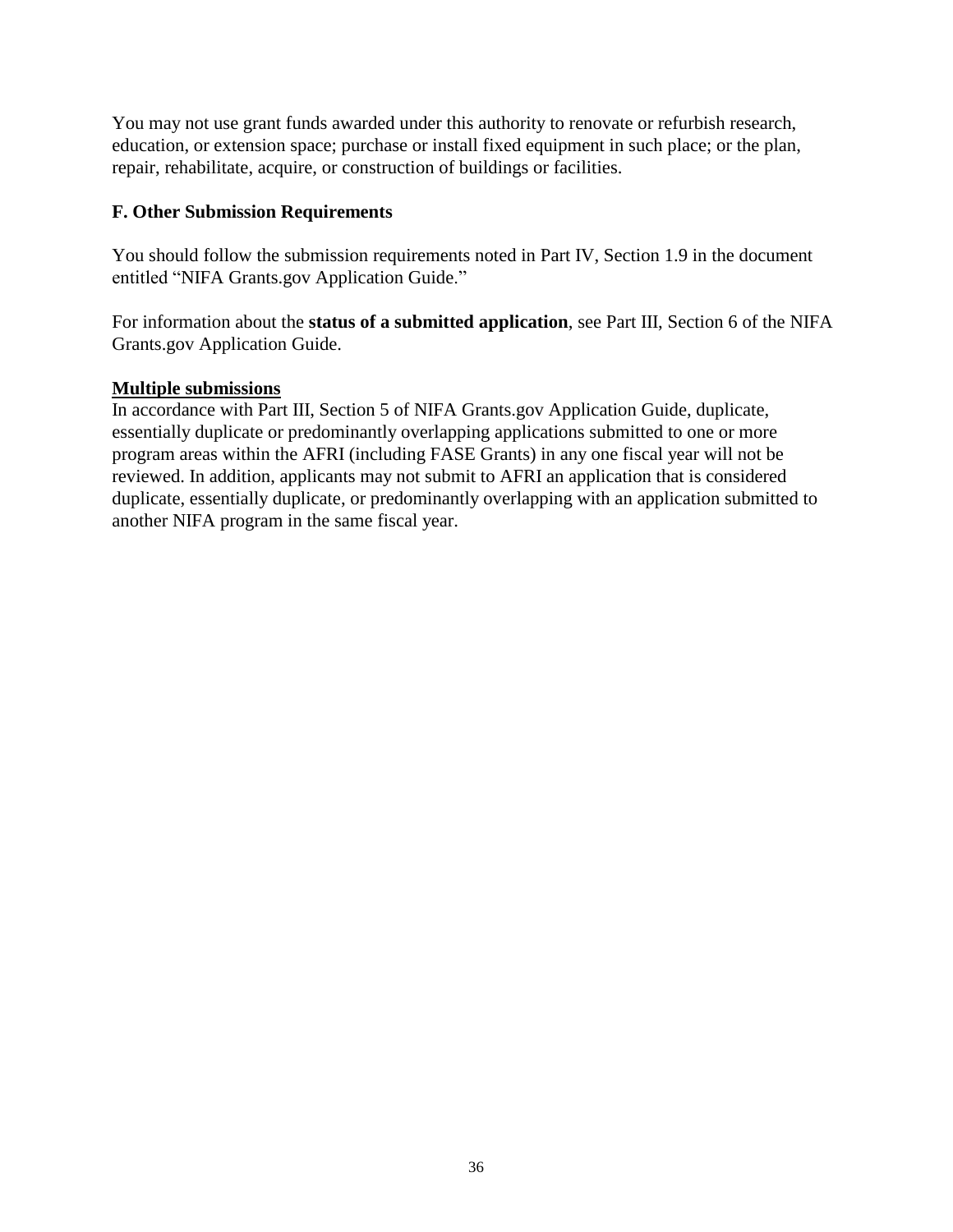# <span id="page-37-0"></span>**PART V—APPLICATION REVIEW REQUIREMENTS**

# <span id="page-37-1"></span>**A. General**

We evaluate each application in a two-part process. First, we screen each application to ensure that it meets the administrative requirements as set forth in this RFA. Second, a scientific peerreview process will be used to technically evaluate applications that meet the administrative requirements.

We select reviewers based upon their training and experience in relevant scientific, extension, or education fields, taking into account the following factors:

- the level of relevant formal scientific, technical education, or extension experience of the individual, as well as the extent to which an individual is engaged in relevant research, education, or extension activities;
- the need to include experts from various areas of specialization within relevant scientific, education, or extension fields;
- the need to include other experts (e.g., producers, range or forest managers/operators, and consumers) who can assess relevance of the applications to targeted audiences and to program needs;
- the need to include experts from a variety of organizational types (e.g., colleges, universities, industry, state and federal agencies, and private profit and non-profit organizations) and geographic locations;
- the need to maintain a balanced composition with regard to minority and female representation and an equitable age distribution; and
- the need to include reviewers who can judge the effective usefulness of each application to producers and the general public.

After each peer review panel has completed its deliberations, the responsible program staff will recommend that your project be approved for support from currently available funds or be declined due to insufficient funds or unfavorable review.

NIFA reserves the right to negotiate with the PD/PI and/or with the submitting organization or institution regarding project revisions (e.g., reductions in the scope of work, funding level, period, or method of support) prior to recommending any AFRI project for funding.

We will send copies of reviews, *not* including the identity of reviewers, and a summary of the review panel comments to the PD after the review process has been completed.

## <span id="page-37-2"></span>**B. Evaluation Criteria**

Detailed evaluation criteria for each project types, grant types, exploratory projects and center of excellence are outlined at [https://nifa.usda.gov/sites/default/files/resource/AFRI-Review-](https://nifa.usda.gov/sites/default/files/resource/AFRI-Review-Criteria.pdf)[Criteria.pdf.](https://nifa.usda.gov/sites/default/files/resource/AFRI-Review-Criteria.pdf) We will use the appropriate evaluation criteria to review applications submitted in response to this RFA.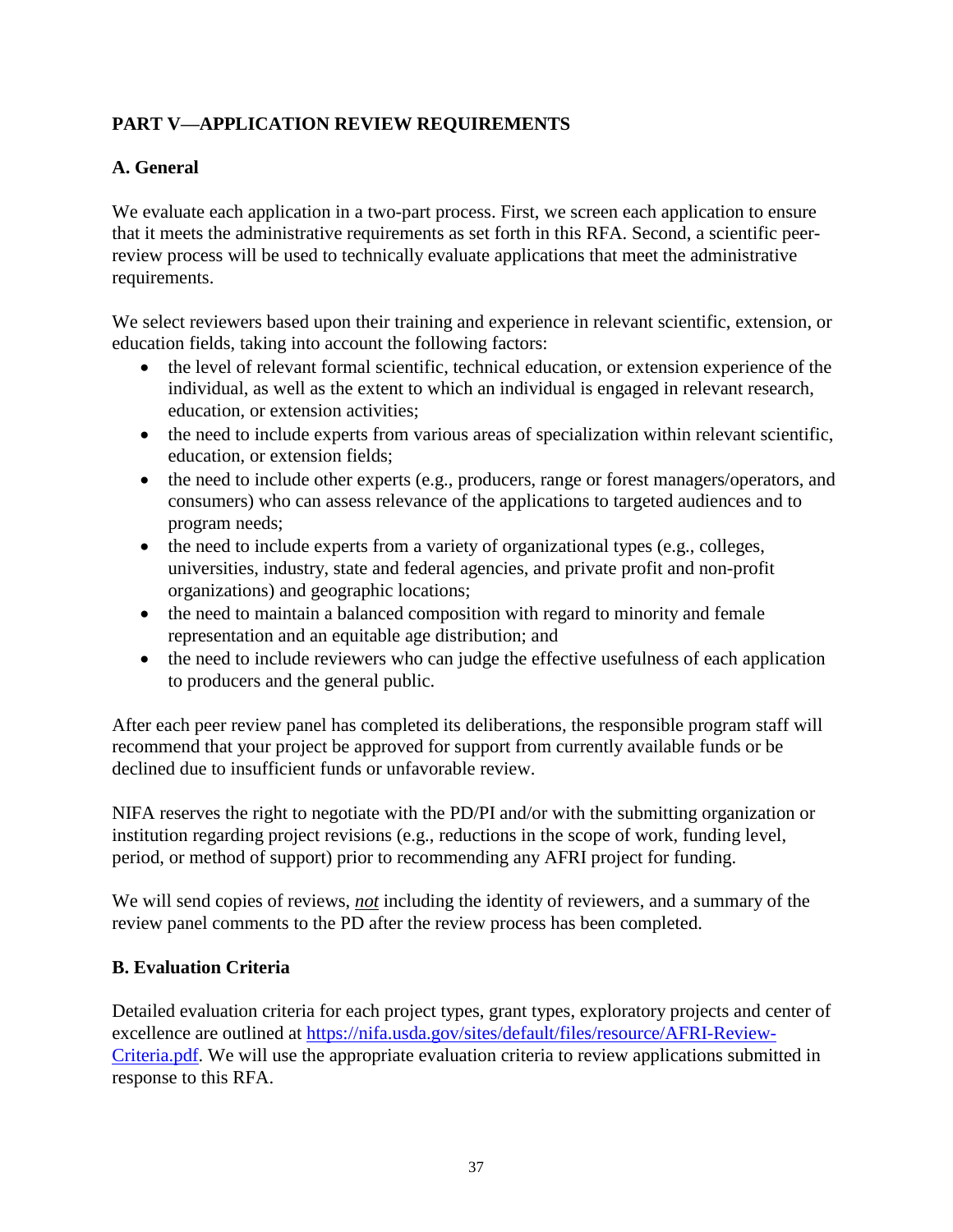## <span id="page-38-0"></span>**C. Conflicts of Interest and Confidentiality**

During the peer evaluation process, we take extreme care to prevent any actual or perceived conflicts of interest that may impact review or evaluation. See [http://www.nifa.usda.gov/business/competitive\\_peer\\_review.html](http://www.nifa.usda.gov/business/competitive_peer_review.html) for further information about conflicts of interest and confidentiality as related to the peer review process.

## <span id="page-38-1"></span>**D. Organizational Management Information**

Specific management information relating to an applicant shall be submitted one-time, with updates on an as-needed basis. This requirement is part of the responsibility determined prior to the award of a grant identified under this RFA, if such information has not been provided previously under this or another NIFA program. We will provide you copies of forms recommended for use in fulfilling these requirements as part of the pre-award process. Although an applicant may be eligible based on its status as one of these entities, there are factors that may exclude an applicant from receiving federal financial and nonfinancial assistance and benefits under this program (e.g., debarment or suspension of an individual involved or a determination that an applicant is not responsible based on submitted organizational management information).

# <span id="page-38-2"></span>**E. Application Disposition**

An application may be withdrawn at any time before a final funding decision is made regarding the application. Each application that is not selected for funding, including those that are withdrawn, will be retained by the agency for a period of three years.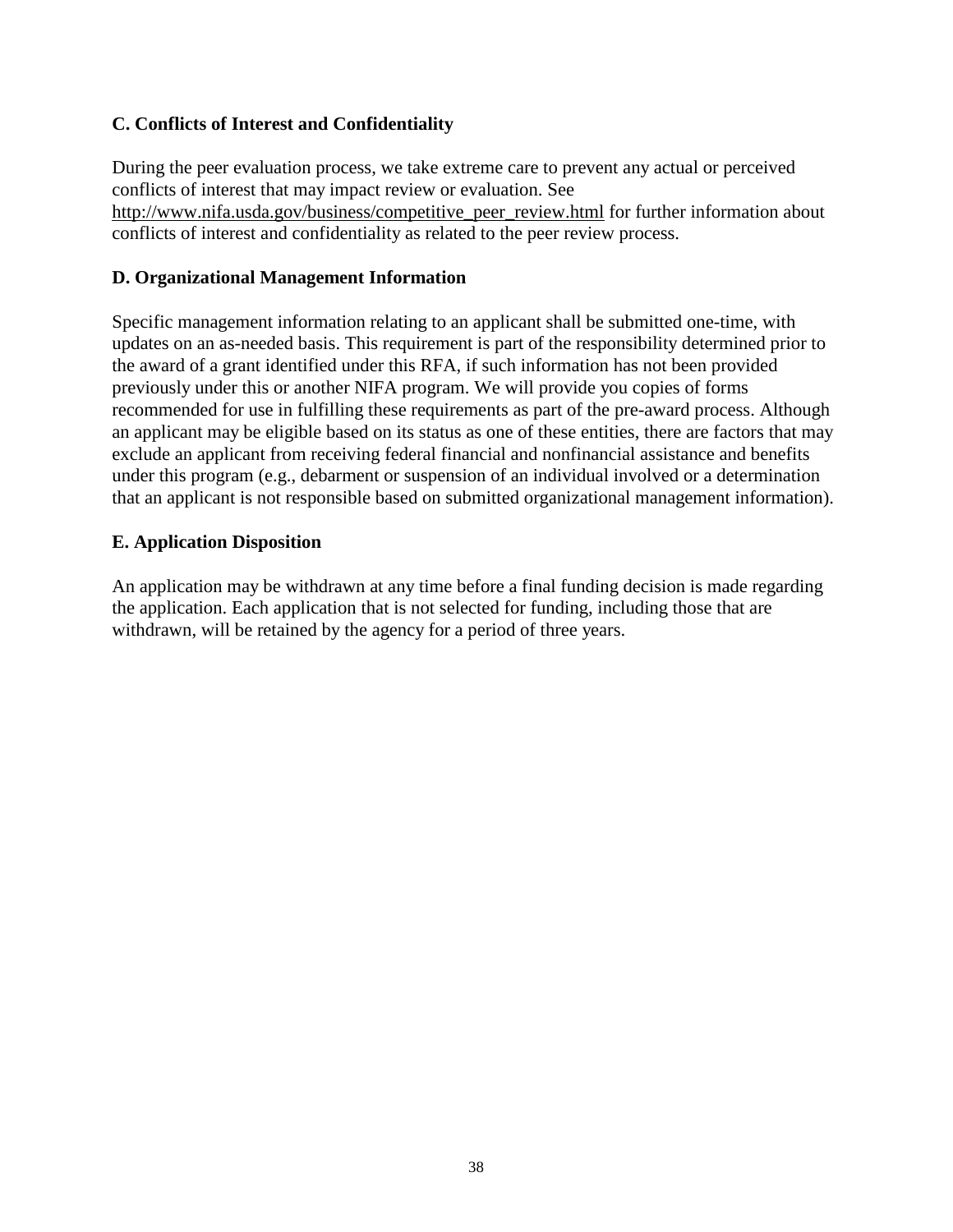# <span id="page-39-0"></span>**PART VI—AWARD ADMINISTRATION**

# <span id="page-39-1"></span>**A. General**

Within the limit of funds available for such purpose, the NIFA awarding official shall make grants to those responsible, eligible applicants whose applications are judged most meritorious under the procedures set forth in this RFA. The date specified by the NIFA awarding official as the effective date of the grant shall be no later than September 30 of the federal fiscal year in which the project is approved for support and funds are appropriated for such purpose, unless otherwise permitted by law. The project need not be initiated on the grant effective date, but as soon thereafter as practical so that project goals may be attained within the funded project period. All funds granted by NIFA under this RFA may be used only for the purpose for which they are granted in accordance with the approved application and budget, regulations, terms and conditions of the award, applicable federal cost principles, USDA assistance regulations, and NIFA General Awards Administration Provisions at 7 CFR part 3430, subparts A through E.

## <span id="page-39-2"></span>**B. Award Notice**

The award document will provide pertinent instructions and information including, at a minimum, the information described in [2 CFR 200.210.](http://www.ecfr.gov/cgi-bin/text-idx?SID=70b44cfc44976f4a7742464f7cfbb37e&mc=true&node=se2.1.200_1210&rgn=div8)

See<http://www.nifa.usda.gov/business/awards/awardterms.html> to view current NIFA award terms and conditions.

## <span id="page-39-3"></span>**C. Administrative and National Policy Requirements**

Several federal statutes and regulations apply to grant applications considered for review and to project grants awarded under this program. These may include, but are not limited to, the ones listed on the NIFA web page – [http://nifa.usda.gov/federal-regulations.](http://nifa.usda.gov/federal-regulations)

NIFA Federal Assistance Policy Guide**—**a compendium of basic NIFA policies and procedures that apply to all NIFA awards, unless there are statutory, regulatory, or award-specific requirements to the contrary—is available at [http://nifa.usda.gov/policy-guide.](http://nifa.usda.gov/policy-guide)

## <span id="page-39-4"></span>**D. Responsible and Ethical Conduct of Research**

Refer to Part II, E for more information.

## <span id="page-39-5"></span>**E. Expected Program Outputs and Reporting Requirements**

The output and reporting requirements are included in the award terms and conditions (see <http://www.nifa.usda.gov/business/awards/awardterms.html> for information about NIFA award terms). If there are any program or award-specific award terms, those, if any, will be identified in the award.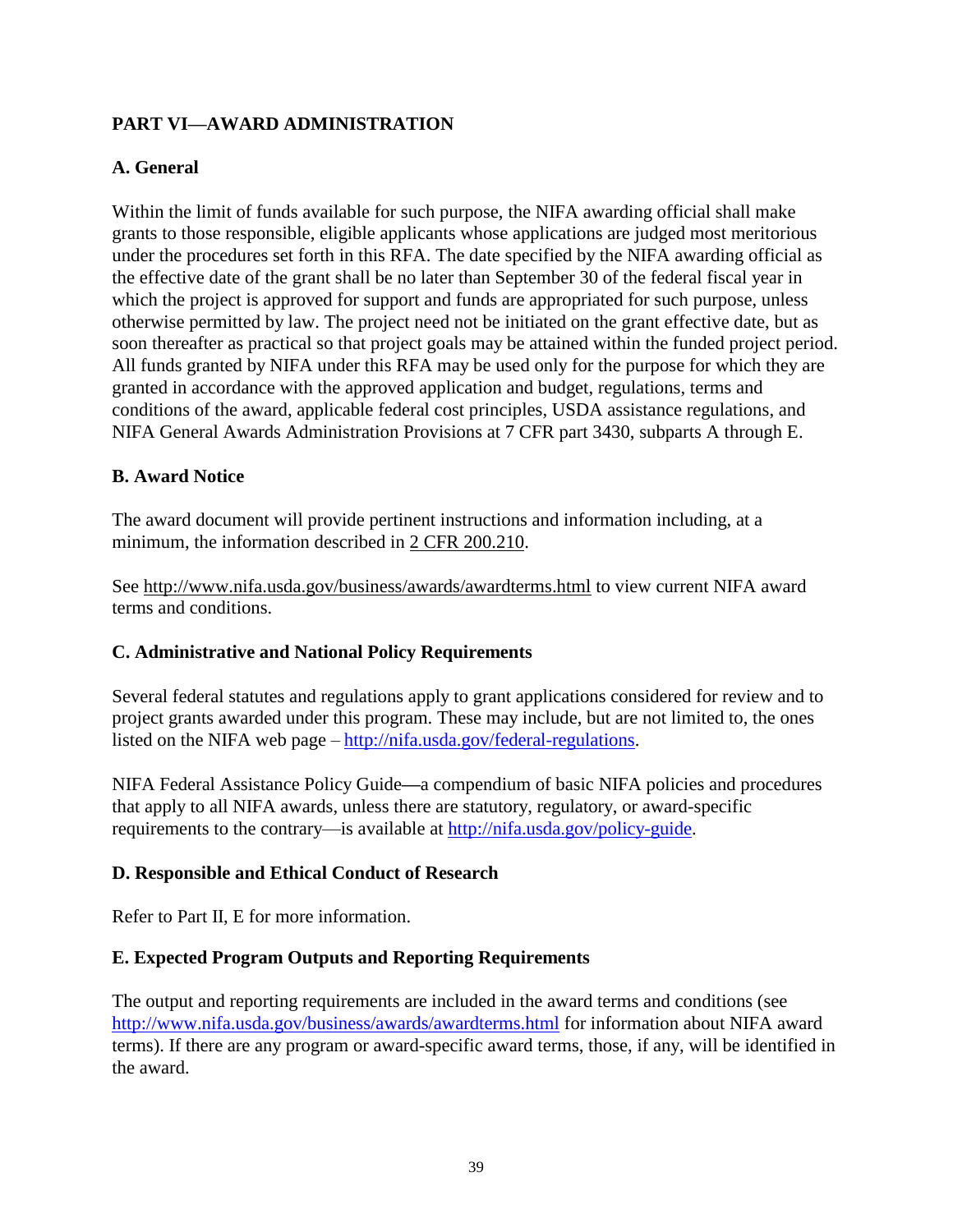If a project is funded, beginning in the first year of funding, the PD will be required to attend annual investigator meetings (excluding Conference, Sabbatical, and Equipment Grant applications). Seed Grant applications are required to attend beginning in the second year of funding. Exploratory Grant applications are required to attend the investigator meeting near the termination time of the award. Reasonable travel expenses should be included as part of the project budget.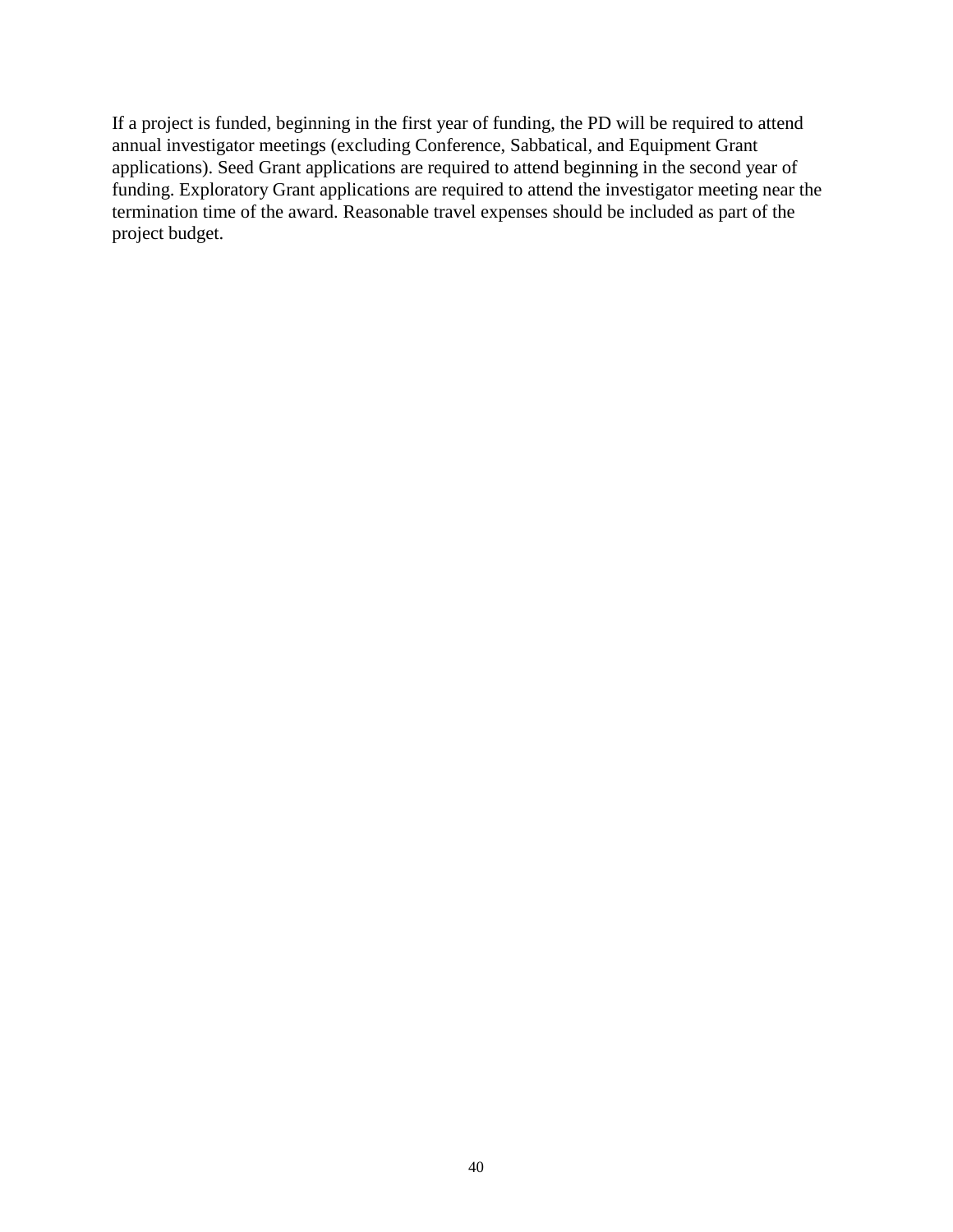# <span id="page-41-0"></span>**PART VII—AGENCY CONTACTS**

For general questions related to the AFRI Programs, applicants and other interested parties are encouraged to contact:

AFRI Program Office:

Dr. Parag Chitnis, Deputy Director, Institute of Food Production and Sustainability Dr. Denise Eblen, Deputy Director, Institute of Food Safety and Nutrition Dr. Muquarrab Qureshi, Deputy Director, Institute of Youth, Family, and Community Dr. Louis Tupas, Deputy Director, Institute of Bioenergy, Climate, and Environment Telephone: (202) 401-5022 Fax: (202) 401-6488

E-mail: [AFRI@nifa.usda.gov](mailto:AFRI@nifa.usda.gov)

Specific questions pertaining to technical matters may be directed to the appropriate Program Area Priority Contacts:

| Program Area                                   | <b>Program Area Contact</b>                                     |
|------------------------------------------------|-----------------------------------------------------------------|
| Water for Food<br>Production<br><b>Systems</b> | Hongda Chen (202) 401-6497 or hchen@nifa.usda.gov               |
|                                                | James Dobrowolski (202) 401-5016 or jdobrowolski@nifa.usda.gov  |
|                                                | Irma Lawrence (202) 720-2082 or ilawrence@nifa.usda.gov         |
|                                                | Jeffrey Steiner (202) 734-1067 or jeffrey steiner@nifa.usda.gov |
|                                                |                                                                 |

#### **Administrative/Business Contacts:**

Rochelle McCrea Title: Team Leader Unit: Office of Grants and Financial Management, Awards Management Division Location: 2160 Waterfront Centre [Full Address and Directions](http://nifa.usda.gov/about/visit.html) Phone: (202) 401-2880 Fax: (202) 401-6271 Email: rmccrea@nifa.usda.gov

Sondra Watkins Title: Team Leader Unit: Office of Grants and Financial Management, Awards Management Division Location: 2170 Waterfront Centre [Full Address and](http://nifa.usda.gov/about/visit.html) Direction[s](http://nifa.usda.gov/about/visit.html) Phone: (202) 401- 4249 Fax: (202) 401-3237 Email: swatkins@nifa.usda.gov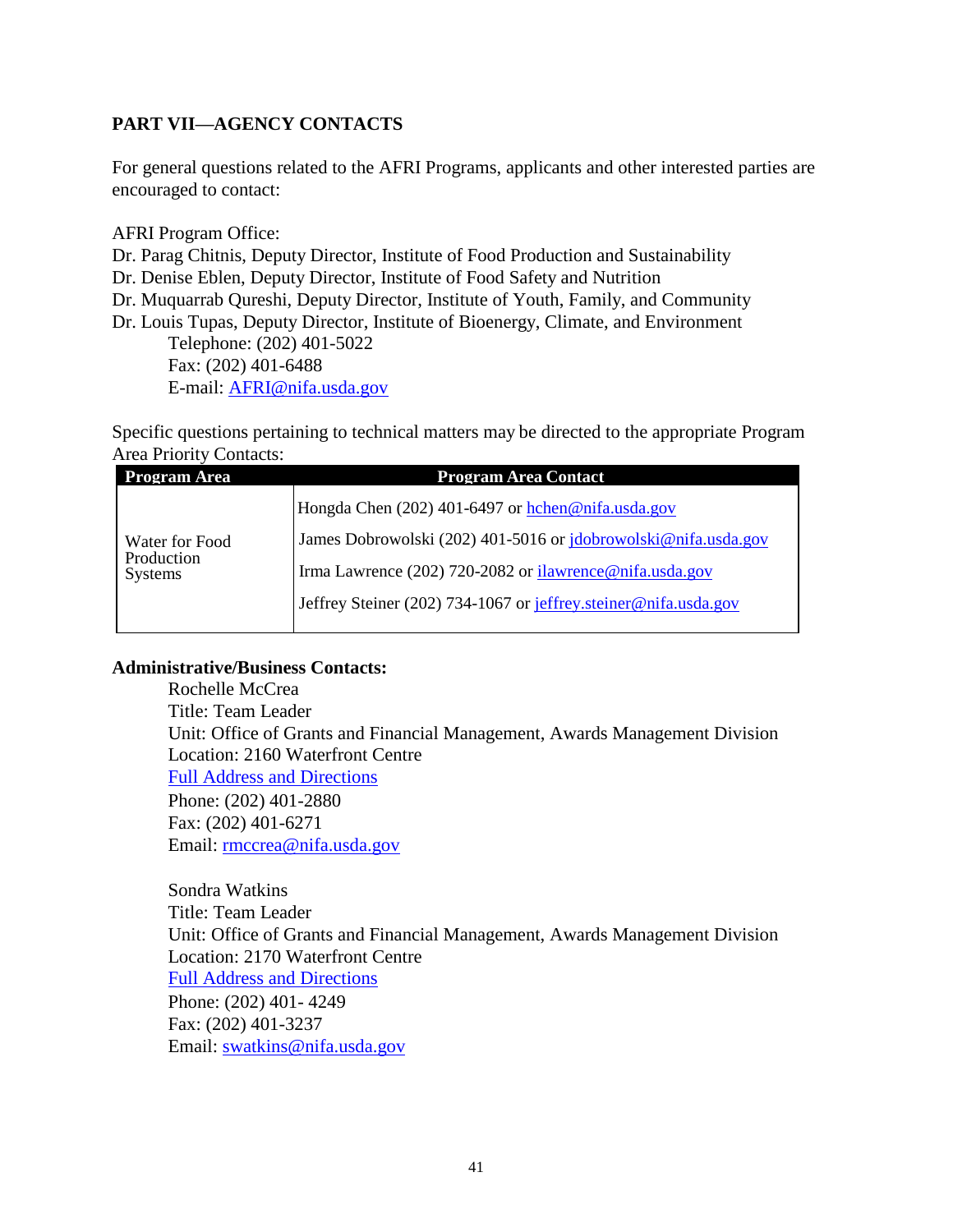# <span id="page-42-0"></span>**PART VIII—OTHER INFORMATION**

#### <span id="page-42-1"></span>**A. Use of Funds; Changes**

#### **1. Delegation of Fiscal Responsibility**

Unless the terms and conditions of the award state otherwise, awardees may not in whole or in part delegate or transfer to another person, institution, or organization the responsibility for use or expenditure of award funds.

#### **2. Changes in Budget or Project Plans**

In accordance with [2 CFR 200.308,](http://www.ecfr.gov/cgi-bin/text-idx?SID=3af89506559b05297e7d0334cb283e24&mc=true&node=se2.1.200_1308&rgn=div8) awardees must request prior approval from NIFA for the following program or budget-related reasons:

(i) Change in the scope or the objective of the project or program (even if there is no associated budget revision requiring prior written approval).

(ii) Change in a key person specified in the application or the federal award.

(iii) The disengagement from the project for more than three months, or a 25 percent reduction in time devoted to the project, by the approved project director or principal investigator.

(iv) The inclusion, unless waived by the federal awarding agency, of costs that require prior approval in accordance with 2 CFR 200 Subpart E—Cost Principles of this part or 45 CFR Part 75 Appendix IX, "Principles for Determining Costs Applicable to Research and Development under Awards and Contracts with Hospitals," or 48 CFR Part 31, "Contract Cost Principles and Procedures," as applicable.

(v) The transfer of funds budgeted for participant support costs as defined in §200.75 Participant support costs to other categories of expense.

(vi) Unless described in the application and funded in the approved federal awards, the subawarding, transferring or contracting out of any work under a federal award, including fixed amount subawards as described in §200.332 Fixed amount subawards. This provision does not apply to the acquisition of supplies, material, equipment, or general support services.

(vii) Changes in the approved cost-sharing or matching provided by the non-federal entity.

(viii) The need arises for additional federal funds to complete the project.

The awardee will be subject to the terms and conditions identified in the award. See <http://www.nifa.usda.gov/business/awards/awardterms.html> for information about NIFA award terms.

#### <span id="page-42-2"></span>**B. Confidential Aspects of Applications and Awards**

When an application results in an award, it becomes a part of the record of NIFA transactions, available to the public upon specific request. Information that the Secretary of Agriculture determines to be of a confidential, privileged, or proprietary nature will be held in confidence to the extent permitted by law. Therefore, any information that the applicant wishes to have considered as confidential, privileged, or proprietary should be clearly marked within the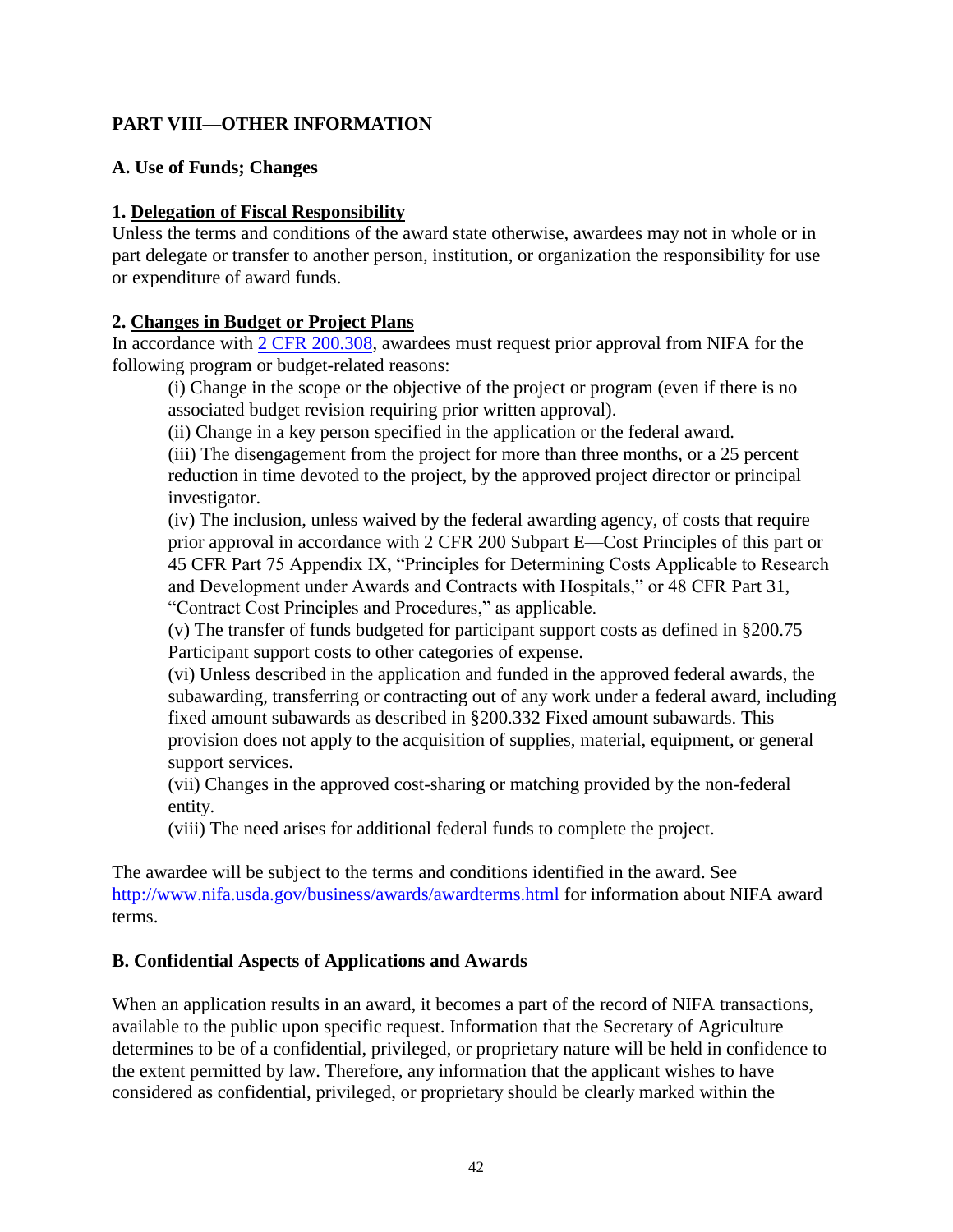application. We will retain for three years a copy of an application that does not result in an award. Such an application will be released only with the consent of the applicant or to the extent required by law. An application may be withdrawn at any time prior to the final action thereon.

# <span id="page-43-0"></span>**C. Regulatory Information**

For the reasons set forth in the final Rule related Notice to 2 CFR Part 415, Subpart C, this program is excluded from the scope of the Executive Order 12372, which requires intergovernmental consultation with state and local officials. Under the provisions of the Paperwork Reduction Act of 1995 (44 U.S.C. Chapter 35), the collection of information requirements contained in this notice have been approved under OMB Document No. 0524-0039.

# <span id="page-43-1"></span>**D. Definitions**

Please refer to [7 CFR 3430, Competitive and Noncompetitive Non-formula Financial Assistance](http://www.ecfr.gov/cgi-bin/text-idx?c=ecfr&SID=2a6f6bfbef4c918616eebe5353d0793c&rgn=div5&view=text&node=7:15.1.12.2.13&idno=7#7:15.1.12.2.13.1.17.2) Programs--General Award [Administrative Provisions,](http://www.ecfr.gov/cgi-bin/text-idx?c=ecfr&SID=2a6f6bfbef4c918616eebe5353d0793c&rgn=div5&view=text&node=7:15.1.12.2.13&idno=7#7:15.1.12.2.13.1.17.2) for applicable definitions for this NIFA grant program.

For the purpose of this program, the following additional definitions are applicable:

Applied Research means research that includes expansion of the findings of fundamental research to uncover practical ways in which new knowledge can be advanced to benefit individuals and society.

Food and Agricultural Science Enhancement (FASE) Grants mean funding awarded to eligible applicants to strengthen science capabilities of Project Directors, to help institutions develop competitive scientific programs, and to attract new scientists into careers in high-priority areas of National need in agriculture, food, and environmental sciences. FASE awards may apply to any of the three agricultural knowledge components (i.e., research, education, and extension). FASE awards include Pre- and Postdoctoral Fellowships, New Investigator grants, and Strengthening grants.

Limited institutional success means institutions that are not among the most successful universities and colleges for receiving Federal funds for science and engineering research. A list of successful institutions will be provided in the RFA.

Minority-serving institution means an accredited academic institution whose enrollment of a single minority or a combination of minorities exceeds fifty percent of the total enrollment, including graduate and undergraduate and full- and part-time students. An institution in this instance is an organization that is independently accredited as determined by reference to the current version of the Higher Education Directory, published by Higher Education Publications, Inc., 6400 Arlington Boulevard, Suite 648, Falls Church, Virginia 22042.

Minority means Alaskan Native, American Indian, Asian-American, African-American, Hispanic American, Native Hawaiian, or Pacific Islander. The Secretary will determine on a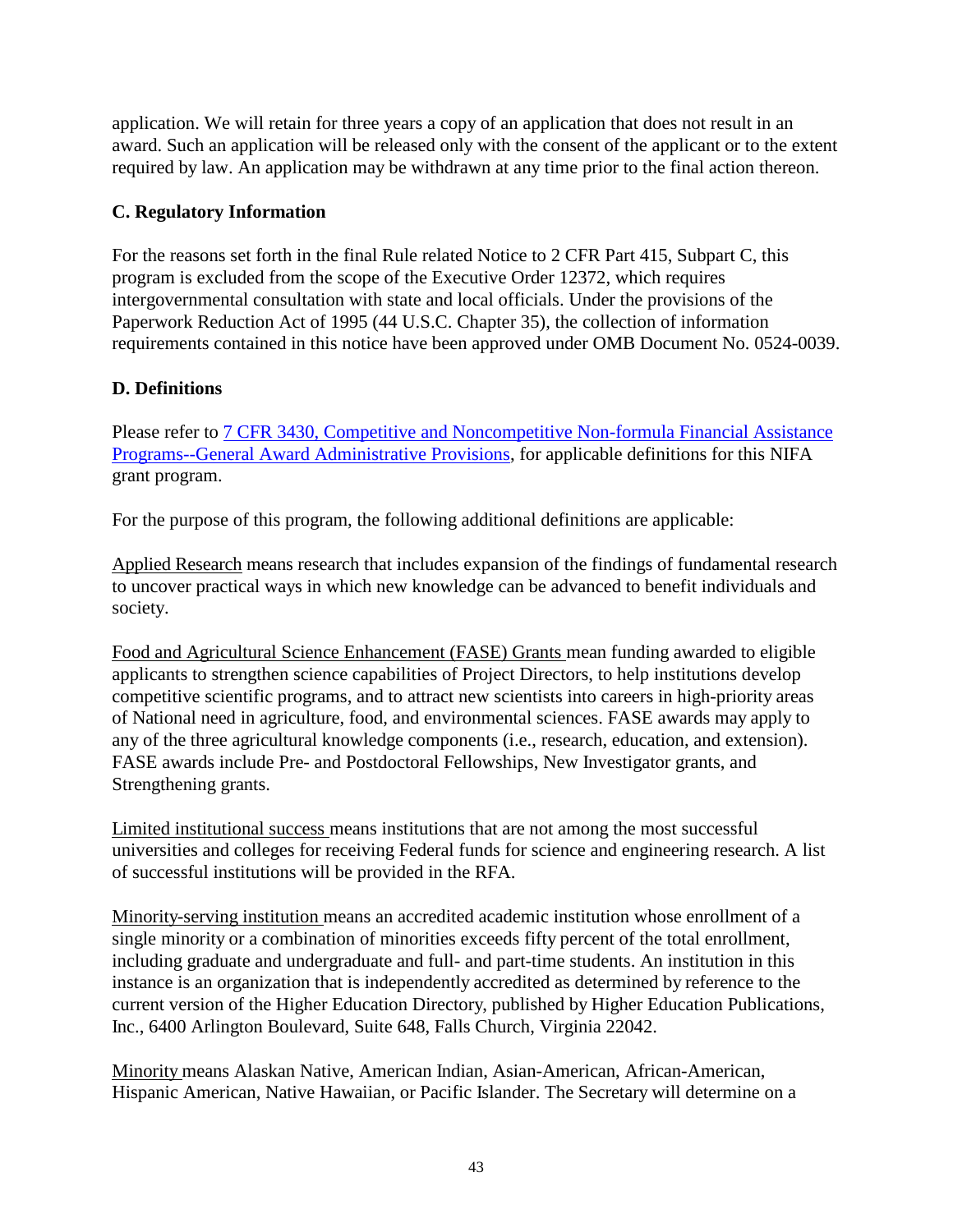case-by-case basis whether additional groups qualify under this definition, either at the Secretary's initiative, or in response to a written request with supporting explanation.

Multidisciplinary project means a project on which investigators from two or more disciplines collaborate to address a common problem. These collaborations, where appropriate, may integrate the biological, physical, chemical, or social sciences.

Small and mid-sized institutions are academic institutions with a current total enrollment of 17,500 or less including graduate and undergraduate and full- and part-time students. An institution, in this instance, is an organization that possesses a significant degree of autonomy. Significant degree of autonomy is defined by being independently accredited as determined by reference to the current version of the *Higher Education Directory*, published by Higher Education Publications, Inc., 6400 Arlington Boulevard, Suite 648, Falls Church, Virginia 22042 (703-532-2300).

Strengthening Grants mean funds awarded to institutions eligible for FASE Grants to enhance institutional capacity, with the goal of leading to future funding in the project area, as well as strengthening the competitiveness of the investigator's research, education, and/or extension activities. Strengthening grants consist of Standard, Coordinated Agricultural Project and Conference Grant types as well as Seed Grants, Equipment Grants, and Sabbatical Grants.

Transdisciplinary project means a project on which investigators from different disciplines working collaboratively and integrate different disciplines and move beyond discipline-specific approaches to address a common problem.

USDA EPSCoR (Experimental Program to Stimulate Competitive Research) States mean States which have been less successful in receiving funding from AFRI, having a funding level no higher than the 38th percentile of all States based on a 3-year average of AFRI funding levels, excluding FASE Strengthening funds granted to state agricultural experiment stations and degreegranting institutions in EPSCoR States and small, mid-sized, and minority-serving degreegranting institutions. The most recent list of USDA EPSCoR States is provided at [https://nifa.usda.gov/sites/default/files/resource/AFRI-Grant-Types.pdf.](https://nifa.usda.gov/sites/default/files/resource/AFRI-Grant-Types.pdf)

## <span id="page-44-0"></span>**E. Materials Available on the Internet**

AFRI program information will be made available on the NIFA website at [www.nifa.usda.gov/funding/afri/afri.html.](http://www.nifa.usda.gov/funding/afri/afri.html) The following are among the materials available on the NIFA website:

- 1. Stakeholder Input
- 2. Requests for Applications
- 3. AFRI Abstracts of Funded Projects
- 4. AFRI Annual Synopsis
- 5. Frequently Asked Questions
- 6. Interagency Programs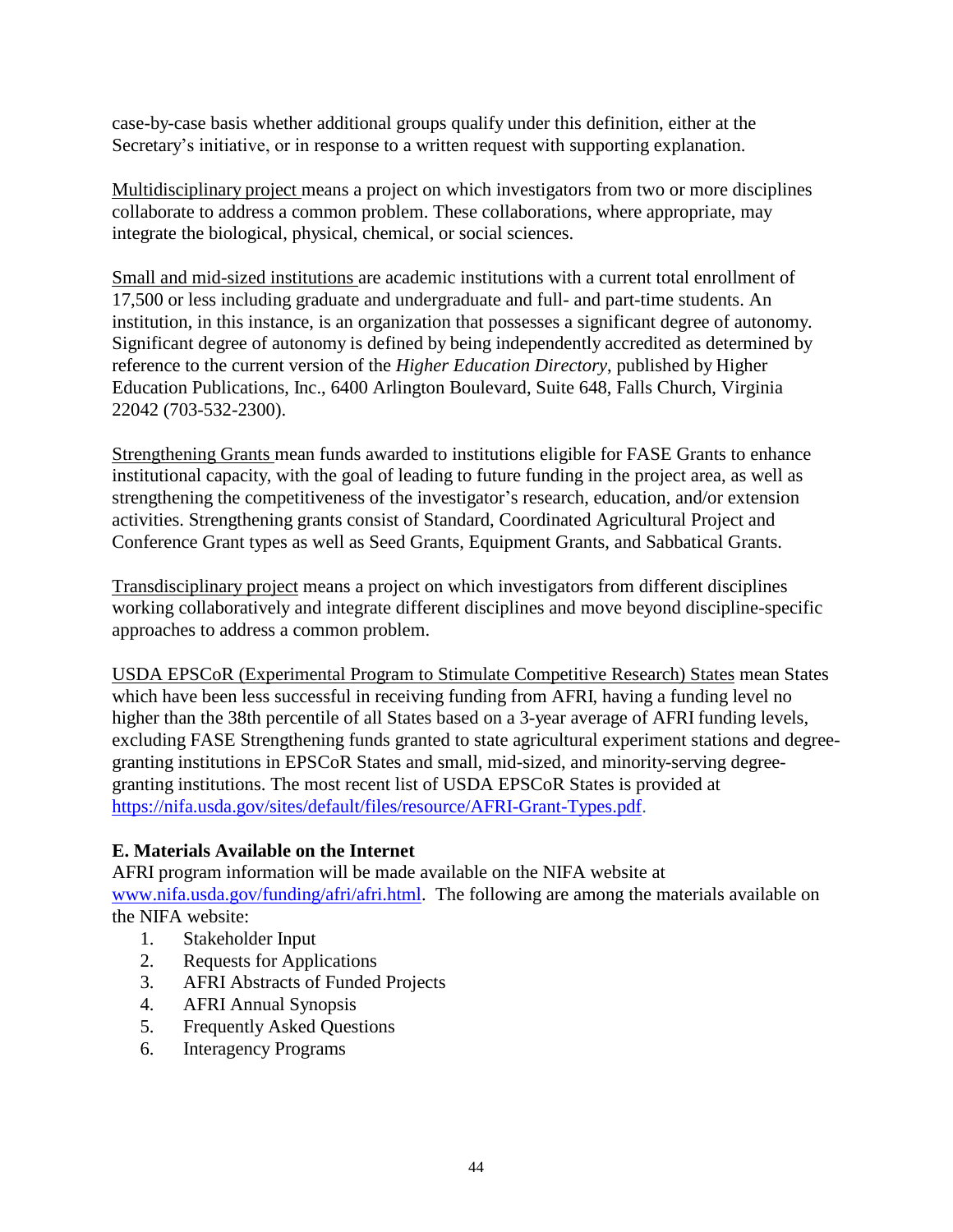## <span id="page-45-0"></span>**TABLE 1. Most Successful Universities and Colleges**

Any institution listed in [Table 1](https://nifa.usda.gov/sites/default/files/resource/Table-1-Most-Successful-Institutions.pdf) is not eligible for Strengthening Grants unless they are located in an EPSCoR state.

# <span id="page-45-1"></span>**TABLE 2. Lowest One Third of Universities and Colleges Receiving Federal Funds**

The lowest one third of universities and colleges receiving Federal funds listed in [Table 2](https://nifa.usda.gov/sites/default/files/resource/Table-2-Least-Successful-Institutions.pdf) are used to determine eligibility for possible waiver of matching funds requirement for Equipment Grants.